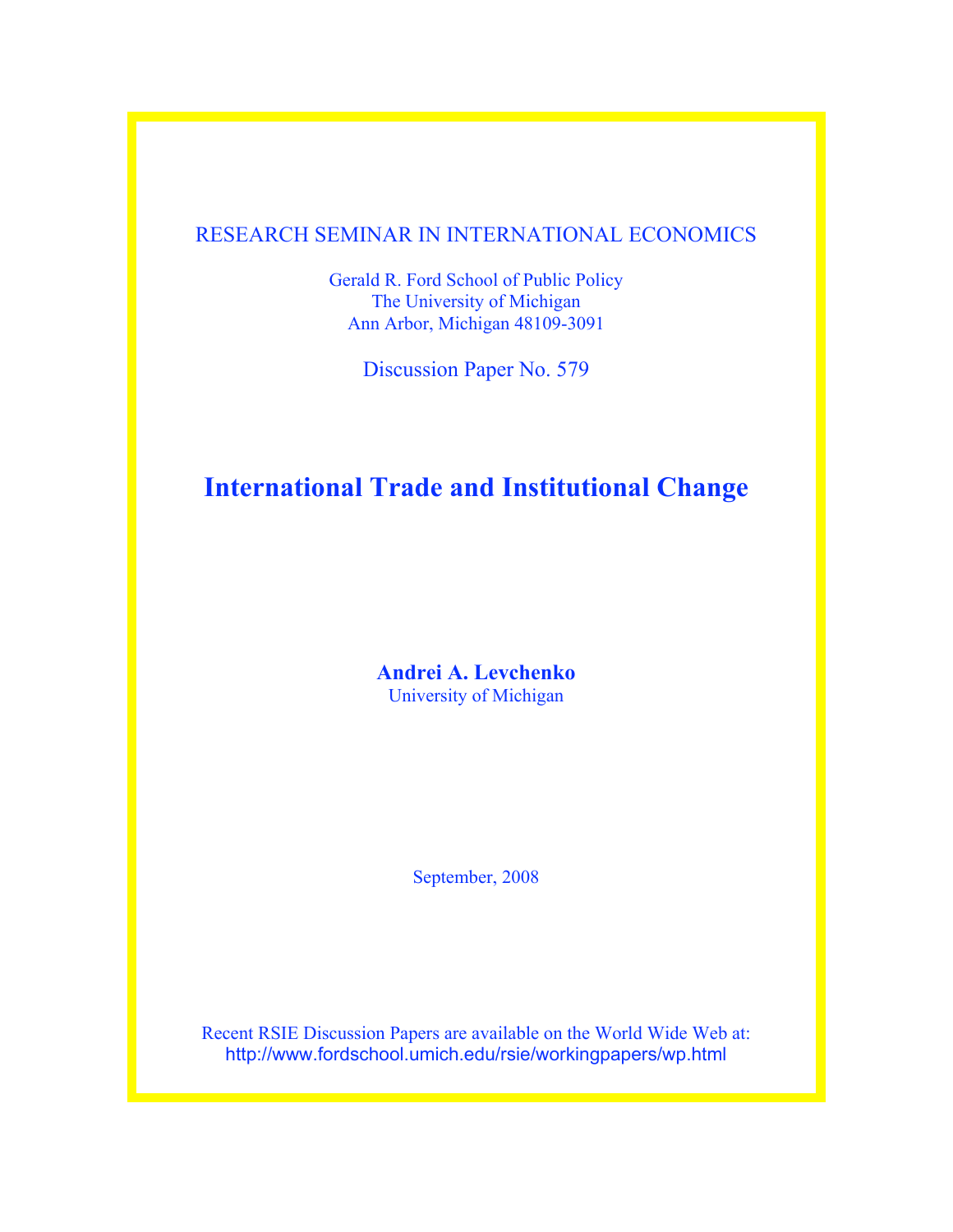## International Trade and Institutional Change

Andrei A. Levchenko<sup>∗</sup> University of Michigan and International Monetary Fund

September 2008

#### Abstract

This paper analyzes the impact of international trade on the quality of institutions, such as contract enforcement, property rights, or investor protection. It presents a model in which institutional differences play two roles: they create rents for some parties within the economy, and they are a source of comparative advantage in trade. Institutional quality is determined in a Grossman-Helpman type lobbying game. When countries share the same technology, there is a "race to the top" in institutional quality: irrespective of country characteristics, both trade partners are forced to improve institutions after opening. On the other hand, domestic institutions will not improve in either trading partner when one of the countries has a strong enough technological comparative advantage in the good that relies on institutions. We test these predictions in a sample of 141 countries, by extending the geography-based methodology of Frankel and Romer (1999). Countries whose exogenous geographical characteristics predispose them to exporting in institutionally intensive sectors enjoy significantly higher institutional quality.

JEL Classification Codes: F15, P45, P48.

Keywords: political economy of institutions, institutional comparative advantage, lobbying models

<sup>\*</sup>I am grateful to Daron Acemoglu, Michael Alexeev, Julian di Giovanni, Simon Johnson, Nuno Limão, Jaume Ventura, and workshop participants at Dartmouth College and CEPR (Stockholm) for helpful suggestions. The views expressed in this paper are those of the author and should not be attributed to the International Monetary Fund, its Executive Board, or its management. Correspondence: 611 Tappan Street, Ann Arbor, MI 48109. E-mail: alev@umich.edu.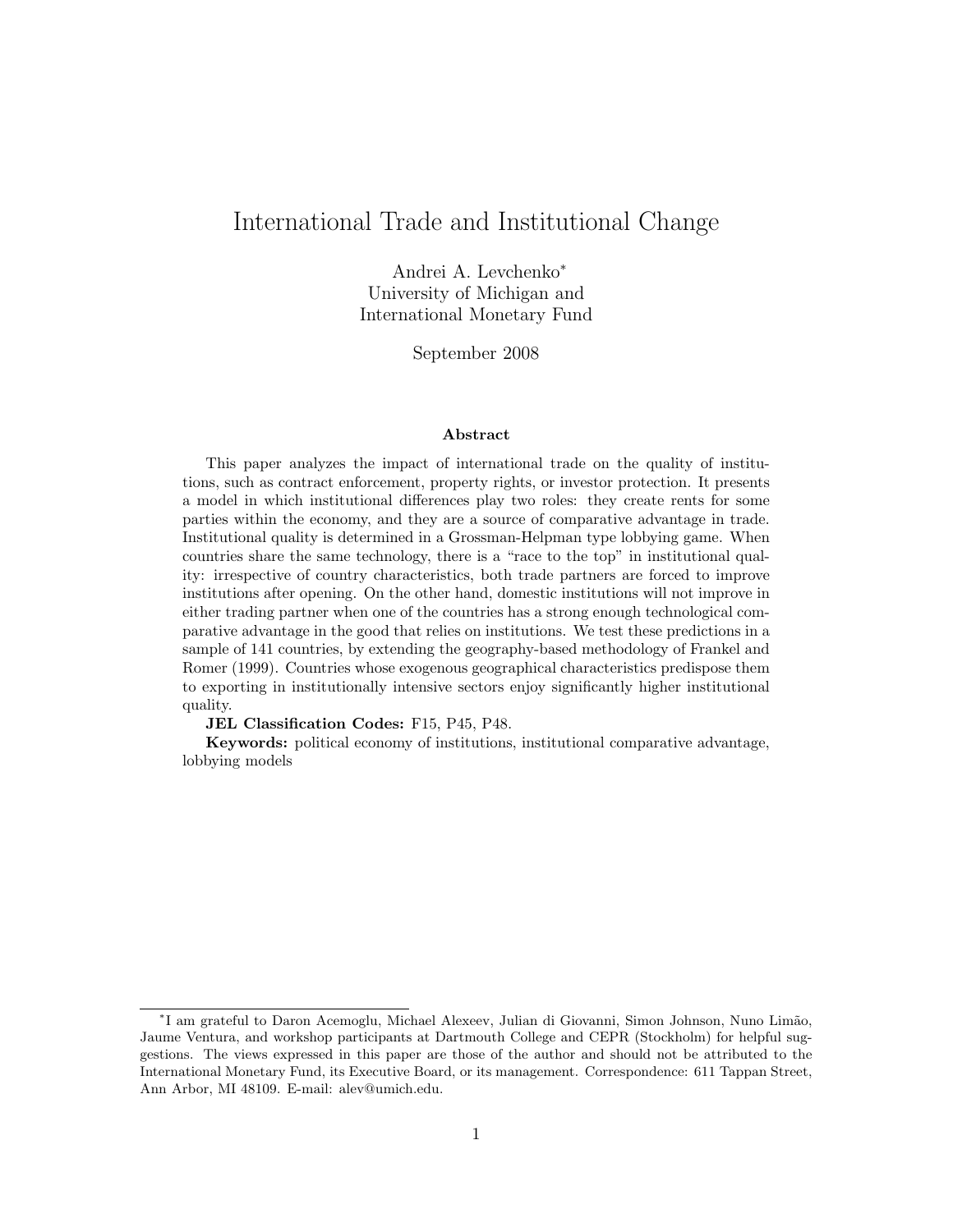## 1 Introduction

Recent literature on the economics of institutions has established a set of important results. First, institutions matter a great deal for economic performance (La Porta, Lopezde-Silanes, Shleifer and Vishny, e.g. 1997, 1998, Acemoglu, Johnson and Robinson, e.g. 2001, 2005a, Rodrik, e.g. 2007). Second, in spite of the obvious overall benefits to institutional improvement, institutions are in fact very persistent (Acemoglu and Robinson, 2006). Relatedly, episodes of institutional change are rare, and they are typically associated with large and abrupt changes in the economic environment. Finally, institutions are a source of comparative advantage in trade, and the welfare consequences of institutional comparative advantage are often ambiguous (Levchenko, 2007, Nunn, 2007, Costinot, 2006).

This paper analyzes the effect of international trade on economic institutions. It builds a model in which institutions play two key roles. First, they generate rents for some parties within the economy. Second, they are a source of comparative advantage in trade. Then, it endogenizes institutional quality using a simple version of the lobbying framework of Grossman and Helpman (1994, 1995). When countries share the same technology, trade leads to a "race to the top" in institutional quality. Trading partners improve institutions up to the best attainable level after opening, as they compete to capture the sectors that generate rents. By contrast, when one of the trading partners has a sufficiently strong technological comparative advantage in the rent-bearing good, institutions do not improve after trade opening in either country. When other sources of comparative advantage are strong enough, changing institutions will not affect trade patterns, and thus trade does not create an incentive to improve them. The paper then tests these predictions in a sample of 141 countries, and demonstrates that countries whose geographic characteristics predispose them to develop comparative advantage in the institutionally intensive sectors exhibit significantly higher institutional quality.

Why study the effects of trade on institutions? Acemoglu, Johnson, and Robinson (2005a) emphasize the idea that institutions are inherently persistent. The reason for this persistence is that agents in command of political power install the kinds of economic institutions that redistribute resources in the economy to themselves. In turn, the distribution of resources that favors those agents also endows them with political power. The two-way dependence between the distribution of resources in the economy and political power proves difficult to break. This kind of framework suggests that one way institutional change could occur is through large and discrete changes in either the distribution of resources, or the distribution of power in the economy. Trade opening is a natural place to look for a source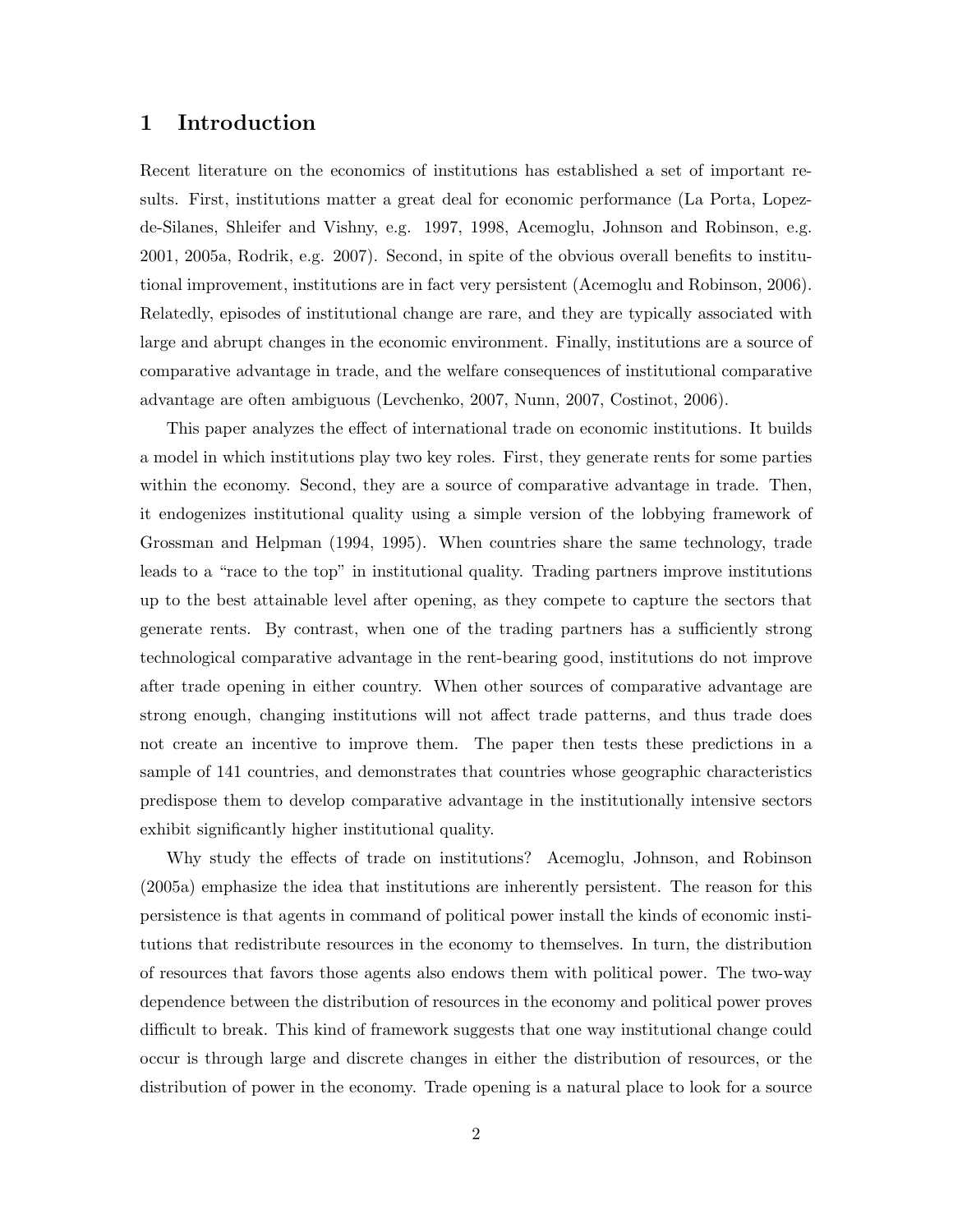of such changes, as it affects the structure of the economy in fundamental, and often abrupt, ways. Indeed, it is widely hoped that greater openness will improve institutional quality through a variety of channels, including reducing rents, creating constituencies for reform, and inducing specialization in sectors that demand good institutions (IMF, 2005; Johnson, Ostry, and Subramanian, 2007). Rodrik (2000) argues that the greatest growth benefits of trade liberalization may well come not from the conventional channels, but from the institutional reform that trade liberalization can engender. However, no well-accepted theoretical framework or a set of basic results on this question currently exist. This paper is an attempt to fill this gap.

To analyze the effect of trade on institutional quality, we must first build a model of institutions. To do so, this paper uses the insights from the incomplete contracts literature exemplified by Williamson (1985) and Grossman and Hart (1986). The quality of contract enforcement and property rights are important because they allow agents to overcome the well-known holdup problem. This modeling approach is advantageous because it leads to a concrete interpretation of what constitutes institutional quality, suggested by Caballero and Hammour (1998): in countries with worse institutions contracts are more incomplete. This framework can be adapted seamlessly and tractably to both trade openness and the political economy of institutions.

An important aspect of the incomplete contracts setup is that some parties to production earn rents. If endowed with political power, those parties will install imperfect institutions in order to capture those rents. This feature lends itself naturally to endogenizing institutions. In order to do so, we adopt a political economy model following Grossman and Helpman  $(1994).$ <sup>1</sup> As shown by Caballero and Hammour  $(1998)$ , the parties earning rents benefit from making institutions worse, up to a certain point. This paper uses Caballero and Hammour's insight in a fully specified lobbying model in order to derive equilibrium institutional outcomes. We show that in autarky, institutions can be sub-optimal, precisely for this reason. Thus, one of the contributions of this paper is to introduce a parsimonious and tractable model of endogenous institutions, which combines the insights from the literatures on both incomplete contracts and political economy.

When it comes to international trade, it is immediate that institutional differences are also a source of comparative advantage: when countries open to trade, only the country with better institutions produces the institutionally intensive good, which is characterized

<sup>&</sup>lt;sup>1</sup>An innovative aspect of this paper is that while the large majority of papers employing the Grossman-Helpman framework apply it to fiscal instruments – be it tariffs, taxes, or subsidies – we use it to model the determination of institutions instead.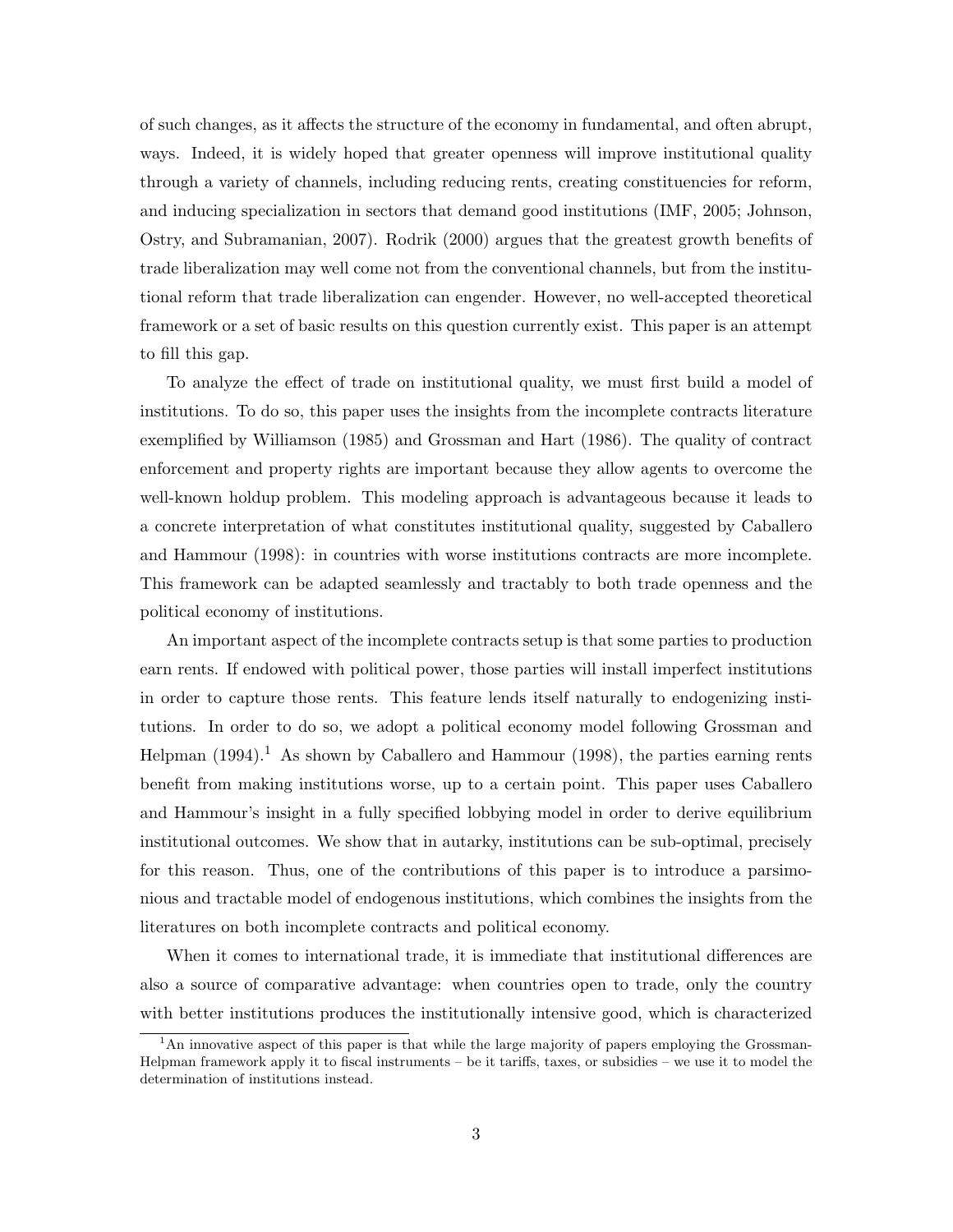by rents. Thus, the rents disappear as a result of trade opening in the country with inferior institutions.<sup>2</sup> Under trade, we assume that both countries set institutions non-cooperatively as in the two-country model of Grossman and Helpman (1995). When countries share the same technology, the resulting equilibrium is a "race to the top" in institutional quality: both countries improve institutions up to the best attainable level. This is because rents – the very reason to lobby for bad institutions – disappear, unless institutions improve to at least the level slightly better than the trading partner's. When both countries set their institutional quality simultaneously and non-cooperatively, equilibrium is characterized by the best attainable institutions, a Bertrand-like outcome.<sup>3</sup>

What is remarkable about this result is that it does not depend on country characteristics. The country may have such features that its equilibrium institutions are very bad in autarky. However, under trade those features no longer matter. Note also that the "race to the top" result is completely due to the changing preferences of the lobby groups regarding the optimality of institutions. That is, the political power of lobby groups does not change as a result of trade opening. Nonetheless, institutions improve.<sup>4</sup>

Though quite basic, this framework also reveals the circumstances under which this logic would fail. Note that the driving force behind institutional improvement in this model is that rents disappear as a result of trade opening in the country with inferior institutions. If instead the rents do not disappear, trade no longer creates the incentive to improve institutions. One way this could occur is due to differences in technology. If one of the trading partners has a sufficiently strong comparative advantage in the institutionally intensive good, changing institutions in either country will not affect the specialization patterns. Thus, if technologies in the two countries are sufficiently different, the race to the top will not occur. In fact, in this case trade opening may actually increase rents rather than decrease them, and institutions will deteriorate as a result of trade opening in the country

<sup>4</sup>Thus, in order to observe institutional improvement, trade need not necessarily empower the "right" groups, as in Acemoglu, Johnson, and Robinson (2005b).

 $2$ See Levchenko (2007) for a detailed analysis of this result.

<sup>&</sup>lt;sup>3</sup>Note that we do not attempt to endogenize trade opening. Endogenous trade policy has been the subject of a large literature, and remains beyond the scope of this paper (see e.g. Rodrik, 1995, and Grossman and Helpman, 2002). Nonetheless, we believe that our exercise is still well worth pursuing. First, in many instances changes in trade openness have indeed been exogenous, driven by technological shocks or changes in colonial regimes. Second, many other factors besides ensuing institutional change contribute to the formation of trade policy. Thus, it could be that even when trade openness is endogenous, it is driven by factors unrelated to those we are modeling. The policy initiatives promoting unconditional trade liberalization in developing countries are an important example. Finally, in order to analyze trade opening and endogenous institutions simultaneously, it is important to first understand how the former affects the latter. This paper studies that question, and thus can be used as a building block for a more complete analysis. Indeed, our approach can be viewed as complementary to the trade policy literature, which endogenizes openness but assumes that institutions are exogenous and do not change with trade opening.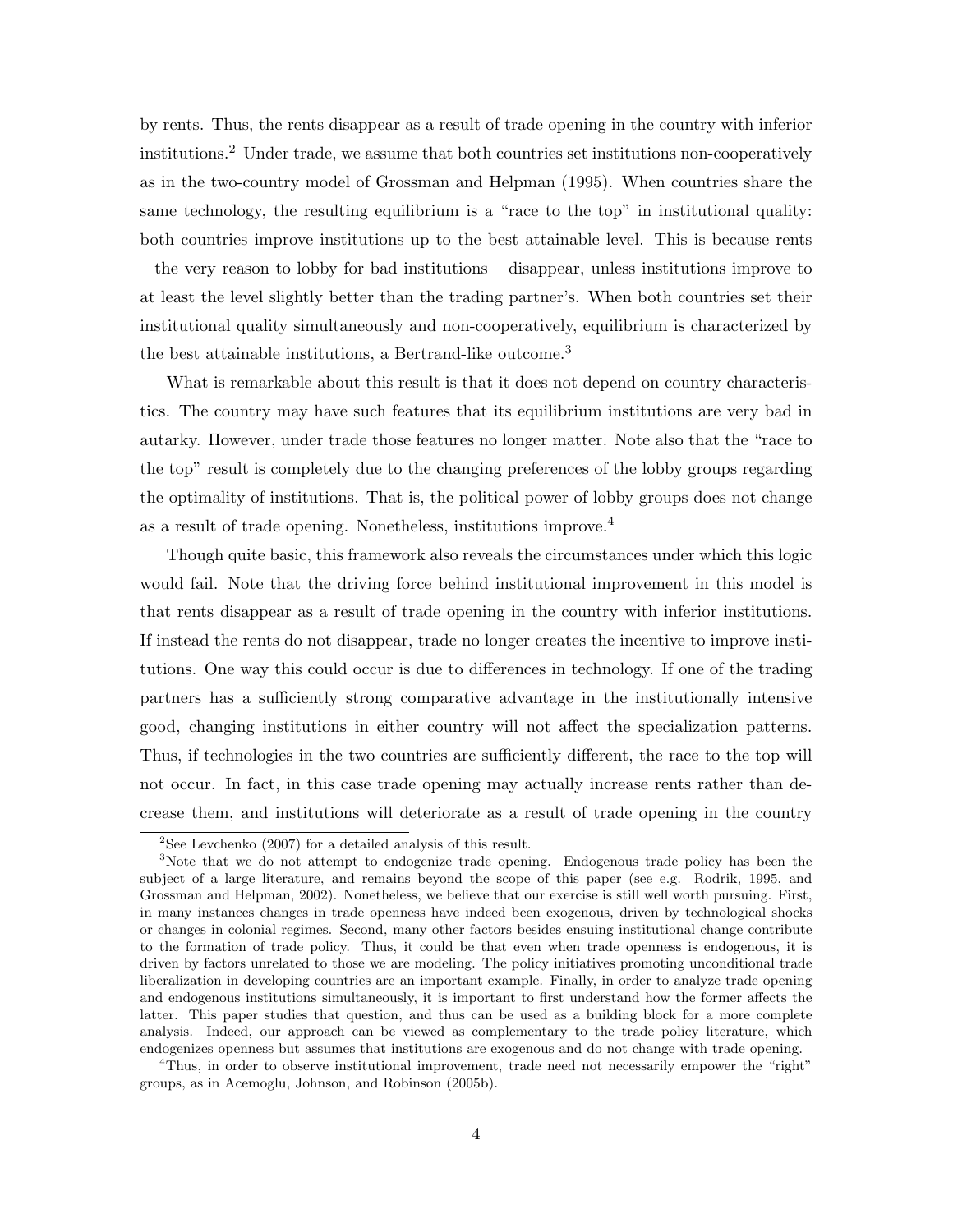that exports the institutionally intensive good.

Having developed the main intuition regarding the effect of trade opening on institutions, the paper takes it to the data. The key prediction is that countries improve institutions as a result of trade opening if doing so allows them to retain or attract the institutionally dependent sectors. When it comes to actual country experiences, however, it is clear that some countries do not have much hope of attracting those sectors. This would be the case if they have a sufficiently strong comparative disadvantage in the institutionally intensive goods, so that even if they improve institutions, they would not be able to attract those sectors. In this case, the incentive to improve institutions is lost, and trade does not have a positive effect.

These predictions imply that in order to empirically test for the effect of trade on institutions, we must first establish which countries would be the most able to attract the institutionally dependent sectors under trade. We would then expect to see a positive impact of trade on institutions especially in those countries. In order to develop a measure of predicted comparative (dis)advantage in institutionally intensive sectors, the paper follows a strategy similar to Do and Levchenko (2007a). The key idea is to use exogenous geographic variables to predict each country's export pattern, by expanding the methodology of Frankel and Romer (1999). These authors use the gravity model to predict bilateral trade volumes between each pair of countries based on a set of geographical variables, such as bilateral distance, common border, area, and population. Summing up across trading partners then yields, for each country, its "natural openness:" the overall trade to GDP as predicted by its geography. In order to get a measure of predicted trade patterns rather than total trade volumes, Do and Levchenko's (2007a) point of departure is to estimate the Frankel and Romer gravity regressions for each industry. This makes it possible to obtain the predicted trade volume not just in each country, but also in each sector within each country. Combining these with an index of "institutional intensity" at industry level from Nunn (2007) yields a measure of *predicted institutional intensity of exports*. In essence, this approach uses exogenous geographical variables, together with information on how those geographical variables affect industries differentially, to construct a measure of how institutionally intensive a country's export pattern is expected to be.

A country's predicted institutional intensity of exports is indeed a robust determinant of institutions in a cross-section of 141 countries. Countries that, due to their geography, have the potential to export in institutionally intensive sectors have better institutions, all else equal. This result is robust to the inclusion of a variety controls, use of alternative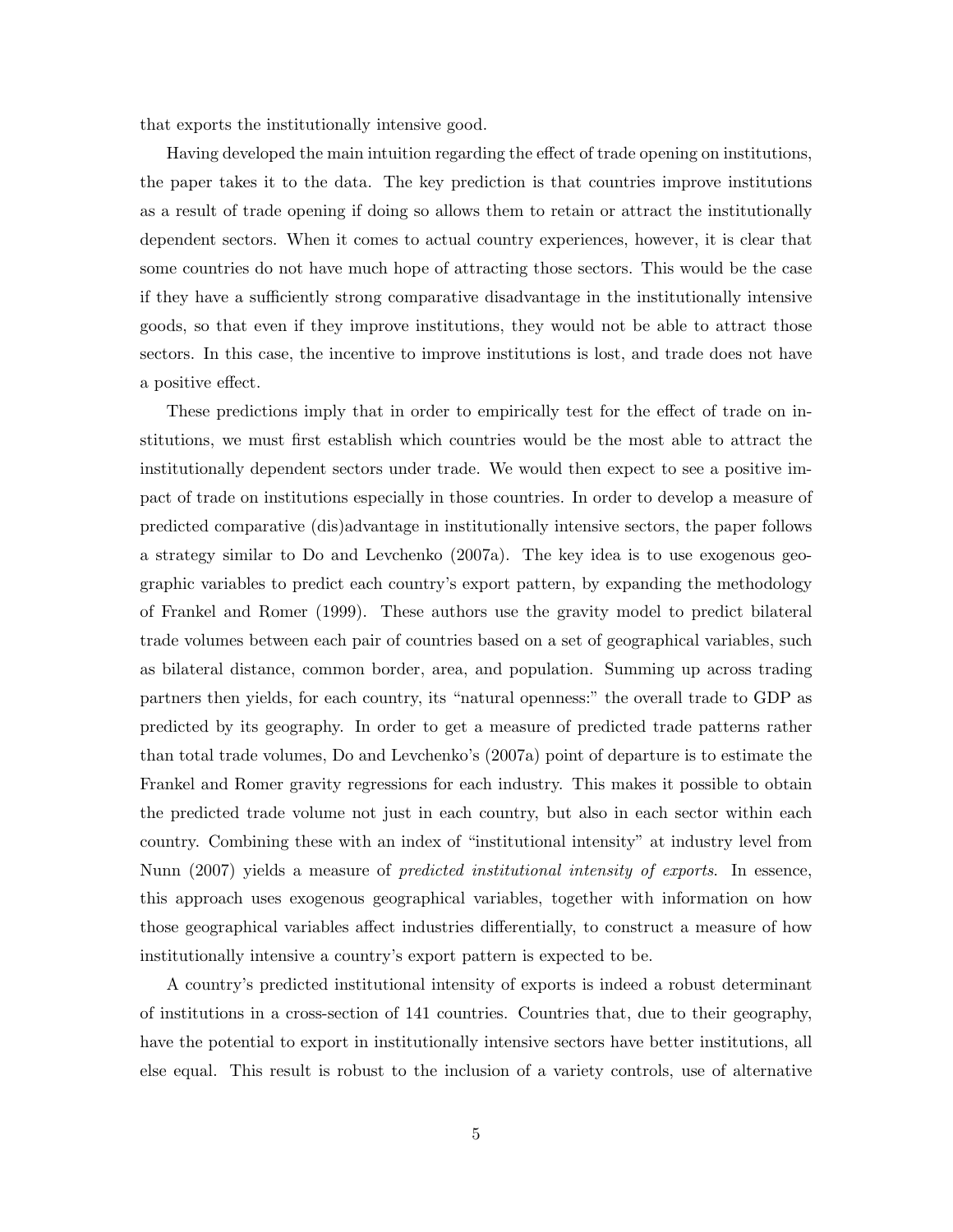predicted institutional intensity of exports measures, and subsamples.

This paper is part of a growing literature on the impact of trade openness on domestic institutions. Using different theoretical frameworks, Segura-Cayuela (2006), Stefanadis  $(2006)$ , and Dal B $\acute{o}$  and Dal B $\acute{o}$  (2004) demonstrate that economic institutions and policies can deteriorate as a result of trade opening in countries with weak political institutions. Acemoglu, Johnson, and Robinson (2005a) argue that in some West European countries, Atlantic trade during the period 1500-1850 engendered good institutions by creating a merchant class, that became a powerful lobby for institutional improvement. Do and Levchenko (2007b) develop a model in which trade opening creates incentives to improve institutions, but may also lead to strengthening of elites. This paper is the first to model the effect of trade on institutions using a framework in which institutions matter for trade patterns themselves. Doing so allows us to study this question in a model that features two-way interactions between institutions and trade, and therefore use the insights from the literature on institutional comparative advantage. In addition, this framework has the advantage of tractability while at the same time generating a rich set of comparative statics.

Empirical studies by Ades and di Tella (1997), Rodrik, Subramanian and Trebbi (2004), and Rigobon and Rodrik (2005) find that overall trade openness has a positive effect on institutional quality in a cross-section of countries, though this result is not always robust. Giavazzi and Tabellini (2005) demonstrate that institutional quality rises following trade liberalization episodes. This paper focuses on predicted institutional intensity of trade patterns, and shows that it matters more than the overall trade openness.

The rest of the paper is organized as follows. Section 2 lays out the production and trade side of the model, deriving the autarky and trade equilibria at each exogenously given level of institutional quality of the trading partners. Section 3 endogenizes institutions in a political economy framework of lobbying, and presents the main analytical results in the paper. Section 4 describes the empirical strategy and results. Section 5 concludes. Proofs of Propositions are collected in the Appendix.

## 2 A Model of Institutions, Production, and Trade

#### 2.1 The Environment

The model of production and trade is based on Levchenko (2007). Consider an economy with two factors, capital  $(K)$  and entrepreneurs  $(H)$ , and three goods. Two of the goods are produced using only one factor, and thus we call them the  $K$ -good and the  $H$ -good. The mixed good, M, is produced with both factors.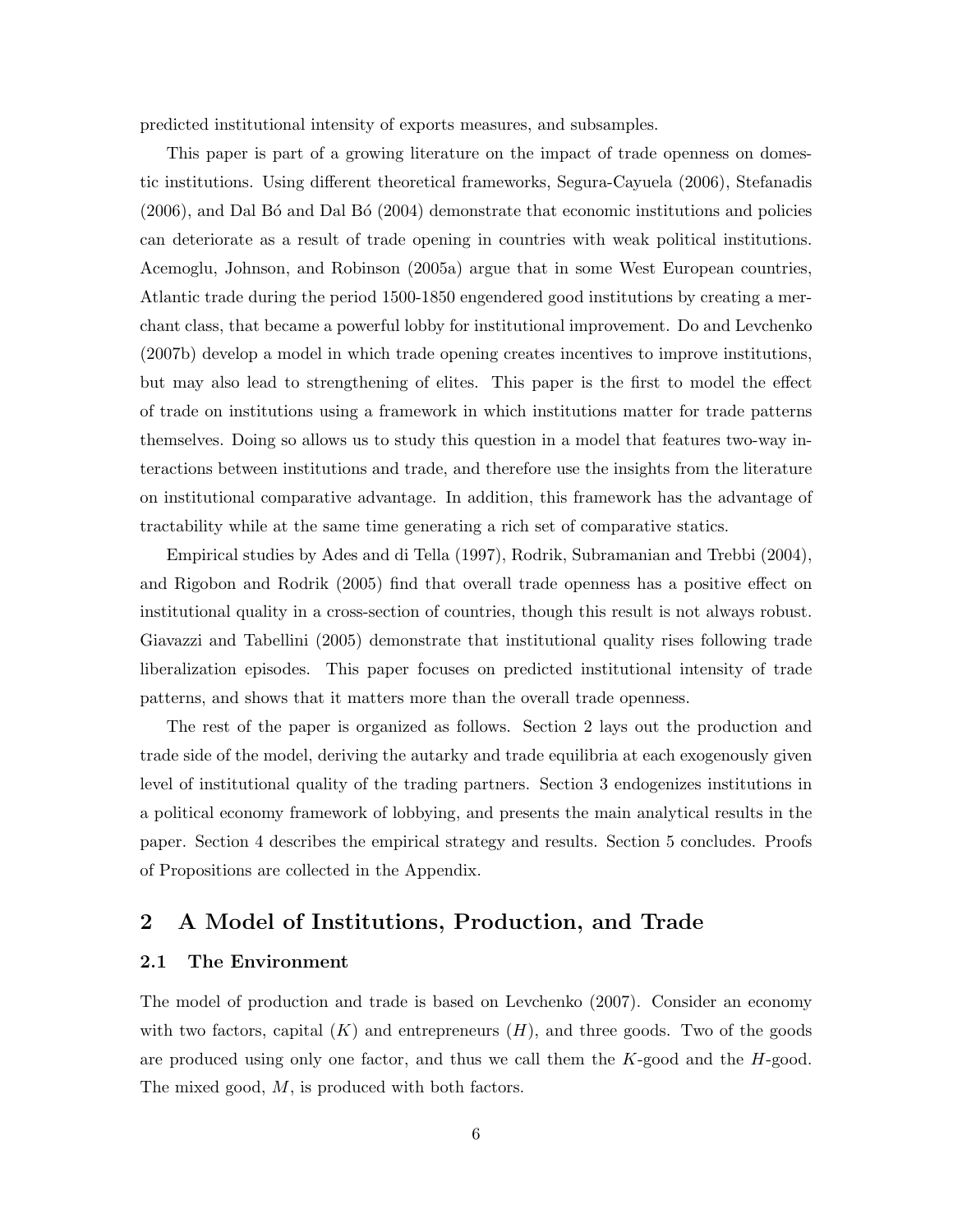Production technology of the K-good and the  $H$ -good is linear in K and H. Suppose that one unit of capital produces a units of the  $K$ -good, and one unit of  $H$  produces b units of the H-good. Then profit maximization in the two industries implies that

$$
p_K a = r \qquad \text{and} \qquad p_H b = w,\tag{1}
$$

where  $r$  and  $w$  are the returns to capital and entrepreneurs respectively.

The  $M$ -good is produced with a Leontief technology that combines one unit of  $H$  and x units of K to produce y units of the M-good. This paper takes the view that institutions matter because they facilitate transactions between distinct self-interested economic parties. The M-good is the only one that requires joining of two distinct factors of production, and thus it is natural to think of the M-good as being dependent on institutions. We now describe how we use the incomplete contracts framework to model imperfect institutions, and how this approach creates a source of comparative advantage: institutional differences.

To model a setting in which the quality of contract enforcement and property rights matter, we adopt the approach developed by Williamson (1985), Grossman and Hart (1986), and Hart and Moore (1990). The strategy is to posit a friction that can be alleviated by appropriately designed contracts and property rights. Following Klein, Crawford and Alchian (1978) and Williamson (1985), we assume that when two distinct parties invest in joint production, some fraction of their investment becomes specific to the production relationship. Investment irreversibility makes the parties more reluctant to enter, introducing inefficiency – the well-known holdup problem. This argument has been used to analyze many kinds of relationships: between producers within a supply chain, between managers and outside investors, between firms and workers, and others. One way to reduce the inefficiency is to write binding long-term contracts. Another is to assign property rights in a way that distributes the residual rights of control to moderate the holdup problem – this is the key idea of Grossman-Hart-Moore. Institutions – quality of contract enforcement, security of property rights, and the like – will matter a great deal for both of these solutions.

Our modeling approach follows Caballero and Hammour (1998). We focus on the case in which the parties to production are K and H. For concreteness,  $H$  can be thought of as managers or inside capital, while  $K$  would be the outside, or unorganized capital. This interpretation would be in line with the La Porta et al.'s (1998) emphasis of the role of institutions in the market for external finance. However, it is important to emphasize that these arguments are more general and apply to many kinds of production relationships.

Relationship-specific investments occur in production of the M-good. In particular, a fraction  $\phi$  of K's investment in the M-good sector becomes specific to the relationship. The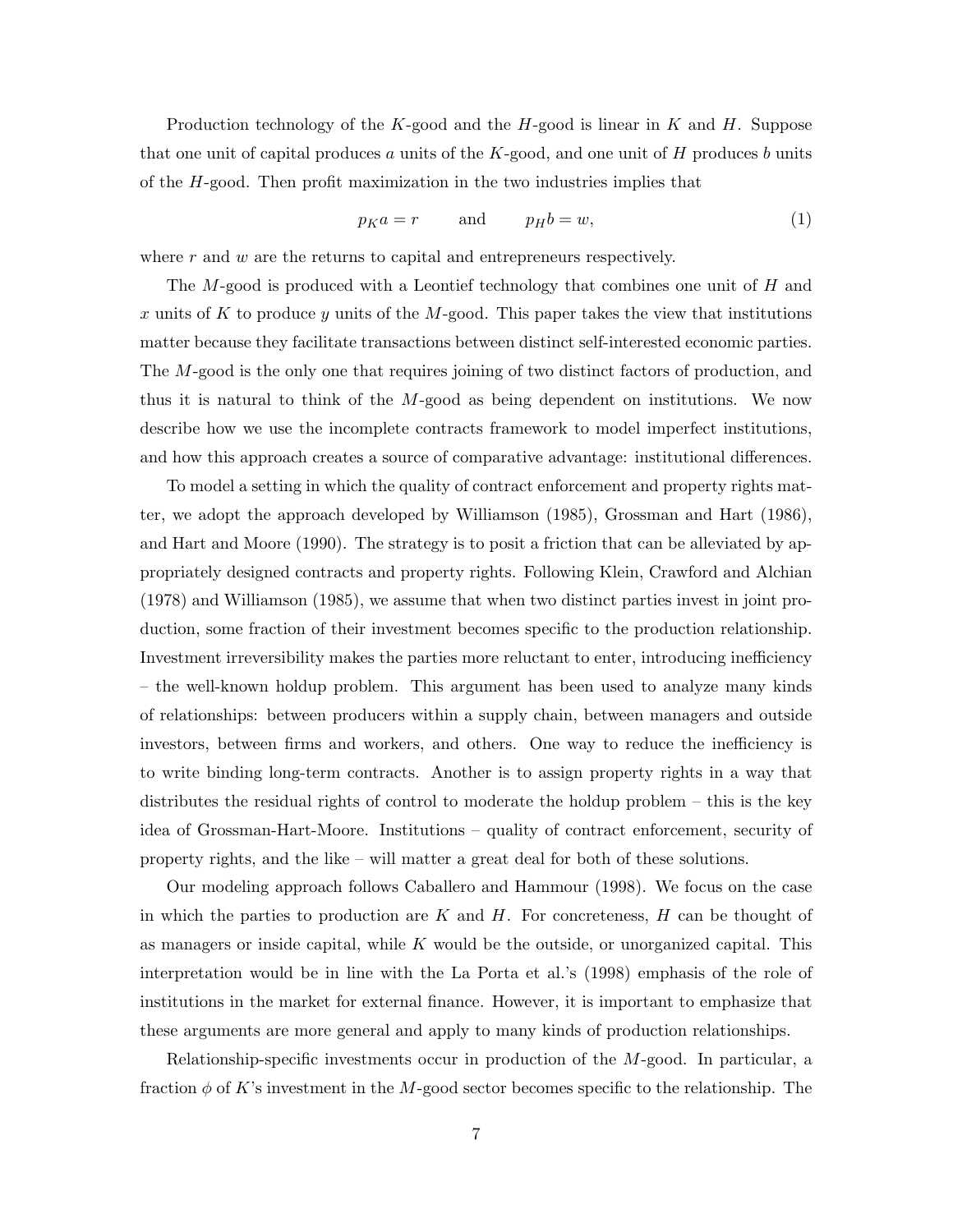parameter  $\phi$  is meant to capture quality of contract enforcement and property rights, and its value will differ across countries. Better institutions thus correspond to lower values of  $\phi$ . In other words, if contracts and property rights are well-enforced, each agent will be able to recoup its ex ante investment to a greater degree. This way of formalizing institutional differences is appealing because it leads to a concrete interpretation of what constitutes institutional quality: countries with better institutions are the ones in which contracts are less incomplete. In the limiting case when  $\phi = 0$ , institutions are perfect and we are back to the standard frictionless setting.

What are the consequences of imperfect institutions? Recall that one unit of  $H$  and  $x$ units of K are required to produce y units of M. After the production unit is formed,  $K$ can only recover a fraction  $(1 - \phi)$  of the investment. In order to induce K to form the production unit, it must be compensated with a share of the surplus, which is given by the revenue minus the *ex post* opportunity costs of the factors:

$$
s = p_M y - w - r(1 - \phi)x.
$$

We adopt the assumption that ex post the parties reach a Nash bargaining solution and each receive one half of the surplus. Thus,  $K$  will only enter the M-good production if its individual rationality constraint

$$
r(1 - \phi)x + \frac{1}{2}s \ge rx
$$

is satisfied. This can be rearranged to yield:

$$
p_M y \ge w + (1 + \phi) r x. \tag{2}
$$

To complete the description of the setup, it remains to specify the demand for the three goods. For simplicity, we assume that agents have identical Cobb-Douglas utility functions,  $U(C_K, C_H, C_M) = C_K^{\alpha} C_H^{\beta} C_M^{\gamma}$ , where  $\alpha, \beta$ , and  $\gamma$  are positive and  $\alpha + \beta + \gamma = 1$ . Given the goods prices  $p<sub>K</sub>$ ,  $p<sub>H</sub>$ , and  $p<sub>M</sub>$ , we let the numeraire be the ideal price index associated with Cobb–Douglas utility. Consumer utility maximization then leads to the familiar first-order conditions:

$$
p_K = \alpha \frac{C_K^{\alpha} C_H^{\beta} C_M^{\gamma}}{C_K}, \quad p_H = \beta \frac{C_K^{\alpha} C_H^{\beta} C_M^{\gamma}}{C_H}, \quad \text{and} \quad p_M = \gamma \frac{C_K^{\alpha} C_H^{\beta} C_M^{\gamma}}{C_M}.
$$
 (3)

#### 2.2 Autarky Equilibrium

This approach to modeling institutions is easily embedded in the general equilibrium model of this section, in which prices and resource allocations are endogenously determined. Notice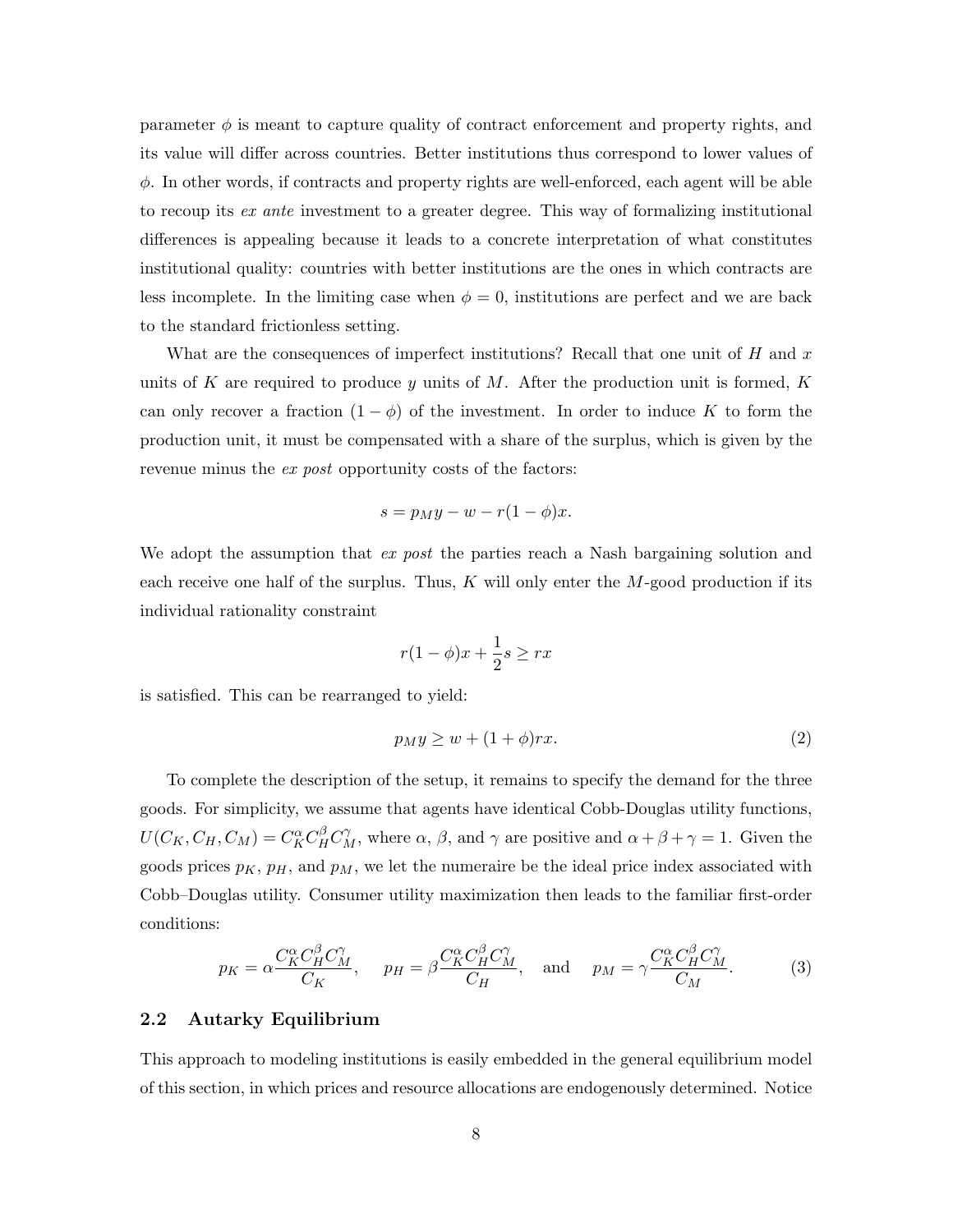that in general equilibrium, condition (2) can be interpreted as a joint restriction on  $w, r$ , and  $p_M$ , and will hold with equality.

The only remaining ingredient of the closed-economy equilibrium is market clearing. It is useful to define the following notation. Let E be the share of entrepreneurs  $(H)$  employed in the M-sector. This is convenient because the value of  $E$  completely characterizes the resource allocation in the economy. Given E and the relevant endowments K and  $H$ , production of the M-, H-, and K-goods is  $yEH$ ,  $b(1-E)H$ , and  $a(\frac{K}{H} - xE)H$ , respectively. Goods market clearing then requires:

$$
C_K = a\left(\frac{K}{H} - xE\right)H, \quad C_H = b(1 - E)H, \text{ and } C_M = yEH.
$$
 (4)

The equilibrium in an economy endowed with  $K$  units of capital and  $H$  entrepreneurs is a set of prices and the resource allocation  $\{p_K, p_H, p_M, r, w, E\}$  characterized by equations  $(1)$  through  $(4)$ .

Institutional imperfections modeled here have two key consequences. First, in general equilibrium one of the factors –  $H$  in our case – is segmented: its rewards differ across sectors. Equation  $(2)$  makes it possible to calculate the reward to a unit of H employed in the M-sector:

$$
w + \frac{1}{2} [p_M y - w - (1 - \phi) r x] = w + \phi r x.
$$
 (5)

It is clear from this expression that each unit of H employed in the M-sector earns rents of size  $\phi rx$ .

Second, contracting imperfections imply that the outcome is inefficient. There is underinvestment in the  $M$ -good production, and  $w$  and  $r$  are lower than in the efficient case. This result is intuitive. Imperfect institutions imply that it is harder to induce capital to enter the M-sector. Compared to the frictionless case,  $w$  and  $r$  must be pushed down, and  $p_M$  pushed up to satisfy the individual rationality condition for capital (2). This is achieved by reducing the size of the  $M$ -sector, which simultaneously pushes the factors into the  $K$ and the H-sectors, lowering w and r and raising  $p_M$ . The effect is monotonic in  $\phi$ : higher values of  $\phi$  lead to lower E, w, and r. Notice also that for a given level of  $\phi$ , increasing the size of the M-sector will raise both  $w$  and  $r$ , thereby raising welfare of all factors employed in all sectors.

#### 2.3 Trade Equilibrium and Institutional Comparative Advantage

The model is easily adapted to an international trade setting in the presence of both factor endowment and institutional differences. Suppose that there are two countries,  $A$  and  $B$ ,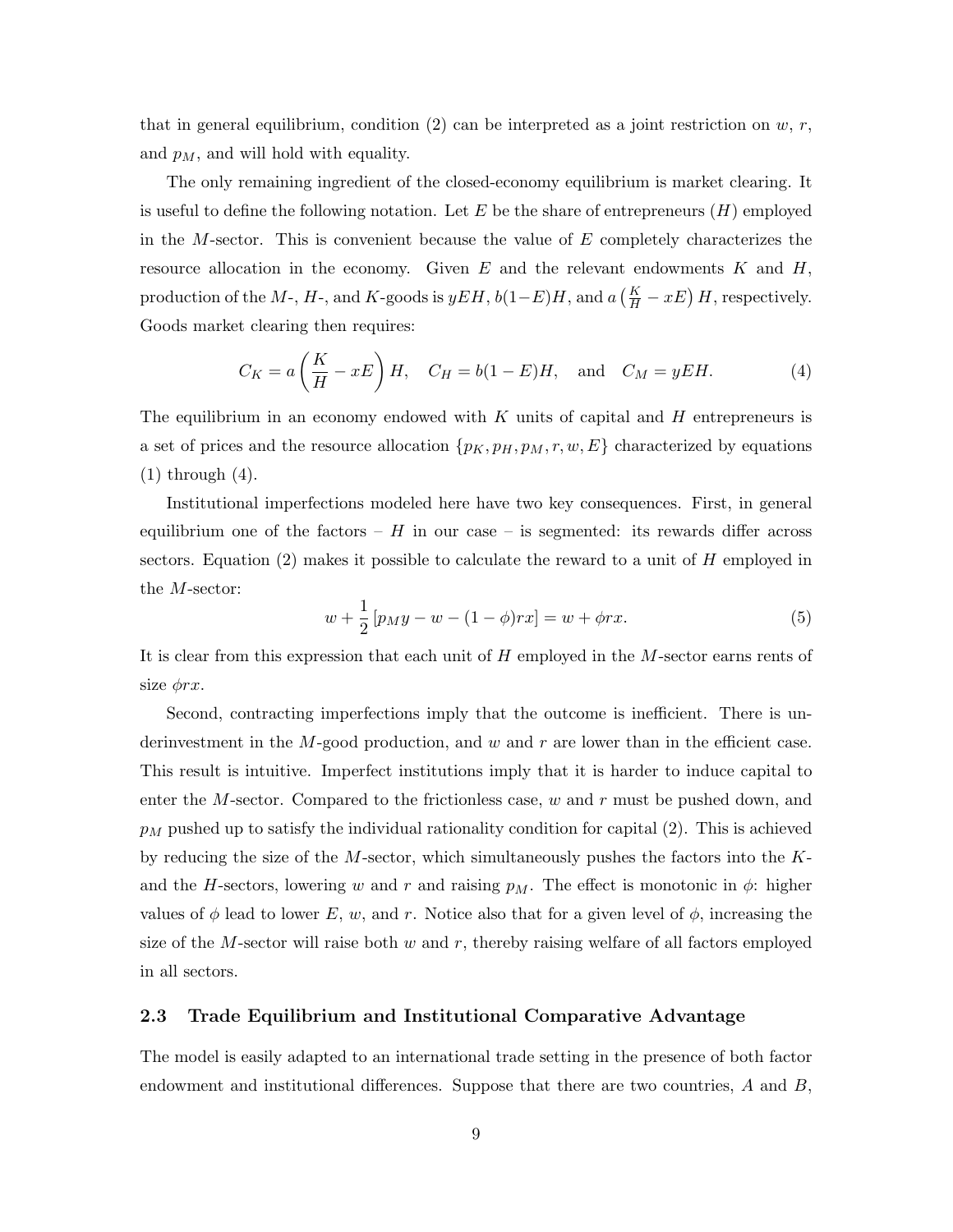that can trade costlessly with each other. Following the standard notation, let  $\overline{V} = (\overline{K}, \overline{H})$ be the vector of the world factor endowments, and let  $(V^A, V^B) = [(K^A, H^A), (K^B, H^B)]$ be a partition of world factor endowments into the two countries, so that  $\overline{K} = K^A + K^B$ and  $\overline{H} = H^A + H^B.$ 

In order to endogenize institutions in the next section, we must first understand what happens in this model at any given level of institutional differences. Suppose, without loss of generality, that country A has better institutions:  $\phi^A < \phi^B$ . In A a lower fraction of  $K$  becomes specific to the  $M$ -sector production unit, or, equivalently, contracts are less incomplete there. The description of the trade equilibrium proceeds in two steps. In the first step, we assume that technology is the same in the two countries, and show how institutional differences act as a source of comparative advantage. In the second step, we introduce technological differences, and describe how they can affect trade patterns.

Suppose first that technology is the same in the two countries, but institutions differ. How can we determine the pattern of production and trade? Differences in institutional quality act in a way similar to a Ricardian productivity difference in the M-sector to generate comparative advantage and trade. It turns out that the trade equilibrium can be analyzed using an approach akin to the Davis (1995) Heckscher-Ohlin-Ricardo model. The starting point of the analysis is the integrated equilibrium, which is the resource allocation that results under perfect factor mobility. It is obtained by solving for the equilibrium of a closed economy characterized by the world factor endowment  $\overline{V}$ . Denote by  $\overline{V}(i) = [\overline{H}(i), \overline{K}(i)]$ the integrated equilibrium factor allocations in industry  $i = K, H, M$ .

The key insight of the Davis model is that if one country can produce one of the goods more cheaply than the other at a common set of factor prices, in the integrated equilibrium only that country's production process will be used to produce that particular good. In the Davis model, the difference between countries is in Ricardian productivity. Here, it arises instead because country A's less incomplete contracts allow it to sell the M-good at a strictly lower price. This is immediate from equation  $(2)$ : the price at which the M-good can be produced under country  $A$ 's institutions is strictly less than the price when country B's institutions are used:

$$
p_M y = w + (1 + \phi^A)rx < w + (1 + \phi^B)rx,\tag{6}
$$

as  $\phi^A < \phi^B$ . Therefore, in the integrated equilibrium, only A's institutions will be used to produce the M-good.

From the integrated equilibrium production pattern we can construct a set of partitions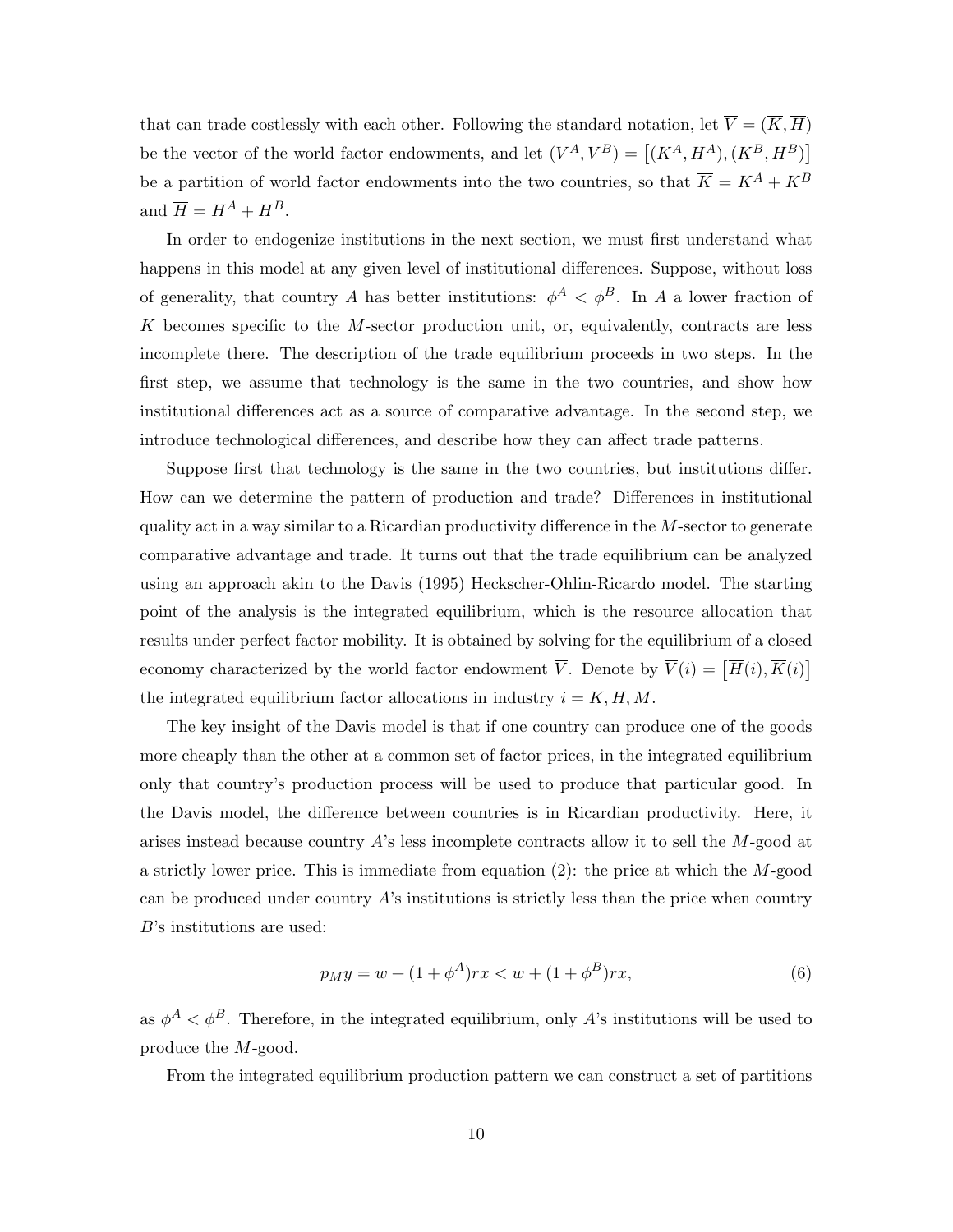of world factor endowments into countries called the Factor Price Equalization (FPE) set. Following Helpman and Krugman (1985) and Davis (1995), define the FPE set as follows:

**Definition 1** Let  $\eta_{ic}$  denote the share of the integrated equilibrium production of good i that comes from country c. Then, the **Factor Price Equalization (FPE) set** is a set of partitions of the world factor endowments into countries defined by:

$$
FPE = \{ (V^A, V^B) \mid \exists \eta_{K,A}, \eta_{H,A}, \eta_{K,B}, \eta_{H,B} \ge 0, \text{ such that}
$$
  

$$
\eta_{K,A} + \eta_{K,B} = 1, \ \eta_{H,A} + \eta_{H,B} = 1, \ \eta_{M,A} = 1, \eta_{M,B} = 0,
$$
  

$$
V^c = \sum_i \overline{V}(i) \text{ for } c = A, B \}.
$$

This definition states that the two countries' factor endowments belong to the FPE set when i) country A has enough of both factors to produce the entire integrated equilibrium world quantity of the  $M$ -good; and ii) the integrated equilibrium production of the  $K$ - and H-goods can be allocated between the two countries while keeping all factors fully employed. The FPE set is important because when country endowments belong to it, the integrated equilibrium world resource allocations and prices are replicated purely through trade, as stated formally in the proposition below.<sup>5</sup>

**Proposition 1** When  $\phi^A < \phi^B$ , and  $(V^A, V^B) \in FPE$ , the trade equilibrium world resource allocation, factor prices, and goods prices replicate those of the integrated equilibrium. Therefore, in the trade equilibrium, only country A produces the M-good.

This result implies that in order to analyze the trade outcomes, we need to do little more than solve for the integrated equilibrium. Figure 1 illustrates the analysis. The sides of the box represent the world factor endowments. Any point in the diagram can represent a division of the world factor endowments into countries, where country  $A$ 's endowments are measured from  $O^A$ , and country B's from  $O^B$ . The shaded area represents the FPE set. Since in the integrated equilibrium only  $A$ 's institutional setting will be used in production of the M-good, country endowments can only belong to the FPE set if the entire integrated equilibrium production of the  $M$ -good can be accommodated in  $A$ . This is the case, for example, at point P.

<sup>&</sup>lt;sup>5</sup>We must use the term FPE with caution here. Factor rewards are equalized across countries in each sector, but in this model they differ across sectors. Thus, relative factor rewards across countries will be determined by which sectors operate in which countries. Nevertheless, the FPE set still has the useful feature that for appropriate factor endowments it allows us to analyze the trade outcomes by first constructing the integrated equilibrium.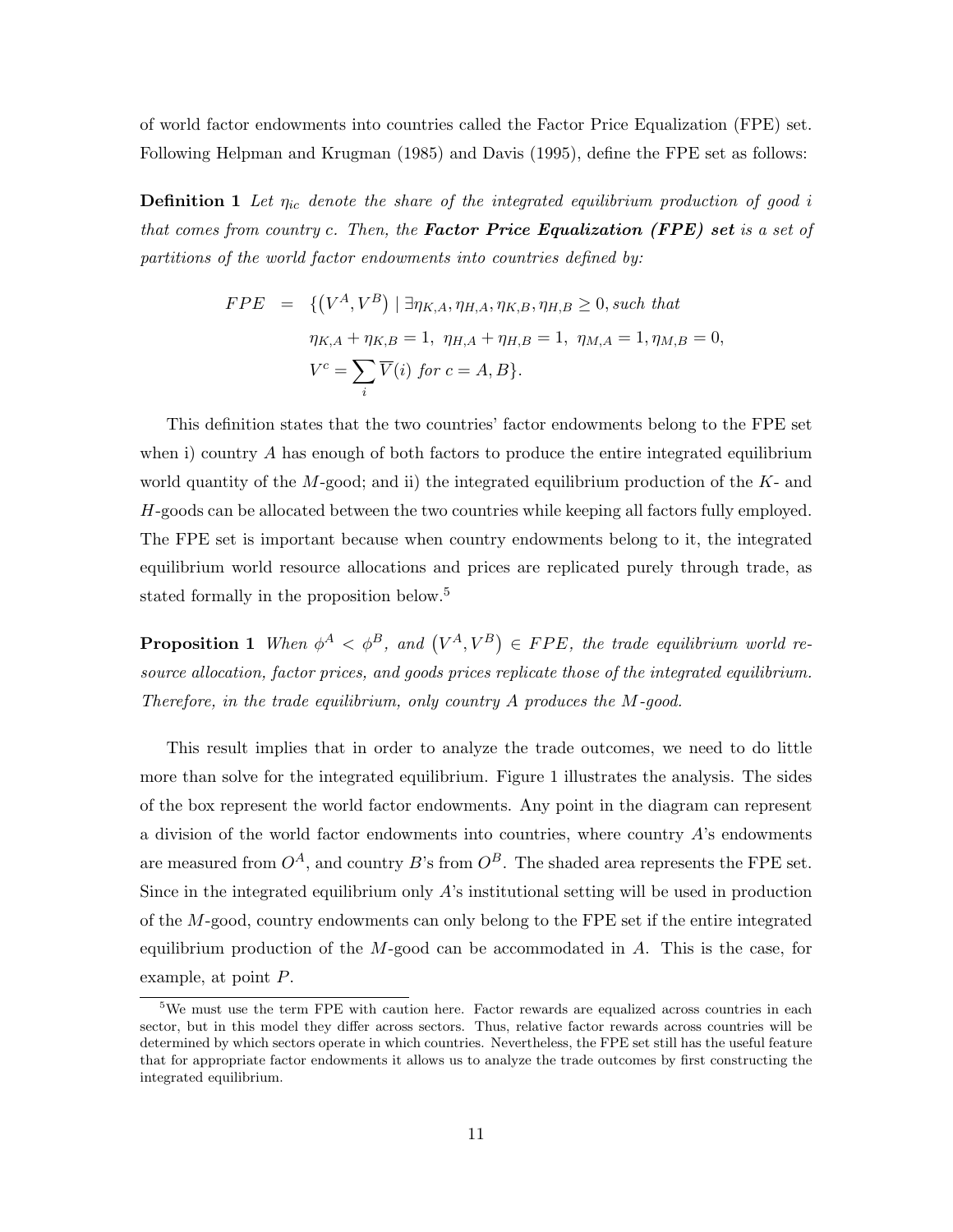Let  $V^{c}(i) = [H^{c}(i), K^{c}(i)]$  be the trade equilibrium use of factors in industry i and country c. The pattern of production is graphically illustrated in Figure 2 for the factor endowments at point R. While in autarky the  $M$ -good was produced in both countries, under trade country  $B$  stops producing  $M$  altogether, and now its entire factor endowment is dedicated to production of the K-good and the H-good. In country A the M-sector increases to accommodate the entire world demand.

For the purposes of endogenizing institutions, the most important result is that the M-sector disappears following trade opening in the country with inferior institutions. That implies that the rents  $H$  was earning in the  $M$ -sector disappear upon trade opening. Returns to  $H$  in country  $B$  in autarky can be expressed as:

$$
w^B H^B + \phi^B r^B x E^B H^B,
$$

while under trade they are:

 $w^T H^B$ .

Note that this does not have unambiguous implications for aggregate welfare, or even overall returns to H in country B: though H formerly employed in the M-sector loses rents, the base return to H,  $w^T$ , goes up as a result of trade:  $w^T > w^B$ . The same can be said of the return to  $K: r^T > r^B$ . What matters for the purposes of this paper is that the behavior of rents in autarky and under trade has an important impact on the lobbying game.

The key to the political economy analysis in the following section is that when countries open to trade and institutional differences are the source of comparative advantage, the country with inferior institutions loses the M-sector, and therefore the rents associated with it. In order to anticipate some of the results that follow, it is important to also discuss the effect of technology differences on trade patterns in this model. Suppose that in the M-sector, countries also have different productivities,  $y_A$  and  $y_B$ . How will these differences affect the conclusions above?

It turns out that the logic of the analysis is largely unchanged. In order to construct the integrated equilibrium, all we need to examine is which country can deliver the M-good more cheaply at common factor prices. Facing the same factor prices  $w$  and  $r$ , country  $A$  can produce the M-good at a price of  $p_M = \frac{w + (1 + \phi^A)rx}{y_A}$  $\frac{+\phi^{-1}rx}{y_A}$  (see also equation 6). Country B can deliver the M-good at the price equal to  $\frac{w + (1 + \phi^B)rx}{w}$  $\frac{+\varphi^-}{y_B}$ . Thus, in the integrated equilibrium, only the country in which this value is lowest will produce the M-good.

There are two possibilities to consider. First, suppose that country  $A$  – which already has better institutions – is also more productive in the M-good:  $y_A > y_B$ . Then, the analysis is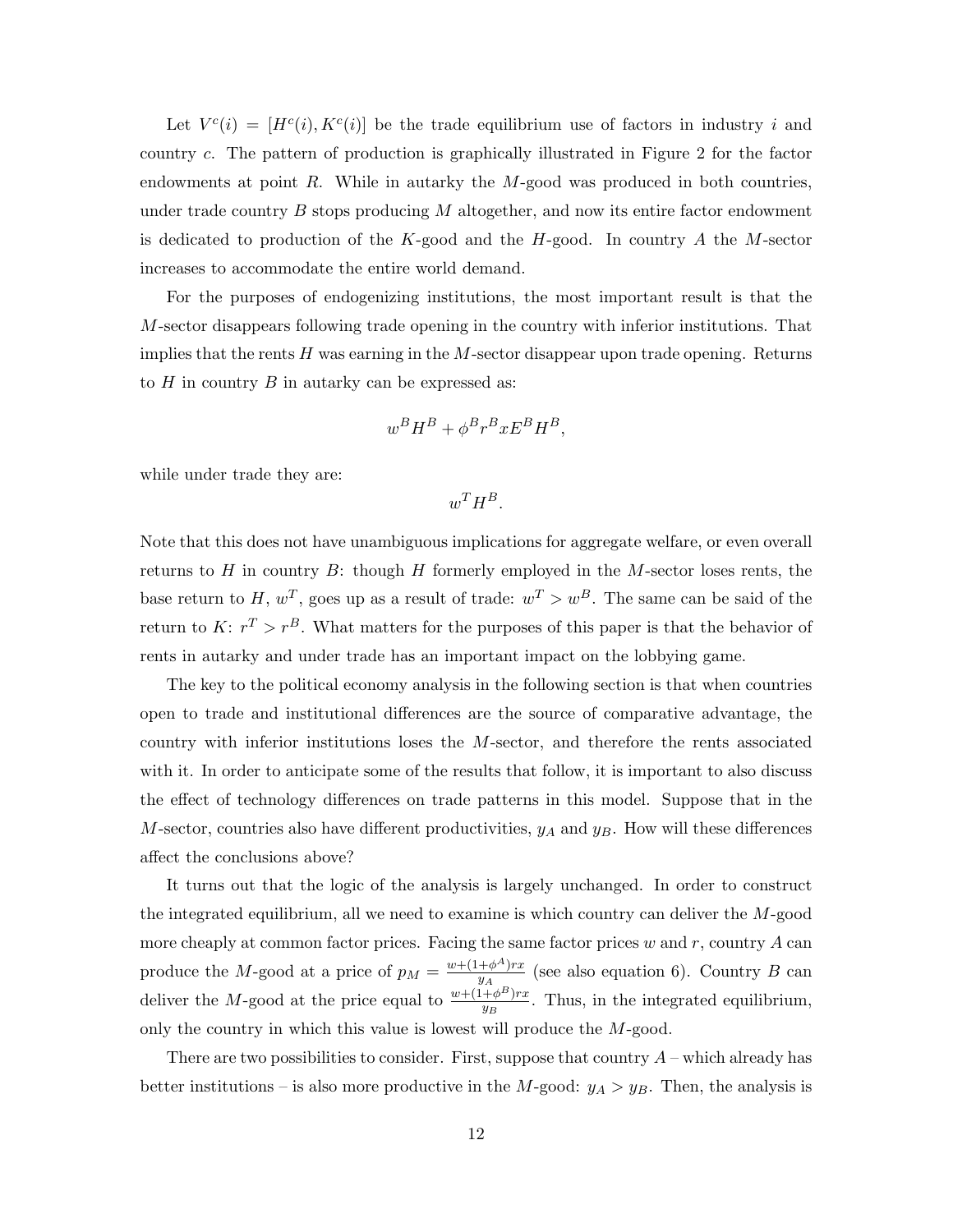exactly the same as above: there is simply an extra reason why A ends up with the M-sector under trade. The  $M$ -sector still expands in  $A$ , and disappears in  $B$ , along with the rents. By contrast, suppose that country B is better:  $y_A < y_B$ . Then, institutional comparative advantage and Ricardian comparative advantage go in the opposite directions, and we must compare  $\frac{w+(1+\phi^A)rx}{w}$  $\frac{+\phi^A)rx}{y_A}$  to  $\frac{w+(1+\phi^B)rx}{y_B}$  $\frac{+\phi^-)rx}{y_B}$ . It could be that A's institutional comparative advantage is still strong enough that it is better at producing M under a common set of factor prices. In that case, the analysis is still unchanged. However, if  $B$  has a much better technology, it may end up producing the M-good under trade in spite of its inferior institutions. In that case, the FPE set is the set of all endowments such that the entire integrated equilibrium quantity of the  $M$ -good can be produced in  $B$ , and institutional differences are not the salient source of trade. The outcome can be analyzed as a special case of the Davis (1995) model.

To summarize, in the presence of Ricardian technology differences, institutional quality may not affect trade patterns. Countries with better institutions will not necessarily specialize in institutionally intensive goods under trade, if they have sufficiently inferior technology for producing it compared to its trading partner. As the next section demonstrates, this can affect countries' incentives to improve institutions after trade opening.

## 3 Political Economy of Institutions

This section asks the central question of this paper: how does opening to trade affect institutional quality? We adopt a simple political economy model of institutional choice, and analyze outcomes before and after trade. To do this, we combine the model of production and trade developed in the previous section with the political economy of special interest groups framework of Grossman and Helpman (1995, 2001, ch. 7-8). We first consider equilibrium institutions in autarky, and then describe how these change when two trading countries set domestic institutions taking into account those of the trade partner.

#### 3.1 Institutions in Autarky

Suppose there is one policymaker and one interest group representing  $H$  – the factor that earns rents when institutions are imperfect.<sup>6</sup> The policymaker receives a nonnegative con-

<sup>&</sup>lt;sup>6</sup>This could be because the ownership of H is more concentrated than the ownership of K, and thus H is the only factor that is able to solve the collective action problem associated with forming a lobby group. If all agents in the economy lobbied the policymaker, it is well known that the equilibrium policy maximizes aggregate welfare. In this model, that corresponds to always setting up perfect institutions. Notice that for this reason, some asymmetry in lobby participation is typically assumed. In our case, it is actually not important whether  $H$  or  $K$  can lobby. As will become clear below, if  $K$  were the lobby instead of  $H$ ,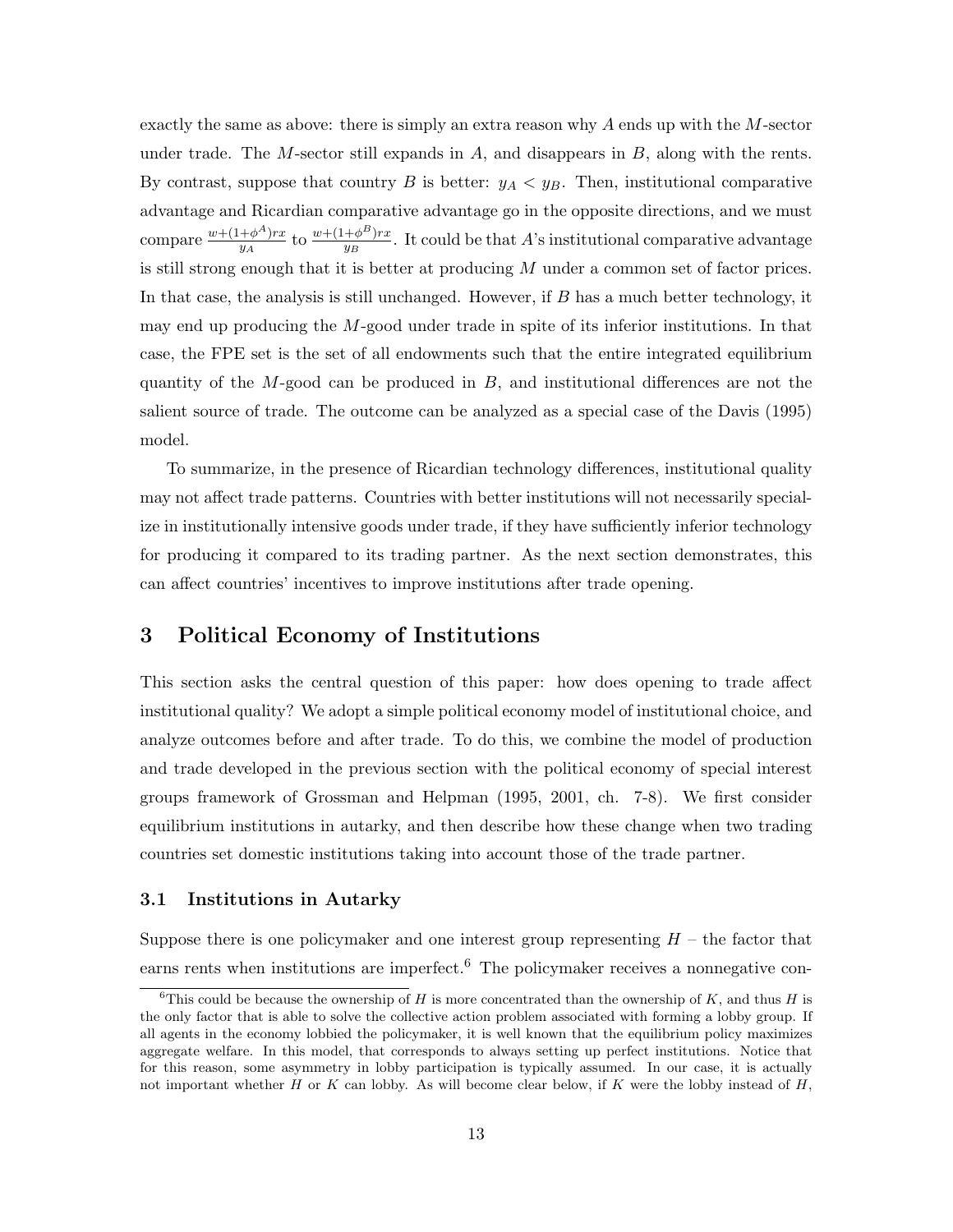tribution of size  $\theta$  from the interest group, and sets institutional quality  $\phi$  to maximize its political objective function  $G(\phi, \theta)$ . We adopt the standard assumption that the policymaker maximizes a weighted sum of the aggregate welfare in the economy,  $S(\phi)$ , and the political contribution  $\theta$ :

$$
G(\phi, \theta) = \lambda S(\phi) + (1 - \lambda)\theta,
$$

where  $\lambda \in [0, 1]$ . In this formulation,  $\lambda$  can be thought of as parameterizing corruption, and shows the extent to which the policymaker is captive to the interest group. At one extreme, when  $\lambda = 1$ , the policymaker is the benevolent social planner. At the other, when  $\lambda = 0$ , it cares only about its political contributions, and in effect sets the policy to serve exclusively the special interest.

The interest group influences the policymaker by making its contribution contingent on the government's choice of  $\phi$ . In particular, the interest group confronts the government with a schedule,  $\theta = \Theta(\phi)$ , which specifies the contribution the policymaker will receive for each level of  $\phi$  that it might set. The objective function of the interest group is simply H's total welfare,  $S_H(\phi)$ , net of the contribution:

$$
V(\phi,\theta)=S_H(\phi)-\theta.
$$

The timing of the game can be thought of as follows: first, the interest group makes its contribution schedule known to the policymaker. Then the policymaker sets institutional quality  $\phi$ . Given this  $\phi$ , agents make their production and consumption decisions. This last stage is simply the equilibrium outcome of the model in the preceding section. Thus, under the assumptions put on preferences, aggregate welfare equals aggregate real income:

$$
S(\phi) = r(\phi)K + [w(\phi) + \phi xr(\phi)E(\phi)]H.
$$

 $S(\phi)$  is maximized when institutions are perfect  $(\phi = 0)$ , and decreases as institutions deteriorate  $(\frac{dS}{d\phi} < 0)$ . This is intuitive because imperfect institutions introduce a distortion in an otherwise frictionless setting. As discussed in the previous section, the reward to capital,  $r(\phi)$ , decreases unambiguously in  $\phi$ , as does  $w(\phi)$ .

Imperfect institutions can arise because the agents extracting rents can lobby the policymaker. The interest group's objective function is entrepreneurs' real income net of the contribution:

$$
V(\phi, \theta) = [w(\phi) + \phi xr(\phi)E(\phi)]H - \theta.
$$

the problem would be symmetric:  $K$  would lobby the policymaker to set up institutions such that some of H becomes relationship-specific. In this sense, the assumption in the previous section that some fraction  $\phi$  of K's investment becomes specific to the relationship is not the primitive assumption. The primitive assumption is that  $H$  can organize into a lobby, while  $K$  cannot.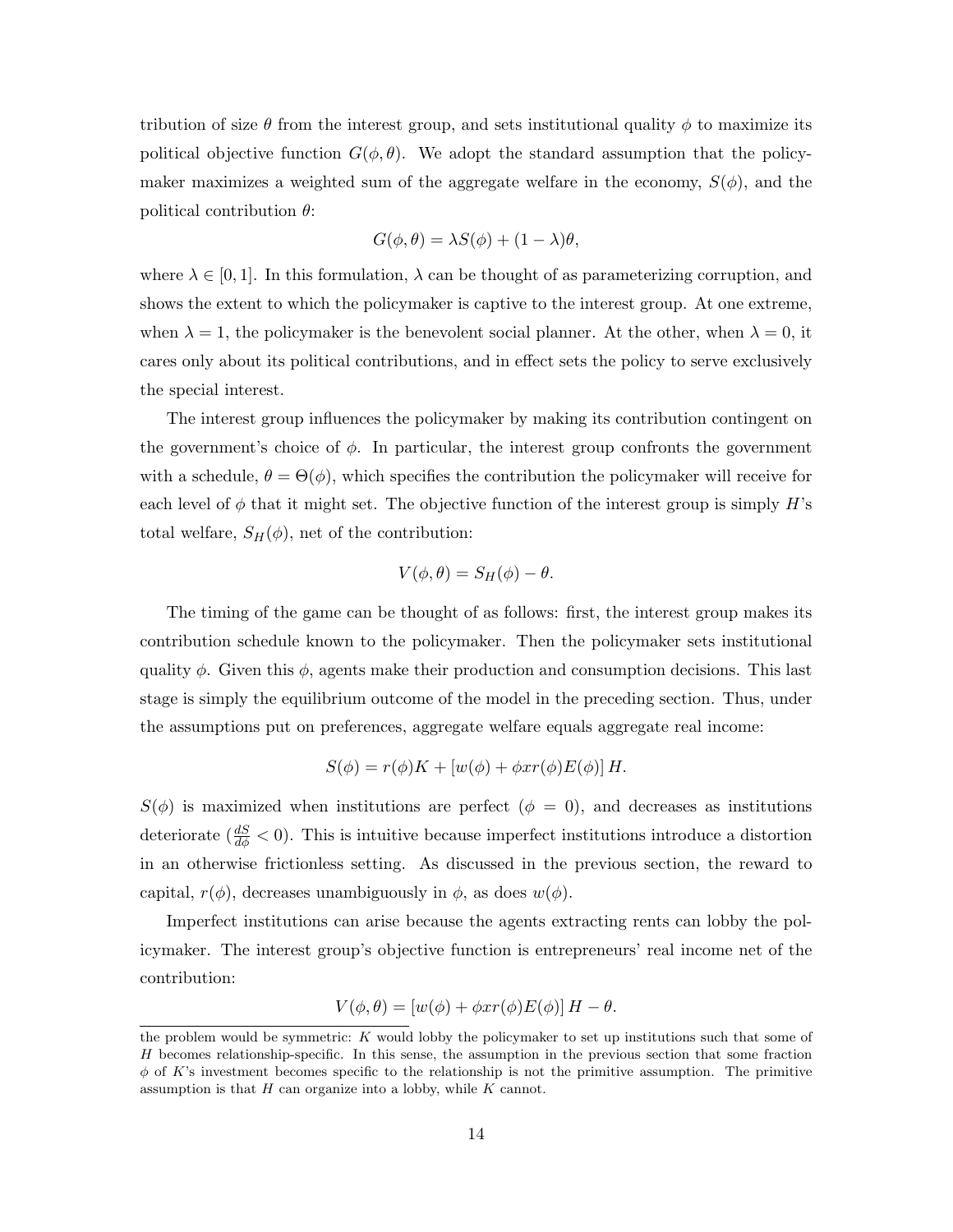This function makes it apparent why H will lobby for positive  $\phi$ : imperfect institutions allow H to earn rents equal to  $\phi xr(\phi)E(\phi)H$ . The interest group bribes the policymaker to increase  $\phi$  above the socially optimal value of zero.<sup>7</sup> The contribution must be large enough to compensate the government for the disutility it suffers from the resulting decrease in aggregate welfare. We now provide the basic definitions and state the main result.

**Definition 2** The policymaker's **best-response set** to a contribution function  $\Theta(\phi)$  consists of all feasible policies  $\phi$  that maximize  $G(\phi, \theta)$ .

**Definition 3** A policy  $\phi^*$  and a contribution schedule  $\Theta(\phi)$  constitute an equilibrium in the lobbying game with a single policymaker and a single interest group if i)  $\phi^*$  belongs to the policymaker's best-response set to  $\Theta(\phi)$ ; and ii) there exists no other feasible contribution function  $\Theta'(\phi)$  and policy  $\phi'$  such that  $\phi'$  is in the policymaker's best response set to  $\Theta'(\phi)$ and  $V(\phi', \Theta'(\phi)) > V(\phi^*, \Theta(\phi)).$ 

**Proposition 2** The autarky equilibrium institutional quality  $\phi^*$  is given by:

$$
\phi^* = \arg \max_{\phi \in [0,1]} \left\{ \left[ w(\phi) + \phi x r(\phi) E(\phi) \right] H + \lambda r(\phi) K \right\}.
$$
 (7)

There exist values of  $\lambda \in [0,1)$  for which the autarky equilibrium institutions are imperfect:  $\phi^* > 0$ .

This Proposition states that the equilibrium value of institutional quality maximizes a weighted sum of all agents' welfare levels, with higher weight given to those belonging to the interest group. Furthermore, for any set of parameters that characterize the production side of the model, if the power of the interest group is sufficiently high, equilibrium institutions will be imperfect. This results captures the notion that in autarky institutions are a function of the country's characteristics, and bad institutions may arise as an equilibrium outcome.

<sup>&</sup>lt;sup>7</sup>Strictly speaking, of course, only entrepreneurs in the  $M$ -sector earn rents, thus in some sense it would be more natural to take only this subset of  $H$  to be the interest group. The problem with this choice is that the fraction of entrepreneurs employed in the M-sector is itself a function of institutions in our model, so the boundaries of the interest group change with the policy choice. To avoid this problem, we assume that the interest group represents the entire population of entrepreneurs, and choose to ignore disagreements between its different subsets.

An alternative would be to assume that the interest group represents only "inside entrepreneurs"  $H<sup>I</sup>$ , which is the part of H that is employed in the M-sector no matter what the value of  $\phi$ . In that case, we must put a restriction ensuring that  $H^I \n\leq E_{\min} H$ , where  $E_{\min}$  is the smallest possible equilibrium size of the M-sector. The analysis under this alternative modeling assumption is qualitatively the same as the one presented in this section. Note that the inside entrepreneurs always prefer higher  $\phi$  than an interest group which maximizes the welfare of overall H. This is because higher  $\phi$  unambiguously hurts the entrepreneurs in the H-sector, which the inside entrepreneurs do not care about.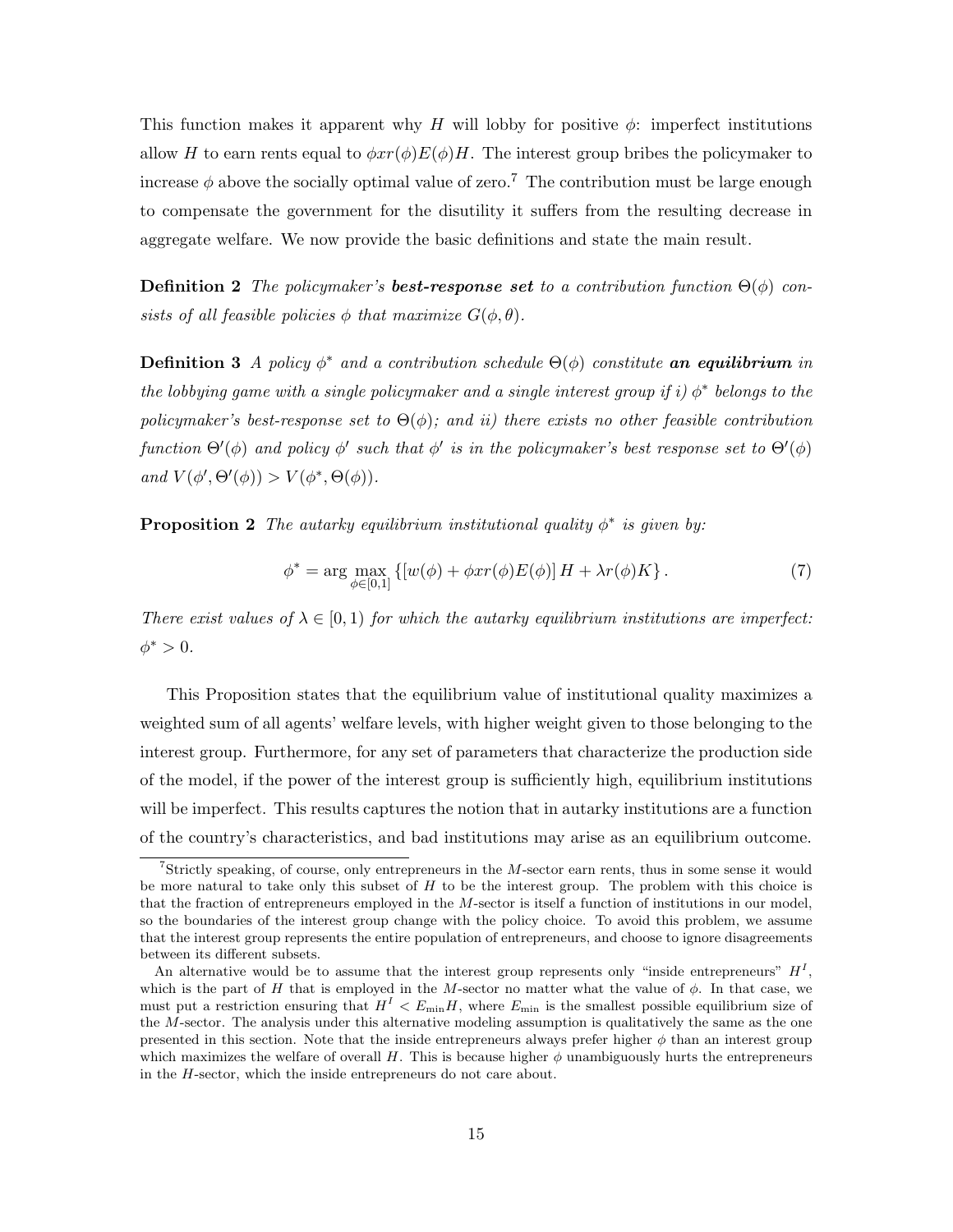#### 3.2 Institutions under Trade

We can now contrast these conclusions with the outcome under trade. Suppose that, just as in autarky, each country has one interest group representing  $H$ , and the policymaker's objective function is unchanged. The timing of events is similar to the autarky case. First, the countries play the contribution game simultaneously and noncooperatively. Then, production and trade take place. Under trade, the interest group in each country must take into account institutional quality of the trading partner. We now state the definitions for the trade game.

**Definition 4** Let  $\phi^{-c}$  be an arbitrary institutional quality value of country c's trading partner. Then a feasible contribution schedule  $\Theta(\phi; \phi^{-c})$  and an institutional quality  $\phi^c$  are an **equilibrium response** to  $\phi^{-c}$  if i)  $\phi^{c}$  is the policymaker's best response to the contribution schedule  $\Theta(\phi;\phi^{-c})$ ; and ii) there does not exist a feasible contribution schedule  $\Theta'(\phi;\phi^{-c})$ and a level of institutions  $\phi^{c}$  such that a)  $\phi^{c}$  is in the policymaker's best response set to  $\Theta'(\phi; \phi^{-c})$  and b)  $V(\phi^{c'}, \Theta'(\phi; \phi^{-c})) > V(\phi^{c}, \Theta'(\phi; \phi^{-c}))$ .

**Definition 5** A noncooperative equilibrium consists of political contribution functions  $\Theta(\phi;\phi^{-c})$  for  $c = A, B$  and a pair of institutional quality values  $\phi^A$  and  $\phi^B$ , such that  $[\Theta(\phi;\phi^B),\phi^A]$  is an equilibrium response to  $\phi^B$  and  $[\Theta(\phi;\phi^A),\phi^B]$  is an equilibrium response to  $\phi^A$ .

The following Proposition describes the features of equilibrium.

**Proposition 3** The equilibrium institutions in the two countries under trade,  $\phi^A$  and  $\phi^B$ , solve two equations in two unknowns given by

$$
\phi^c(\phi^{-c}) = \arg\max_{\phi^c \in [0,1]} \left\{ w(\phi^c, \phi^{-c}) H^c + \phi^c x r(\phi^c, \phi^{-c}) E^c(\phi^c, \phi^{-c}) \overline{H} + \lambda^c r(\phi^c, \phi^{-c}) K^c \right\},
$$
 (8)

 $c = A, B$ . In equilibrium, when the technology for producing the M-good does not differ between countries, at least one country is characterized by perfect institutions,  $\phi^c = 0$ , and thus the world as a whole reaches the first best allocation.

This Proposition states that institutions under trade are obtained by simultaneously solving the equilibrium response functions of the two countries. In the equilibrium without Ricardian productivity differences between countries, one of following is the outcome: i) institutions are perfect in both countries,  $\phi^A = \phi^B = 0$ ; or, ii) institutions are perfect in one of the countries,  $\phi^c = 0$ , while the other country is indifferent between all of the possible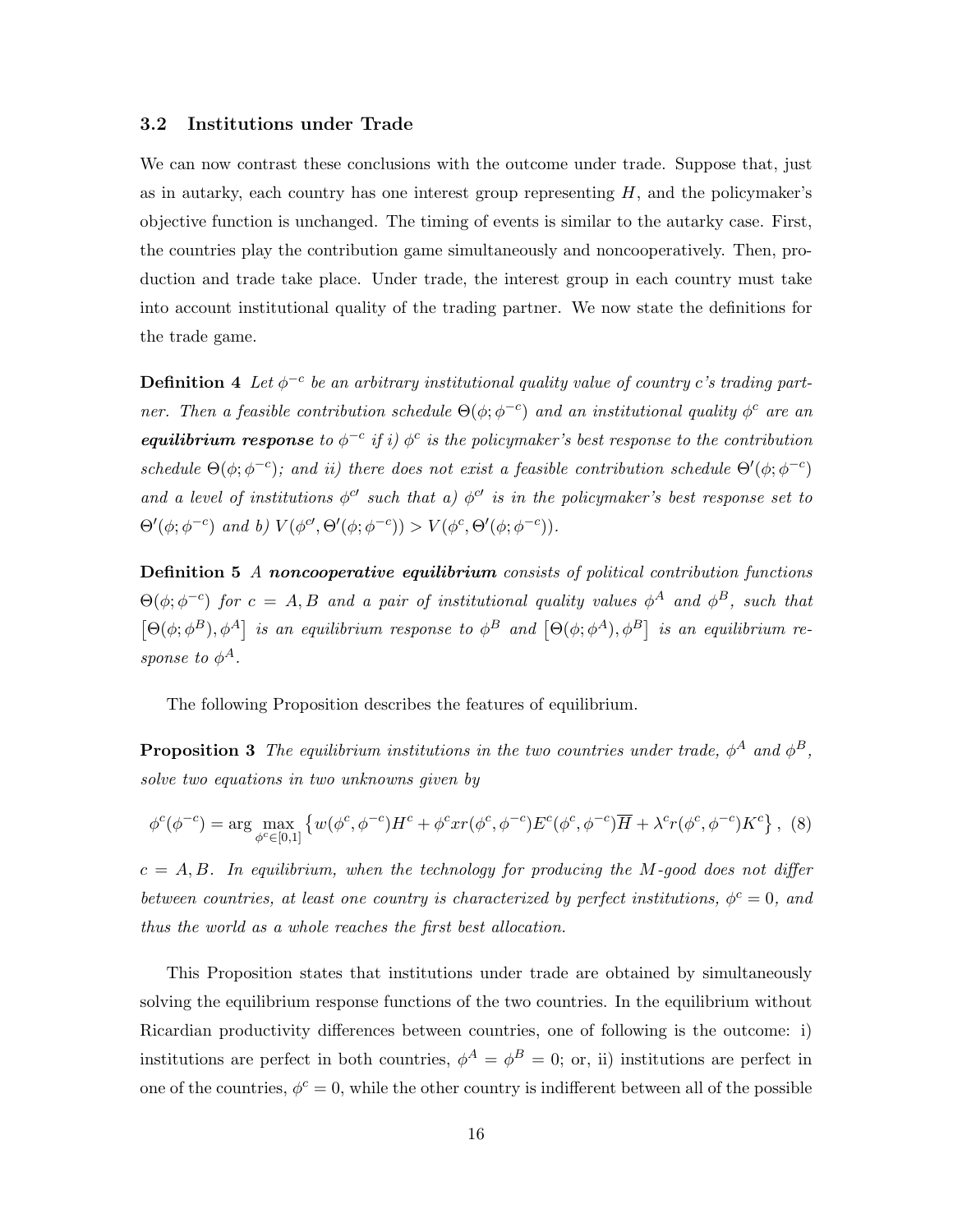qualities of domestic institutions. In both cases, the world as a whole reaches the first best allocation, as the M-good is produced only using perfect institutions.

Figure 3 illustrates this Proposition. It gives the equilibrium best responses for the two countries as a function of the trading partner's institutions. Up to a certain level of  $\phi$ , the best response is to set domestic  $\phi$  at a level just below the trading partner's. This allows the country to retain the M-sector, and earn rents. Beyond a certain level of  $\phi$ , it is no longer optimal to raise it further, and thus as long as a country's institutions are better than the trading partner's, they do not depend on its  $\phi$ . This diagram is reminiscent of the best response functions associated with the Bertrand oligopoly model. Just as in the Bertrand oligopoly, the equilibrium is to set both  $\phi$ 's to zero.

Recalling the analysis of the trade equilibrium, it is easy to see why the outcome is perfect institutional quality. The M-sector can only be located in the institutionally superior country, and only that country's institutions matter in determining the factor prices. If ever  $\phi^c \geq \phi^{-c} \geq 0$  with at least one strict inequality, all parties in country c strictly prefer to improve domestic institutions to a level just below  $\phi^{-c}$ . Not only do  $w(\phi^c, \phi^{-c})$  and  $r(\phi^c, \phi^{-c})$  increase as a result, but country c also captures the worldwide rents associated with locating the *M*-sector at home.

The mechanisms that made it possible to observe imperfect equilibrium institutions in autarky no longer work in the presence of a trade partner. Notice that the only reason H lobbies to increase  $\phi$  above the socially optimal level of zero is because it can earn rents in the  $M$ -sector. But under trade,  $H$  will only capture those rents so long as it is the institutionally superior country. In the institutionally inferior country,  $H$  will actually have an incentive to lobby for institutional improvement, up to a point at which it has at least slightly better institutions than its trade partner. In effect, competition to capture the rent-bearing  $M$ -sector results in a "race to the top" in institutional quality between countries.

What is remarkable about this Proposition is that under trade, the first best institutional quality outcome occurs irrespective of any country characteristics. Both countries can be entirely corrupt ( $\lambda^c = 0$ ), so that the policymakers are completely captive to the special interest group. In autarky, these countries can have very bad institutions. Nevertheless, trade will force institutional improvement even in the most corrupt country.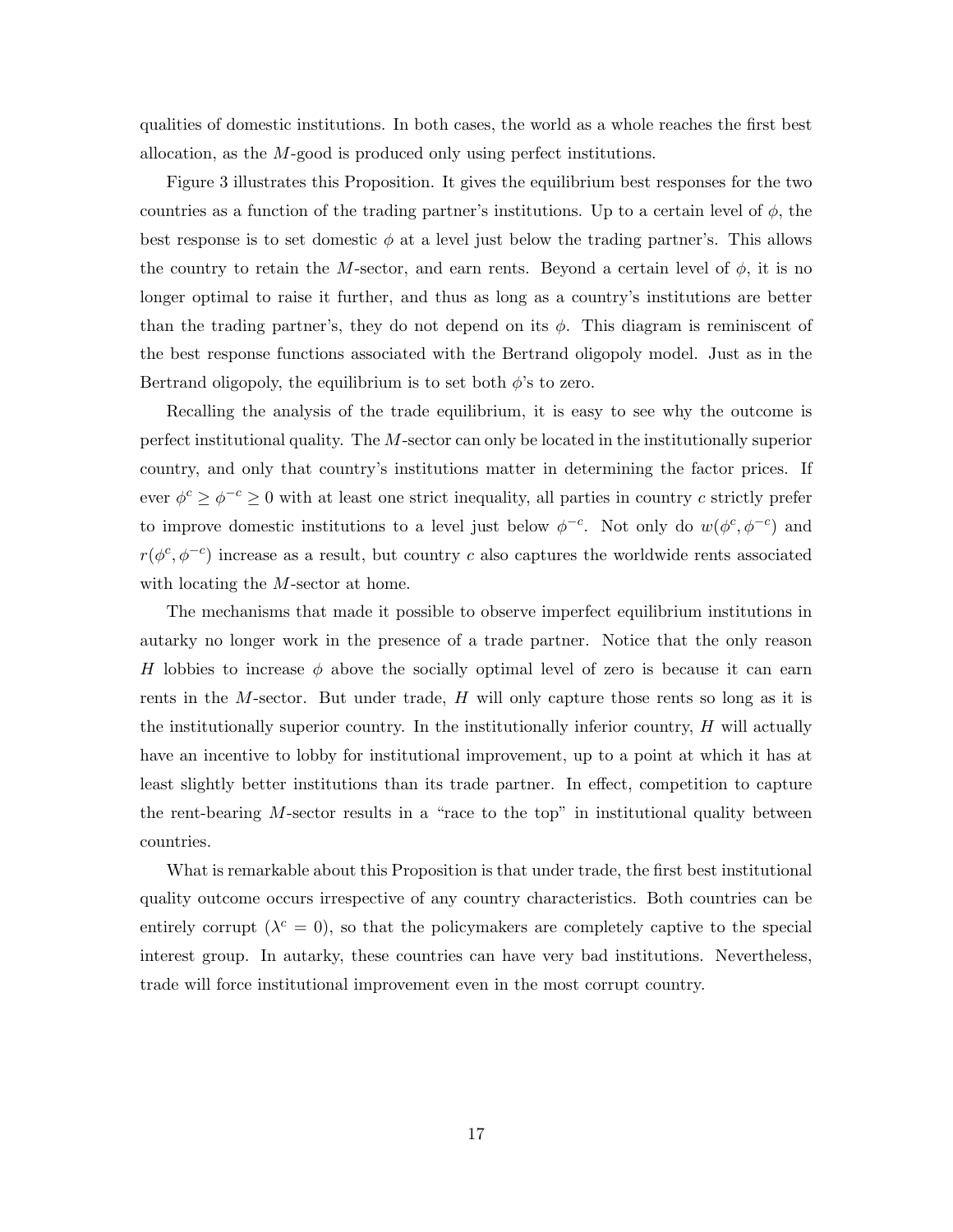#### 3.3 Technological Differences

This paper establishes the result that when trade reduces rents, it also changes the nature of the political economy game that gives rise to those rents. In the symmetric case, this leads to institutional improvement in both countries. What are the crucial assumptions behind this result? Economically, the most important assumption is that trade opening reduces rents in the institutionally inferior country. We can use the framework in this paper to also think about what happens when trade increases rents instead. The simplest way to model such a case is to introduce productivity differences between countries. For instance, suppose that country A is more productive in the M-sector:  $y_A > y_B$ . Furthermore, suppose for simplicity that the technological advantage is substantial, in the sense that even if country B's institutions were the best possible,  $\phi_B = 0$ , country A would still have a cost advantage at producing the M-good at the common world factor prices and its autarky level of institutional quality:

$$
\frac{w + (1 + \phi^A)rx}{y_A} < \frac{w + rx}{y_B}.
$$

How do institutions change in response to trade opening in the two countries? Note that the logic behind the analysis of the trade patterns remains unchanged here. As discussed at the end of the previous section, as long as country  $A$  can produce the entire integrated equilibrium world quantity of good  $M$ , it is the only country which will produce it under trade. This is because its Ricardian comparative advantage in good  $M$  is strong enough to overcome its inferior institutions.

What happens to the institutional lobbying game in this case? Since the situation is no longer symmetric, it is helpful to write out the equilibrium best responses for the two countries:

$$
\phi^A(\phi^B) = \arg\max_{\phi^A \in [0,1]} \left\{ w(\phi^A) H^A + \phi^A x r(\phi^A) E^A(\phi^A) \overline{H} + \lambda^A r(\phi^A) K^A \right\},\tag{9}
$$

$$
\phi^B(\phi^A) = \arg\max_{\phi^B \in [0,1]} \left\{ w(\phi^A) H^B + \lambda^B r(\phi^A) K^B \right\}.
$$
 (10)

For both countries, the equilibrium best response expression no longer depends on  $\phi^B$ , since A will produce in the rent-bearing  $M$ -sector no matter what country  $B$  does with its institutions. Therefore, the "race to the top" result disappears. Country A no longer has an incentive to improve institutions, because it will not lose the rents to country B. Furthermore, it is easy to demonstrate that institutions actually deteriorate in country A after trade opening under these circumstances. Comparing the expressions that define the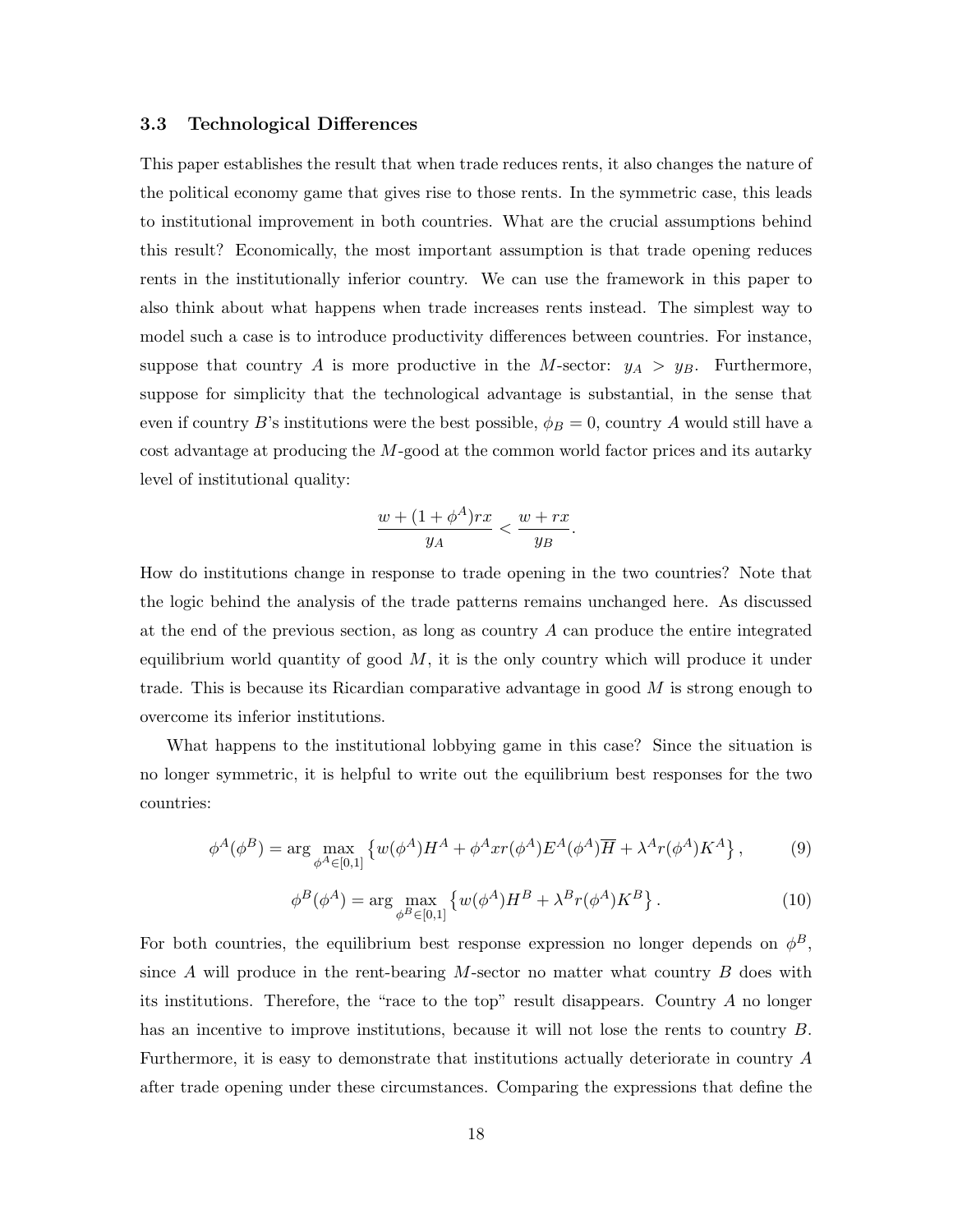autarky and trade institutions in country  $A$ ,  $(7)$  and  $(9)$ , we can see that the only difference between them is the rents term, which increases from  $\phi^A xr(\phi^A)E^A(\phi^A)H^A$  in autarky to  $\phi^A xr(\phi^A)E^A(\phi^A)\overline{H}$  under trade. Thus, the level of  $\phi^A$  that maximizes (9) is greater under trade than in autarky. Figure 4 illustrates this outcome. Here, country B's equilibrium best response is irrelevant, while country  $A$ 's equilibrium best response is defined by a value  $\phi_{trade}^{A}$ . Institutions deteriorate in country A:  $\phi_{trade}^{A} > \phi_{aut}^{A}$ .

#### 3.4 Limits to Institutional Improvement

The model can be modified to capture the notion that some countries cannot improve their institutions as efficiently as others. This could be due to inherent geographical or historical differences across countries, for instance. What happens when the best attainable level of institutional quality – let us call it  $\phi^c$  – is different between countries? The logic of the model remains unchanged, and the equilibrium is still given by equations (8), with only one modification: the arg max is over a range of  $\phi^c \in [\phi^c, 1]$  for both countries  $c = A, B$ . The outcomes then depend on the magnitude of the difference between  $\phi^A$  and  $\phi^B$ . Suppose, without loss of generality, that  $\phi^A < \phi^B$ : country A can attain better institutions than country B. For  $\phi^B$  low enough, the outcome is depicted in Figure 5. Intuitively, if one could think of the symmetric equilibrium as a Bertrand outcome, this case is something akin to limit pricing: country A will improve institutions to a level just better than  $\phi^B$ . Having worse institutions than  $\phi^B$  implies that country A loses the M-sector. For low enough  $\phi^B$ , having much better institutions than that does not maximize rents in A. As depicted in the Figure, trade does result in institutional improvement in country A, but to a lesser extent than in the baseline case, as A does not need to go all the way to the best attainable level of institutional quality to retain the M-sector.

It is also clear that if  $\phi^B$  is high enough, there is no institutional improvement in country A at all, in fact institutions in A may deteriorate as a result of trade opening. This is the case when  $\phi^B > \phi^A_{aut}$ . Under autarky institutions in A, trade opening can never result in the loss of the M-sector, and thus there is no impetus for institutional improvement. In fact, the "limit pricing" logic implies that institutions will actually deteriorate, as under trade country A can capture more rents, an intuition similar to that in the previous subsection.

### 4 Empirical Evidence

Existing empirical results on the impact of international trade on institutions estimate the simple non-conditional relationship between institutional quality and measures of overall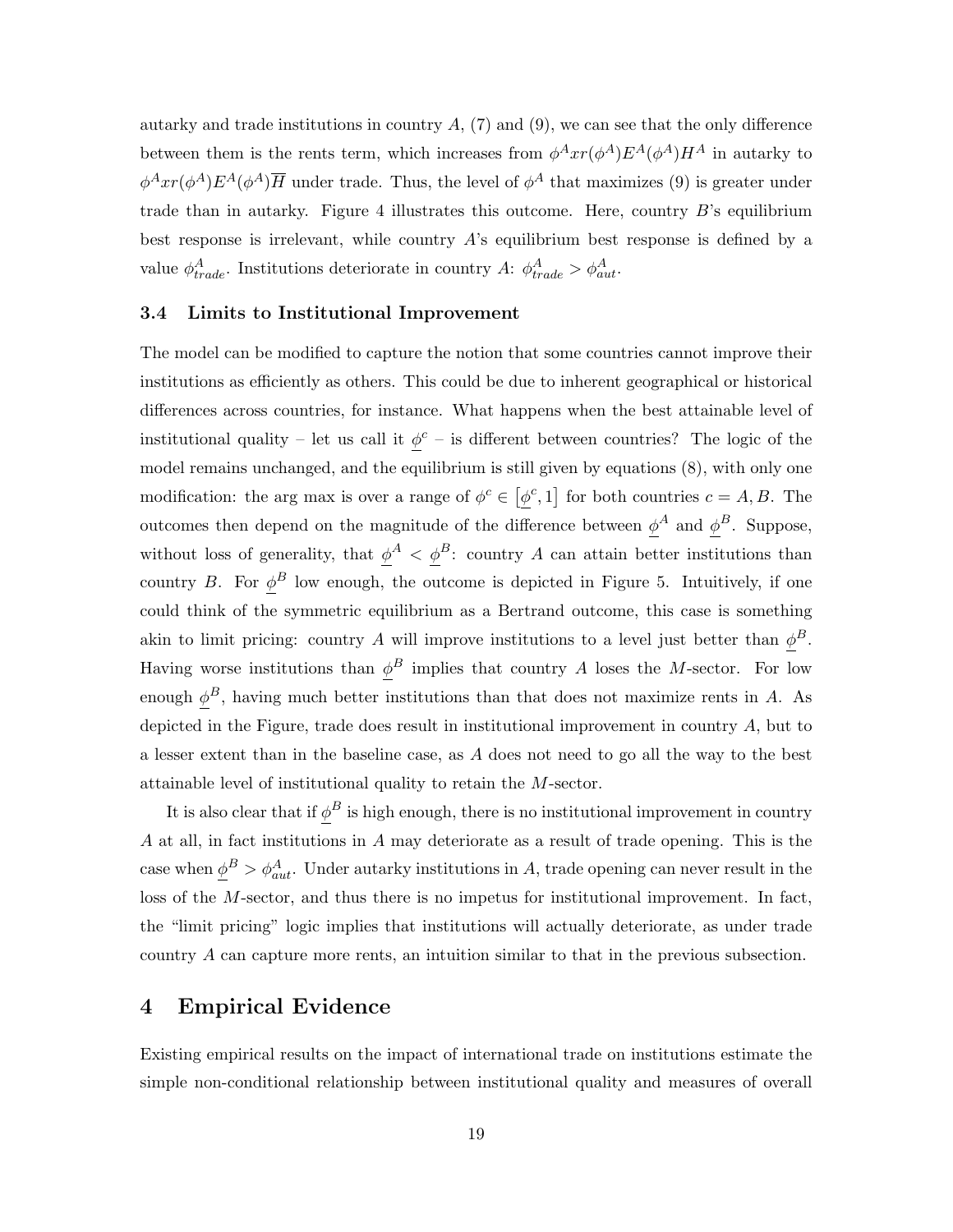trade openness. The main theoretical result of the paper is that opening to trade will have a tendency to improve institutions, suggesting that the overall trade openness should indeed play a positive role. However, this effect is also highly conditional on country characteristics, as we just demonstrated with two simple examples. In particular, countries that for some reason cannot capture the institutionally intensive sectors simply by improving their institutions have no incentive to do so. The empirical evidence presented in this section is based on this intuition.

In particular, this paper builds a measure that combines the role of overall openness with how likely the country is to export in institutionally intensive sectors, and analyzes how it affects institutions. We thus estimate the following equation in the cross-section of countries:

$$
INST_c = \alpha + \beta IIX_c + \gamma \mathbf{Z}_c + \varepsilon_c. \tag{11}
$$

The left-hand side variable,  $INST<sub>c</sub>$ , is a measure of a country's quality of institutions, and  $\mathbf{Z}_c$  is a vector of controls. The right-hand side variable of interest,  $IIX_c$ , is a measure of predicted institutional intensity of exports: how easy it is for the country to export in the institutionally intensive sectors under trade. Or course, this variable is constructed without regard for the country's actual institutional quality or actual trade patterns, as explained below. The main hypothesis is that the effect of  $IIX_c$  on institutions is positive  $(\beta > 0)$ .<sup>8</sup>

Before carrying out the empirical analysis, it is worth making an additional remark. In the model, the country that has a very strong technological comparative advantage in the institutionally intensive sector may actually experience a deterioration of institutions as a result of trade opening. In the world comprised of hundreds of countries, however, it is unlikely that any single country will have such a strong comparative advantage in institutionally intensive sectors that it will be able to export in those sectors even if it had bad institutions. That is, in the presence of some 15 or 20 countries with a very high insititutional quality (i.e. the OECD), it is unlikely that any individual country will have such a high value of IIX that is would actually find it optimal to *reduce* its quality of institutions after trade opening. We confirmed this intuition by examining whether the

<sup>&</sup>lt;sup>8</sup>Note that the results in this paper exploit variation in institutions in the cross-section of countries. This choice is dictated primarily by lack of data availability: there are no reliable datasets on institutional quality with sufficiently long time series to capture enough episodes on institutional change. (For instance, the International Country Risk Guide has observations for several dozen countries going back to 1984, but the data do not exhibit enough time variation within countries to enable reliable panel inference.) Relatedly, it is well known that institutions are formed over the long run and are very persistent. The empirical strategy in the paper is therefore consistent with the view that today's institutions are the result of a long period of evolution and subject to influence by countries' comparative advantage and trade. Finally, the empirical strategy in the paper exploits the variation in predicted comparative advantage as dictated by the countries' exogenous geographical characteristics. It would not be feasible in a panel setting with country effects.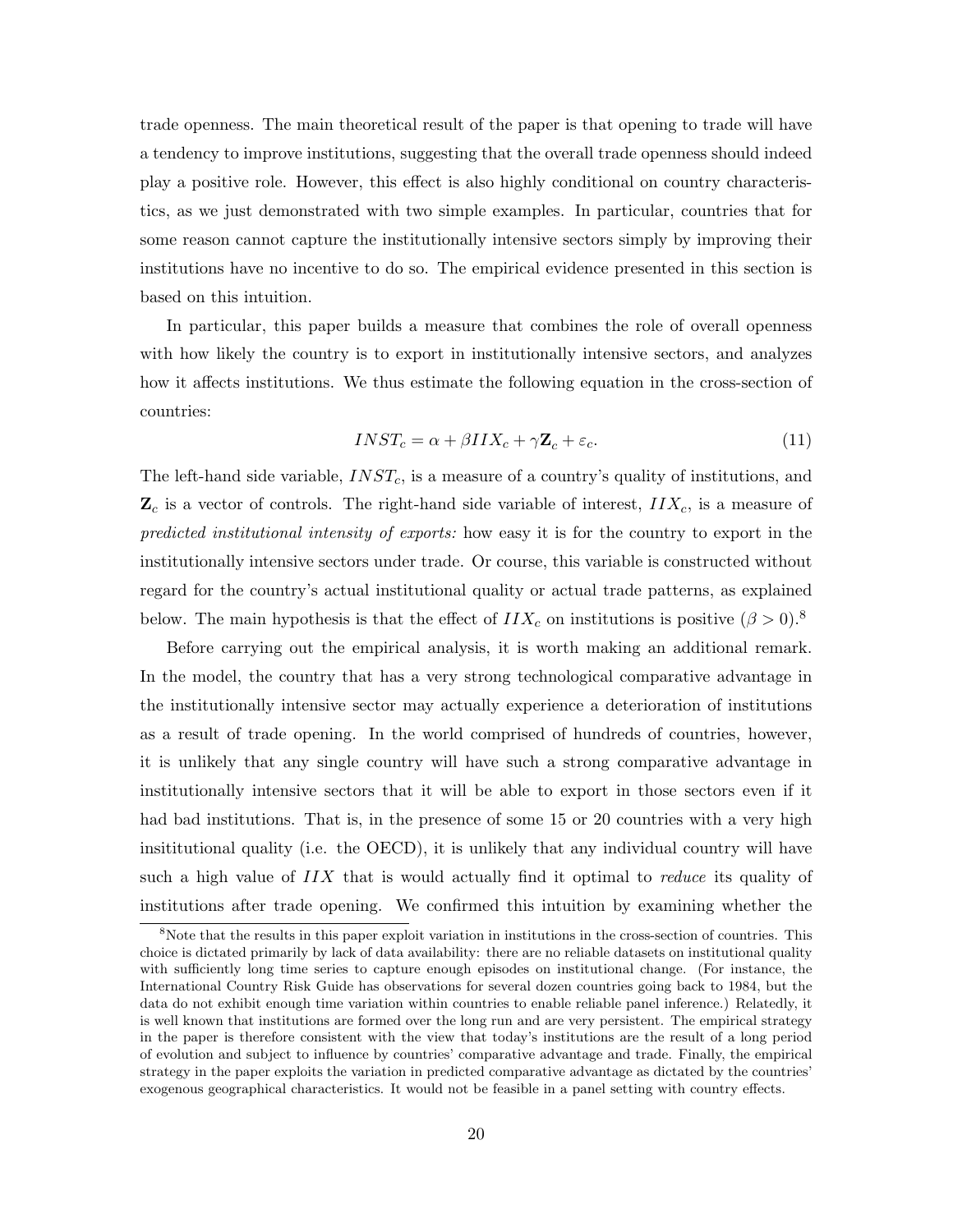relationship between  $INST$  and  $IIX$  is nonlinear: positive at lower values of  $IIX$ , then turning negative for higher  $IIX$ . There appears to be no evidence of such nonlinearity, suggesting that equation (11) is an accurate description of the actual country experiences.

#### 4.1 Predicted Institutional Intensity of Exports

To carry out the analysis, the first step is to construct the predicted institutional intensity of exports,  $IIX_c$ , for each country. The strategy in this paper is based on the approach of Do and Levchenko (2007a), which expands the geography-based methodology of Frankel and Romer (1999, henceforth FR). FR construct predicted trade as a share of GDP by first estimating a gravity regression on bilateral trade volumes between countries using only exogenous geographical explanatory variables, such as bilateral distance, land areas, and populations. From the estimated gravity equation, FR predict bilateral trade between countries based solely on geographical variables. Then for each country they sum over trade partners to obtain the predicted total trade to GDP, or "natural openness."

Do and Levchenko's (2007a) goal is to build a measure of export patterns, not aggregate trade volumes, that is based on exogenous geographical variables. To do this, they extend the FR methodology to industry level. Their procedure, described in Appendix A.2, generates predicted exports to GDP in each industry i and country c,  $\hat{X}_{ic}$ . Armed with those, it is straightforward to construct the predicted institutional intensity of exports. This measure weights predicted exports  $\widehat{X}_{ic}$  by a sector-level index of institutional intensity, and sums across sectors  $i = 1, ..., I$ :

$$
IIX_c = \sum_{i=1}^{I} \hat{X}_{ic} * Institutional\_{Intensity_i}.
$$
 (12)

Institutional intensity of each sector is sourced from Nunn (2007). It is defined as the fraction of each industry's inputs not sold on organized exchanges or reference priced, and is constructed based on US Input-Output Tables. The idea behind this measure is that inputs sold in spot markets – those that can be obtained on organized exchanges, for instance – do not require contracts and thus good institutions. However, inputs that cannot be bought this way require relationship-specific investments and thus rely on good contracting institutions being in place. The higher the fraction of such inputs in an industry, the higher is its "institutional intensity."

To summarize, the measure used in the analysis,  $IIX_c$ , captures the institutional intensity of exports of each country, as predicted exclusively by its exogenous geographic characteristics. It be high in a country whose geographical characteristics imply that it is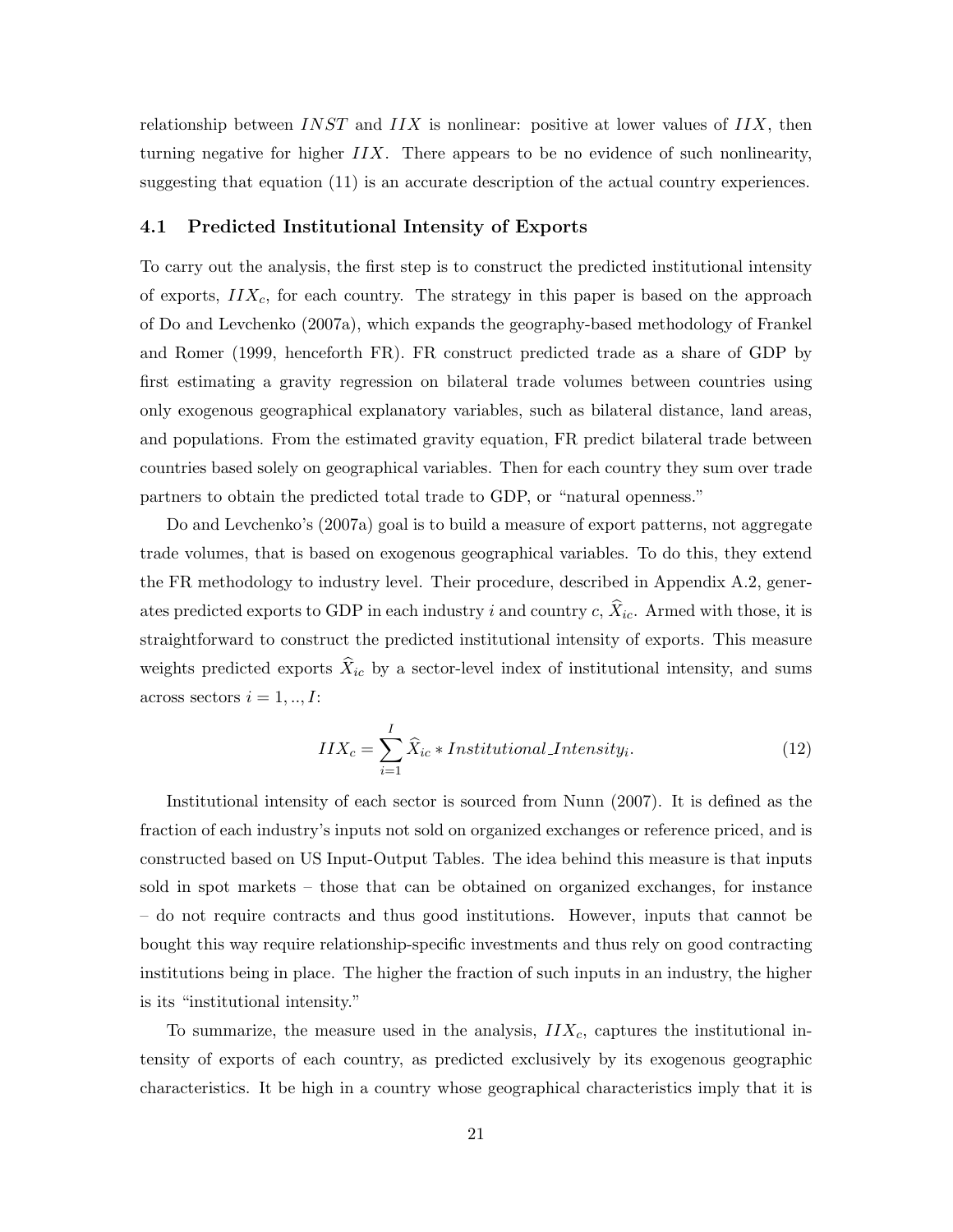expected to export especially in sectors that rely on institutions. By contrast, countries expected to export in industries that do not rely on institutions will exhibit lower values of  $IIX$ . It is important to stress that  $IIX$  does not use any actual data on exports or institutional quality of countries. It is instead constructed using only the exogenous geographical features of countries and their trading partners, and the same sector-level gravity coefficients applied to all countries. The empirical analysis below demonstrates that this geographic predisposition to export in institutionally intensive sectors is strongly positively correlated with actual institutional quality.

#### 4.2 Data Description

The dependent variable, institutional quality, is proxied by the rule of law index from the Governance Matters database of Kaufmann, Kraay, and Mastruzzi (2005). The index is normalized to have a mean of zero and a standard deviation of 1. It therefore ranges from about -2.5 (worst) to 2.5 (best). Observations come at biyearly frequency, and we take the average across 1996-2000. The model in this paper is about institutions that govern economic relationships between private parties, such as enforcement of contracts and property rights. This, the rule of law subcomponent of the Governance Matters database is the most appropriate index to use.

The main right-hand side variable,  $IIX_c$ , is constructed using the estimates of predicted exports as a share of GDP for each industry i in country c,  $\hat{X}_{ic}$ , sourced from Do and Levchenko (2007a) and described in Appendix A.2. The construction of  $X_{ic}$  is carried out at the 3-digit ISIC revision 2 level for manufacturing trade, yielding 28 sectors. The estimates of  $\hat{X}_{ic}$  are then combined with data on institutional intensity from Nunn (2007), to produce our measures of  $IIX_c$ . The list of sectors along with their institutional intensity is presented in Appendix Table A1. The mean share of intermediate inputs not bought on organized exchanges is 0.487, with a standard deviation across sectors of 0.206. According to this measure, the least institutionally intensive sector is Petroleum Refineries, with only 6% of all inputs not bought on organized exchanges. The most institutionally dependent sector is Transport Equipment, with 86% of inputs that are differentiated.

The main controls in estimation include overall trade openness (imports plus exports as a share of GDP) and PPP-adjusted GDP per capita, both of which come from the Penn World Tables (Heston, Summers and Aten, 2002). We also use information on countries' legal origin as defined by La Porta et al. (1998), extended to include the socialist legal system. The final sample is a cross-section of 141 countries and, unless otherwise indicated,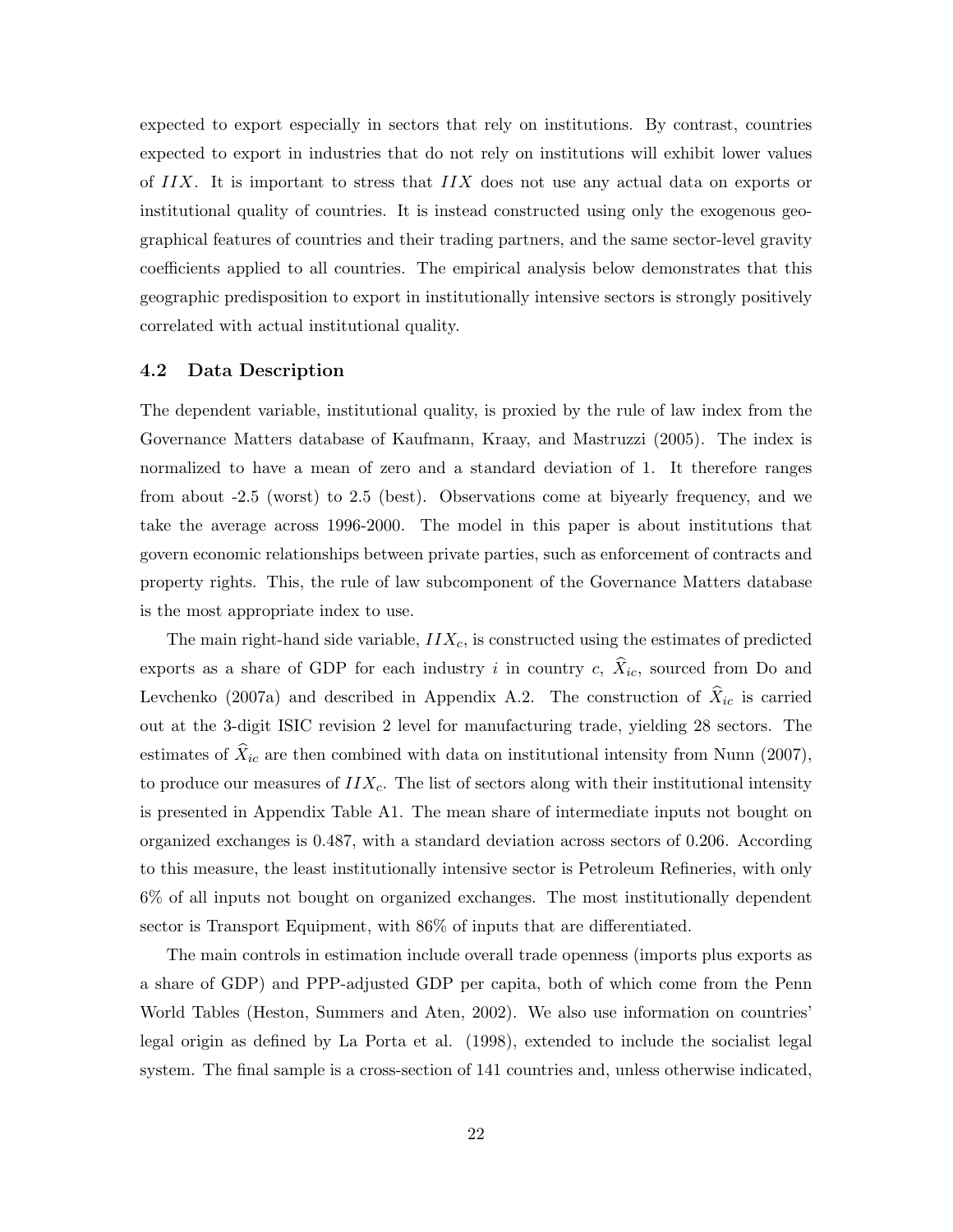the variables are averaged over 30 years, 1970-1999.

Appendix Table A2 presents the data on institutional quality, predicted institutional intensity of exports, and overall trade openness for the countries in the sample, along with basic summary statistics. Figure 6 plots institutional quality against the overall trade openness. There is some positive association between institutions and overall trade openness, but it is not strong, with the simple correlation of 0.16 and the Spearman correlation of 0.18. Figure 7 plots institutions against the predicted institutional intensity of exports instead. There appears to be a closer positive relationship between these two variables, with both simple and Spearman correlation coefficients of around 0.48. We now turn to a regression analysis of the relationship between these two variables.

#### 4.3 Results

Table 1 presents the baseline results of estimating equation (11). The first column regresses institutional quality on simple trade openness. There is a positive and significant relationship, but it is not strong, with an  $\mathbb{R}^2$  of 0.03. When instead in column 2 we regress institutions on  $IIX_c$ , the R<sup>2</sup> is 0.23, and the variable of interest is significant at the 1% level, with a t-statistic of 6.3. Column 3 includes both the trade openness and the external finance need of exports. The coefficient on  $IIX$  is actually increased, while the coefficient on trade is of the "wrong" sign. Columns 4 and 5 attempt to control for other determinants of institutions. We first include the legal origin dummies from La Porta et al. (1998), and then per capita income. The latter is meant to capture a country's overall level of development. While in both of these specifications the coefficient on  $IIX_c$  is somewhat smaller, it nonetheless remains significant at the 1% level. Finally, column 6 includes both the legal origin dummies and per capita income on the right-hand side. The coefficient on the variable of interest is further reduced somewhat, but preserves its significance at the 1% level. The magnitude of the effect is sizeable but not implausibly large. The most conservative coefficient estimates imply that a one standard deviation change in  $IIX_c$  is associated with a change in institutional quality equivalent to 0.19 of its standard deviation.

Examining the definition of  $IIX$ ,  $(12)$ , it is clear that this variable will have high values either because predicted overall trade  $\bar{X}_{ic}$  is high across all sectors – "natural openness" –, or because the country is predicted to export relatively more in the institutionally intensive sectors. As evident from Figure 7, a lot of the variation in  $IIX$  is in fact driven by differences in overall "natural openness." Conceptually, the main index of  $IIX$ , which combines both of these, is correct: what should matter is the combination of how strong is the disciplining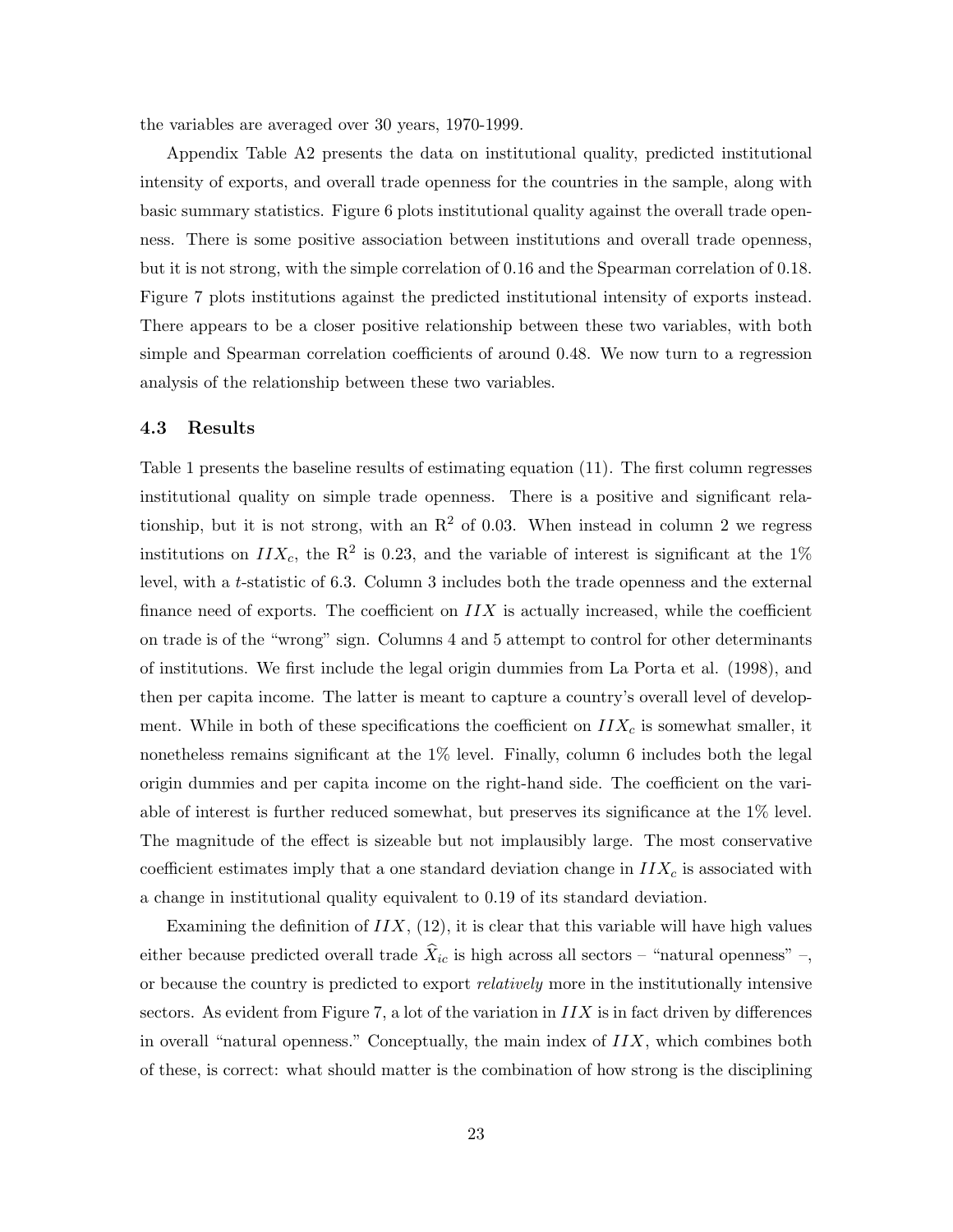effect of trade – the operall openness – and how easily the country can start exporting in the advantageous sectors if it were to improve institutions. Clearly, in the absence of the former, the latter matters little for the incentive to improve institutions. Nonetheless, we would still like to demonstrate that the results are not driven exclusively by overall openness.

We do this in several ways. As a preliminary point, note that the overall openness is already controlled for in all specifications.<sup>9</sup> Thus, any effect of  $IIX$  is already obtained while netting out the impact of aggregate openness. Following Frankel and Romer (1999), we control for land area and population, since those authors find that natural openness is highly correlated with country size. The results are reported in Column 7 of Table 1. Clearly, controlling for area and population does not affect the coefficient of interest, in fact neither of these two variables is significant. As a second exercise, we construct an alternative index of  $IIX$  that is purged of the influence of overall predicted openness:

$$
IIX\_SHARES_c = \sum_{i=1}^{I} \hat{\omega}_{ic}^{X} * Institutional\_Intensity_i.
$$

Here,  $\hat{\omega}_{ic}^X$  is the predicted share of total exports in industry i in country c, constructed from the predicted exports to GDP ratios  $\widehat{X}_{ic}$  in a straightforward manner:  $\widehat{\omega}_{ic}^X = \frac{X_{ic}}{\sum_{i=1}^I \widehat{X}_{ic}}$ . This index is driven solely by the predicted differences in sectoral export shares across sectors. Column 8 of Table 1 uses it instead of the baseline measure. The results are robust to purging the effects of "natural openness:" the coefficient is significant with a  $p$ -value of 5.6%, even with income, trade openness, and legal origins as controls.

To further establish that natural openness is not the predominant driving force behind our results, Table 2 determines whether they are driven by outliers and entrepot countries. Column 1 removes the outliers, defined as countries in the top 5 and bottom 5 percent of the IIX distribution, and shows that the results are robust. Some of the countries with the highest values of IIX are also entrepot countries, for which the values of trade openness are high, but much of it is due to re-exports.<sup>10</sup> Column 2 of Table 2 drops these countries, and shows that the coefficient estimates are actually larger and more significant than in the full sample. To summarize, the variety of exercises we perform all support the conclusion that the variation in  $IIX$ , and therefore our results, are not driven exclusively by natural openness.

We also check the robustness of the results in several other ways. Table 2 further

<sup>9</sup>Controlling for natural openness instead of actual openness leaves the results unchanged. The results are available upon request.

<sup>&</sup>lt;sup>10</sup>These economies are Bahrain, China-Hong Kong, Guyana, Malta, and Singapore. The 1970-99 average trade as a share of GDP in these countries ranges from 156 to 340 percent.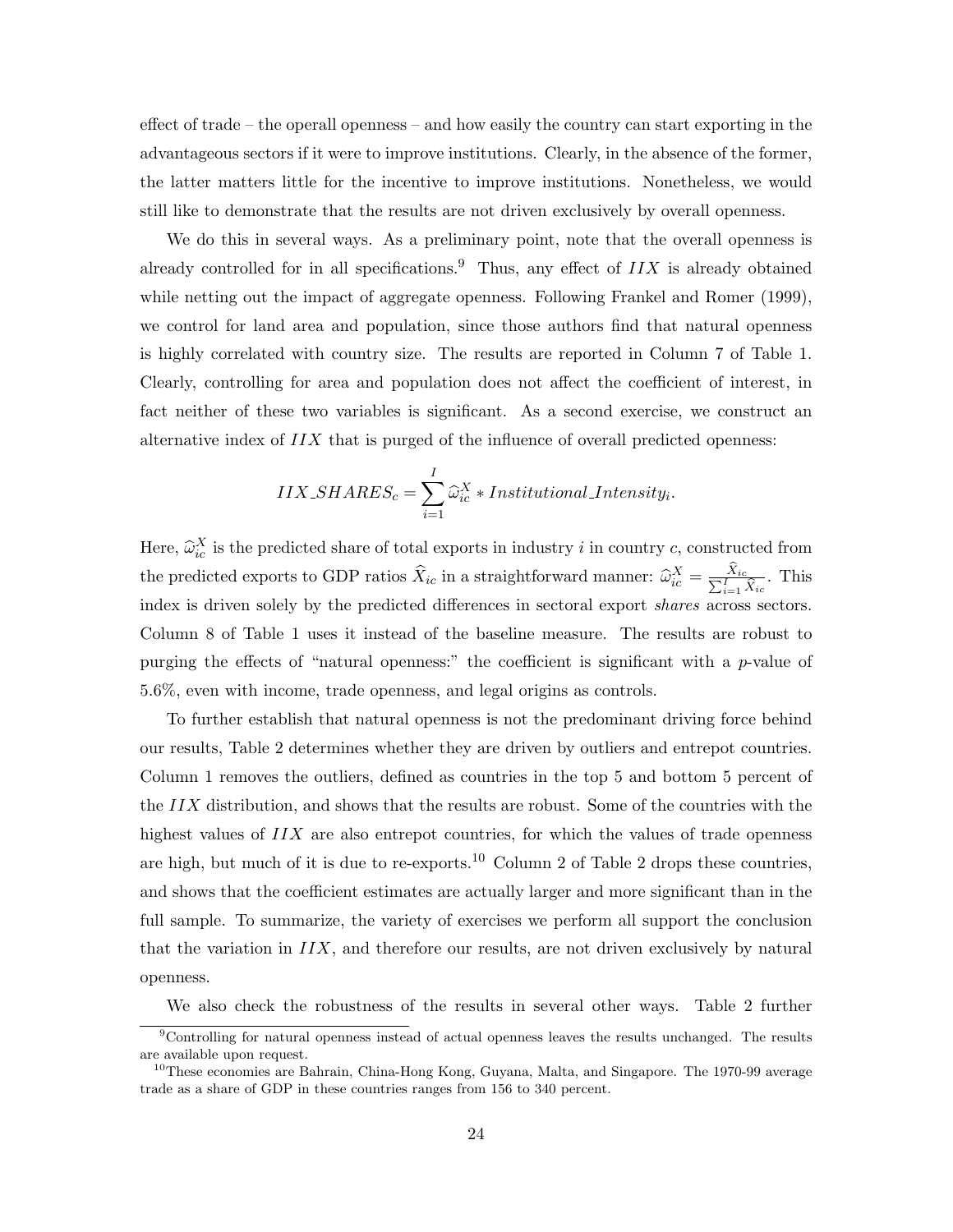establishes that the results are not driven by particular subsamples. Column 3 drops the OECD countries.<sup>11</sup> The next column drops the sub-Saharan African countries. The results are not sensitive to the exclusion of this region. The economies sometimes called "Asian tigers" experienced some of the fastest growth of trade and institutional improvement over the postwar period. Column 5 excludes the Asian tigers, to check that the results are not driven by these particular countries.<sup>12</sup> We next drop Latin America and the Caribbean, and the Middle East and North Africa regions. The results are robust to excluding these country groups. Finally, Column 7 drops countries that have more than 60% of their exports in Mining and Quarrying, a sector that includes crude petroleum.<sup>13</sup> The results are robust to the exclusion of these countries.

Table 3 determines whether the results are sensitive to the inclusion of additional explanatory variables. All of the columns include the most stringent set of controls – trade openness, per capita income, and legal origin dummies – but do not report their coefficients to conserve space. The first column controls for the level of human capital by including the average years of secondary schooling in the population from the Barro and Lee (2000) database. The second column includes distance to the equator.<sup>14</sup> Next, we control for the fraction of the population speaking English as the first language, sourced from Hall and Jones  $(1999)$ <sup>15</sup>. The fourth column adds the Polity2 index, which is meant to capture the strength of democratic institutions within a country. This index is sourced from the Polity IV database.<sup>16</sup> Column 5 includes an indicator of ethnic fractionalization, based on Easterly and Levine  $(1997)^{17}$  Column 6 controls for inequality, by including the Gini coefficient of the income distribution sourced from the World Bank's World Development Indicators. Finally, the last column controls for the proportion of the population that is Catholic, Muslim, and Protestant, obtained from La Porta et al. (1999). It is clear that the results are robust to the inclusion of all of these additional controls.

<sup>&</sup>lt;sup>11</sup>OECD countries in the sample are: Australia, Austria, Belgium, Canada, Denmark, Finland, France, Germany, Greece, Iceland, Ireland, Italy, Japan, Netherlands, New Zealand, Norway, Portugal, Spain, Sweden, Switzerland, the United Kingdom, and the United States. We thus exclude the newer members of the OECD, such as Korea and Mexico.

 $12$ In our sample, we consider Asian tigers to be: Indonesia, Korea, Malaysia, Philippines, and Thailand.

<sup>&</sup>lt;sup>13</sup>There countries are Algeria, Angola, Republic of Congo, Gabon, Islamic Republic of Iran, Kuwait, Nigeria, Oman, Qatar, Saudi Arabia, and Syrian Arab Republic.

<sup>&</sup>lt;sup>14</sup>Alternatively, we included a tropics indicator, the average number of days with frost, and the mean temperature. The results were robust.

<sup>&</sup>lt;sup>15</sup>Alternatively, we also controlled for the share of the population speaking a European language, and the indicator for "neo-Europe." The results were robust.

<sup>&</sup>lt;sup>16</sup>We also used Polity IV's constraint on the executive variable, which is meant to capture the checks placed on the power of the executive branch of government. The results were unchanged.

<sup>&</sup>lt;sup>17</sup>We also controlled for the ethnic, religious, and linguistic fractionalization using the variables developed by Alesina et al. (2003). The results were unchanged.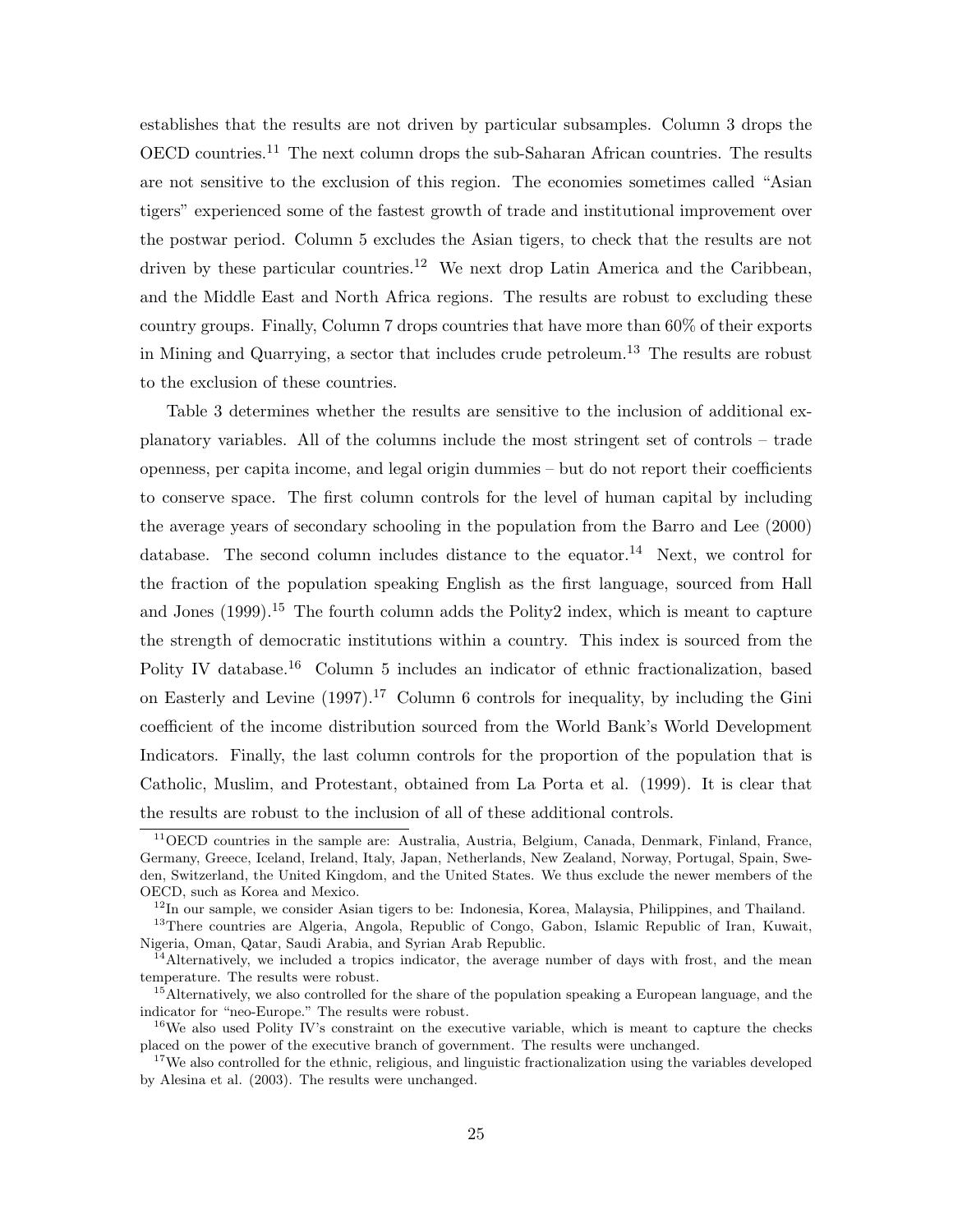### 5 Conclusion

Recent literature has highlighted the role of the quality of institutions in various aspects of countries' economic performance, including international trade. Given the emerging consensus regarding their primary importance, the crucial question is what are the forces that could drive institutional change. The main goal of this paper is to provide a simple framework for modeling the effect of trade on the political economy of institutions. The building blocks of the analysis are the model of institutional comparative advantage of Levchenko (2007), and the lobbying framework of Grossman and Helpman (1994, 1995).

What are the main conclusions from this exercise? The key consequence of bad institutions is the presence of rents that are captured by some parties inside the country. Lobbying can give rise to imperfect institutions because the agents capturing those rents have an incentive to lobby in order to retain them. Under trade, however, those very rents disappear in the institutionally inferior country. In order to regain those rents, the country must improve its institutions vis- $\lambda$ -vis its trading partner. In equilibrium, there is a "race to the top": both countries adopt the best attainable level of institutional quality. This simple framework captures the key idea that bad institutions are more costly in an open world. However, it is also flexible enough to investigate cases in which institutional improvement does not occur. In particular, if one of the trading partners has a sufficiently strong technological comparative advantage in the institutionally intensive good, institutions will not improve in either country. This extension is telling about the kinds of circumstances under which trade brings institutional deterioration – namely, when trade increases, rather than decreases rents.

Is it the case empirically that trade improves institutions? We argued that in order to take this question to the data, it is necessary to refine the model's predictions as follows: institutions will improve as a result of trade in countries that can expect to capture the institutionally intensive sectors after trade opening. The empirical strategy relies on the notion that a country's geographical characteristics will affect its expected export patterns. Extending the approach of Frankel and Romer (1999), we constructed for each country its predicted institutional intensity of exports, based solely on its geographical characteristics. The estimates show that countries that are expected to specialize in institutionally intensive sectors do in fact exhibit better institutions.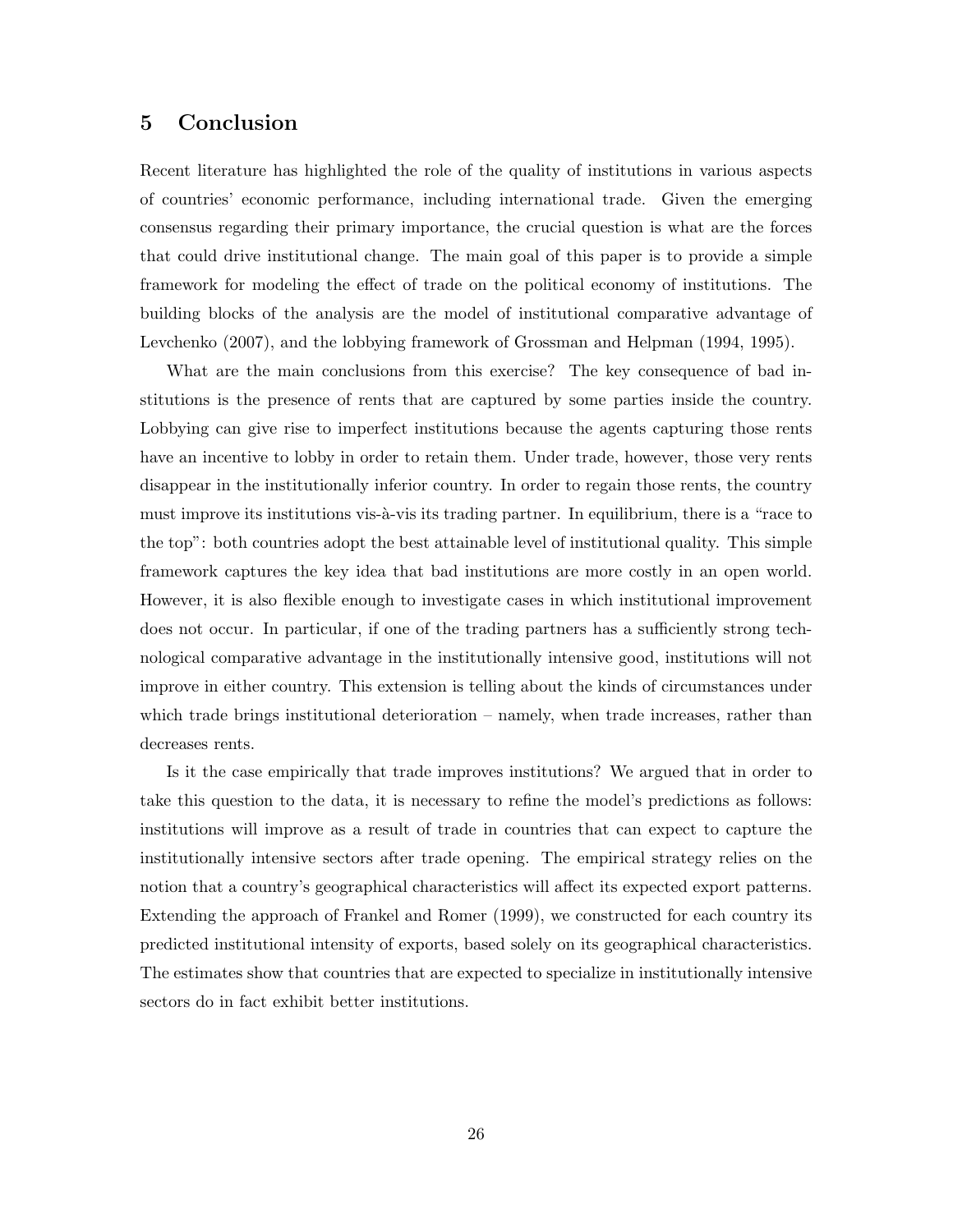## A Appendix

#### A.1 Proofs of Propositions

**Proof of Proposition 1:** The proof follows the treatment in Helpman and Krugman (1985, pp. 13-14). The FPE set is defined as a partition of the world factor endowments into countries such that every country can fully employ all of its factors using the integrated equilibrium techniques of production. To prove that trade replicates the integrated equilibrium factor prices, we observe that given the integrated equilibrium factor prices, every firm employs the integrated equilibrium techniques of production. Thus, by definition of the FPE set, under the integrated equilibrium factor prices, full employment prevails in each country without movements of factors across countries. Thus, under trade in goods but not factors, the world economy can produce the integrated equilibrium quantities of all the goods. Since, under the integrated equilibrium factor prices, the aggregate world income is also equal to the integrated equilibrium world income, and consumption shares are also the same, there is goods market clearing. Thus, such a resource allocation and set of factor and goods prices under trade are an equilibrium, which by construction replicates the factor prices of the integrated equilibrium. $\blacksquare$ 

Proof of Proposition 2: Grossman and Helpman (2001, ch. 7) show that the equilibrium policy is jointly efficient, that is, it maximizes the joint welfare of the policymaker and the interest group. The policymaker's outside option is not to deal with the interest group at all. Thus, the interest group must provide the policymaker with a utility level at least as great as what it would achieve without dealing with the interest group,  $\overline{G}$ , obtained by:

$$
\overline{G} = \max_{\phi \in [0,1]} \left\{ \lambda S(\phi) \right\}
$$

Thus, the interest group solves

$$
\max_{\phi \in [0,1]} \left\{ [w(\phi) + \phi xr(\phi)E(\phi)] H - \theta \right\}
$$

subject to

$$
\lambda S(\phi) + (1 - \lambda)\theta \geq \overline{G}.
$$

Because the interest group has no reason to give the policymaker a utility level higher than G, the constraint will bind with equality and the political contribution can be backed out:

$$
\theta = \frac{1}{1-\lambda} \left[ \overline{G} - \lambda S(\phi) \right]
$$

Therefore, the interest group in effect chooses  $\phi$  to maximize a weighted sum of the its own welfare gross of the contribution and the aggregate welfare:

$$
\max_{\phi \in [0,1]} \left\{ [w(\phi) + \phi xr(\phi)E(\phi)] H + \lambda S(\phi) \right\},\,
$$

which is the same as equation (7). Note that in general, there are many possible contribution schedules  $\Theta(\phi)$  which can be designed to achieve this outcome.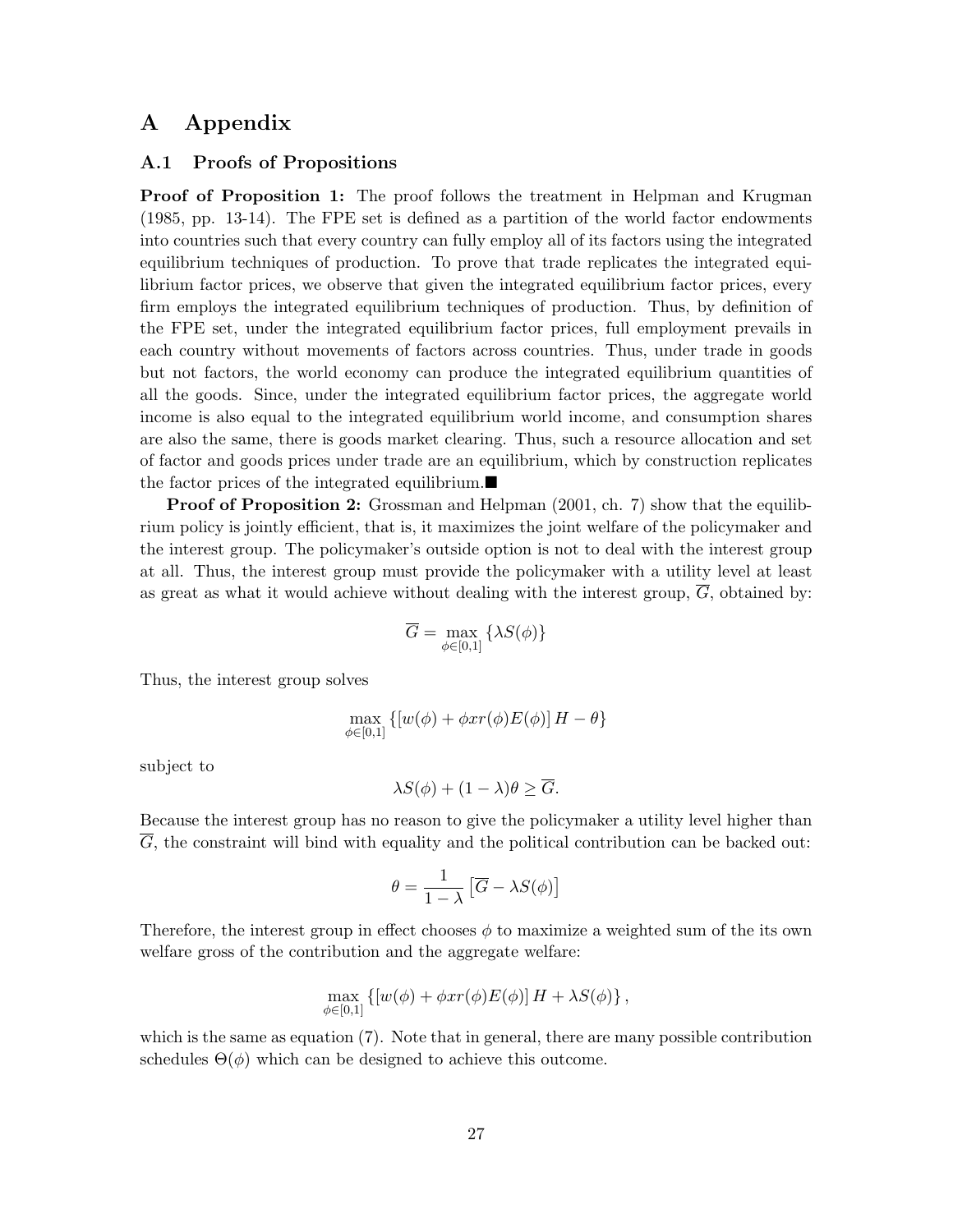It remains to show that for high enough values of  $\lambda$ , institutions are imperfect in the autarky equilibrium. We can use the autarky equilibrium conditions (1) through (4) to establish the following result (see also Levchenko, 2007):

$$
\frac{d}{d\phi}\left[w(\phi) + \phi xr(\phi)E(\phi)\right]\Big|_{\phi=0} > 0.
$$

That is, H's welfare is strictly increasing in  $\phi$  when institutions are perfect  $(\phi = 0)$ . This is because while  $w(\phi)$  does decrease in  $\phi$ , raising  $\phi$  allows H to earn rents in equilibrium, and for low enough  $\phi$  the second effect dominates. Thus, the derivative of the first term of the maximand in the expression defining  $\phi^*$ , (7), is positive. The derivative of the second term is negative, but can be made arbitrarily small as  $\lambda \to 0$ . Thus, there is a value of  $\lambda \in [0,1)$ , such that the derivative of the maximand is positive in  $\phi$  at  $\phi = 0$ . This immediately leads to the conclusion that for those parameter values,  $\phi^* > 0$ .

**Proof of Proposition 3:** The equilibrium responses  $[\Theta(\phi^c; \phi^{-c}), \phi^c]$  at each possible value of  $\phi^{-c}$  are constructed in a manner similar to the equilibrium in Proposition 4. In particular, Grossman and Helpman (1995) show that the equilibrium response policy vector in this game must maximize the joint welfare of the lobby group and the policy maker. The equilibrium response value of  $\phi^c$  at each level of  $\phi^{-c}$  is then given by:

$$
\phi^c(\phi^{-c}) = \arg\max_{\phi^c \in [0,1]} \left\{ w(\phi^c, \phi^{-c}) H^c + \phi^c x r(\phi^c, \phi^{-c}) E^c(\phi^c, \phi^{-c}) \overline{H} + \lambda^c r(\phi^c, \phi^{-c}) K^c \right\},\tag{A.1}
$$

for  $c = A, B$ . Once again, there are many contribution schedules  $\Theta(\phi; \phi^{-c})$  that generate this outcome.

We must show that the equilibrium is characterized by  $\phi^c = 0$  for at least one country c. From the expression for the equilibrium response institutions, it is clear that  $\phi^c(\phi^{-c}) < \phi^{-c}$ for all  $\phi^{-c} > 0$ . This is because when a country's institutions are inferior to its trading partner's, every term in equation (A.1) will increase as a result of moving  $\phi^c$  below  $\phi^{-c}$ . Thus, it must necessarily be the case that the equilibrium response to any level of the trade partner's institutions is to set better institutions than the trade partner. This implies that there is no equilibrium for which both  $\phi^A$  and  $\phi^B$  are strictly positive.

#### A.2 Predicted Industry-Level Exports

This Appendix describes the steps followed by Do and Levchenko (2007a) to extend the FR approach to obtain the industry-level predicted exports. For each industry  $i$ , Do and Levchenko (2007a) run the FR regression:

$$
LogX_{icd} = \alpha + \eta_i^1 \text{ldist}_{cd} + \eta_i^2 \text{lpop}_c + \eta_i^3 \text{larea}_c + \eta_i^4 \text{lpop}_d + \eta_i^5 \text{larea}_d +
$$
\n
$$
\eta_i^6 \text{landlocked}_{cd} + \eta_i^7 \text{border}_{cd} + \eta_i^8 \text{border}_{cd} * \text{ldist}_{cd} +
$$
\n
$$
\eta_i^9 \text{border}_{cd} * \text{pop}_c + \eta_i^1 \text{border}_{cd} * \text{area}_c + \eta_i^1 \text{border}_{cd} * \text{pop}_d +
$$
\n
$$
\eta_i^1 \text{border}_{cd} * \text{area}_d + \eta_i^1 \text{border}_{cd} * \text{landlocked}_{cd} + \varepsilon_{cd},
$$
\n
$$
\eta_i^1 \text{border}_{cd} * \text{area}_d + \eta_i^1 \text{border}_{cd} * \text{landlocked}_{cd} + \varepsilon_{cd},
$$
\n(A.2)

where  $LogX_{icd}$  is the log of exports as a share of GDP in industry i, from country c to country d. The right-hand side consists of the geographical variables. In particular,  $ldist_{cd}$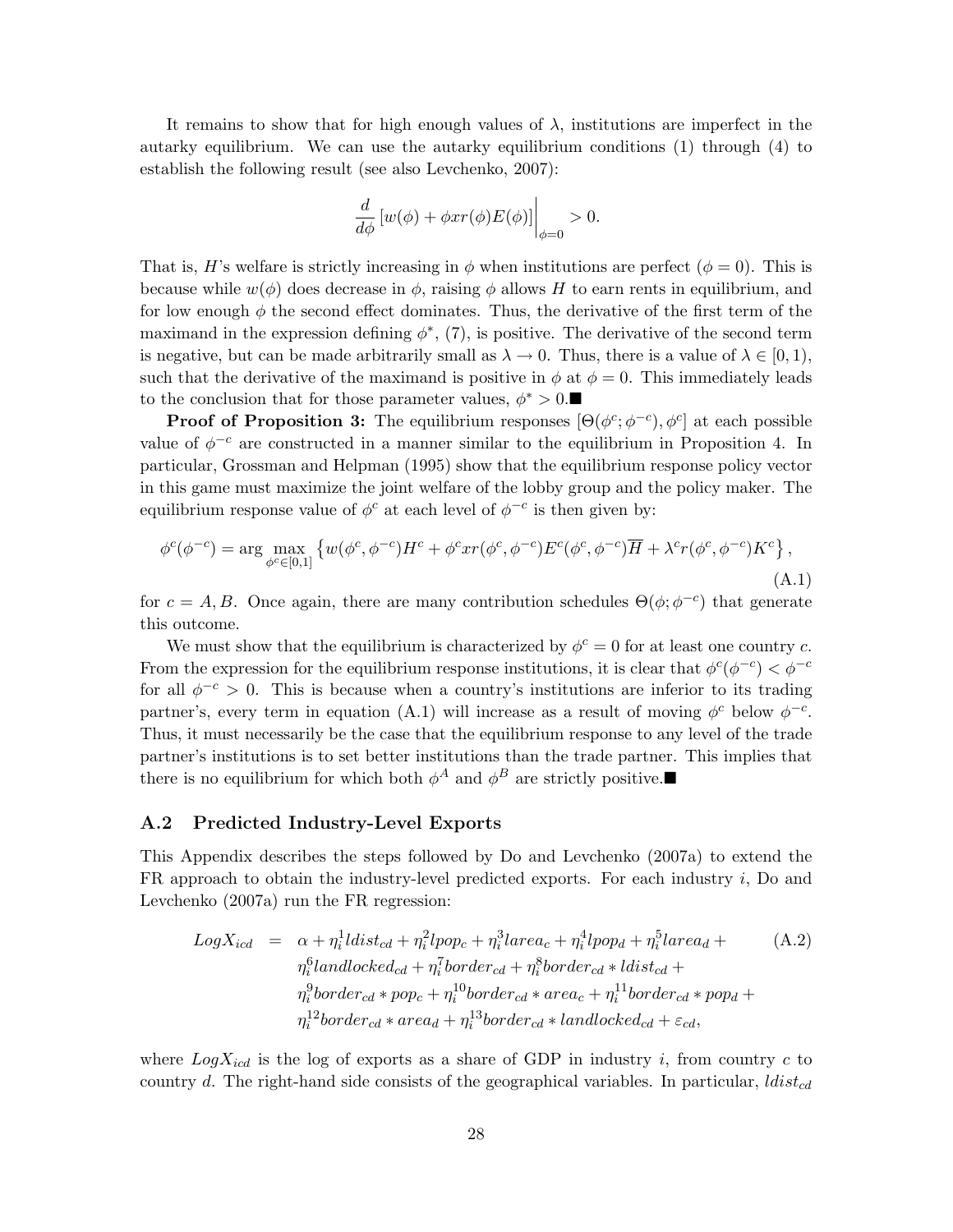is the log of distance between the two countries, defined as distance between the major cities in the two countries,  $lpop_c$  is the log of population of country c, lareac log of land area, landlocked<sub>cd</sub> takes the value of 0, 1, or 2 depending on whether none, one, or both of the trading countries are landlocked, and *border<sub>cd</sub>* is the dummy variable for common border. The right-hand side of the specification is identical to the one FR use.

Do and Levchenko (2007a) use trade flows from the World Trade Database described in Feenstra et al. (2005). The database contains bilateral trade flows between more than 150 countries, accounting for 98% of world trade, for the period 1962-2000. Trade flows are broken into sectors according to the 3-digit ISIC revision 2 classification, yielding 28 manufacturing sectors. To estimate the gravity equation, the bilateral trade flows  $X_{icd}$  are averaged over the period 1970-1999. This allows to smooth out any short-run variation in trade shares across sectors, and reduce the impact of zero observations.

Having estimated equation (A.2) for each industry, Do and Levchenko (2007a) then obtain the predicted logarithm of industry  $i$  exports to GDP from country  $c$  to each of its trading partners indexed by d,  $\overline{Log} \overline{X}_{icd}$ . In order to construct the predicted overall industry i exports as a share of GDP from country  $c$ , they take the exponential of the predicted bilateral log of trade, and sum over the trading partner countries  $d = 1, ..., C$ , exactly as in FR:

$$
\hat{X}_{ic} = \sum_{\substack{d=1\\d \neq c}}^{C} e^{\widehat{LogX}_{icd}}.\tag{A.3}
$$

That is, predicted total trade as a share of GDP for each industry and country is the sum of the predicted bilateral trade to GDP over all trading partners. This exercise extends and modifies the FR methodology in two respects. First, and most importantly, it constructs the FR predicted trade measures by industry. And second, rather than looking at total trade, it looks solely at exports.

Do and Levchenko (2007a) discuss and justify this strategy at length. As mentioned above, the objective is to predict trade patterns, not trade volumes. How can this procedure yield different predictions for  $X_{ic}$  across sectors if all of the geographical characteristics on the right-hand side of equation (A.2) do not vary by sector? Note that the procedure estimates an individual gravity equation for each sector. Thus, crucially for this strategy, if the vector of estimated gravity coefficients  $\eta_i$  differs across sectors, so will the predicted total exports  $X_{ic}$  across sectors i within the same country. Indeed, Do and Levchenko (2007a) show that the variation in these coefficients across sectors is indeed substantial, generating variation in predicted trade patterns across countries.

There is another potentially important issue, namely the zero trade observations. In Do and Levchenko's gravity sample, only about two-thirds of the possible exporter-importer pairs record positive exports, in any sector. At the level of individual industry, on average only a third of possible country-pairs have strictly positive exports, in spite of the coarse level of aggregation  $(28 \text{ sectors})$ .<sup>18</sup> Do and Levchenko's  $(2007a)$  procedure deals with zero observations in two ways. First, following the large majority of gravity studies, they take logs of trade values, and thus their baseline gravity estimation procedure ignores zeros.

<sup>&</sup>lt;sup>18</sup>These two calculations make the common assumption that missing trade observations represent zeros (see Helpman, Melitz, and Rubinstein, 2007).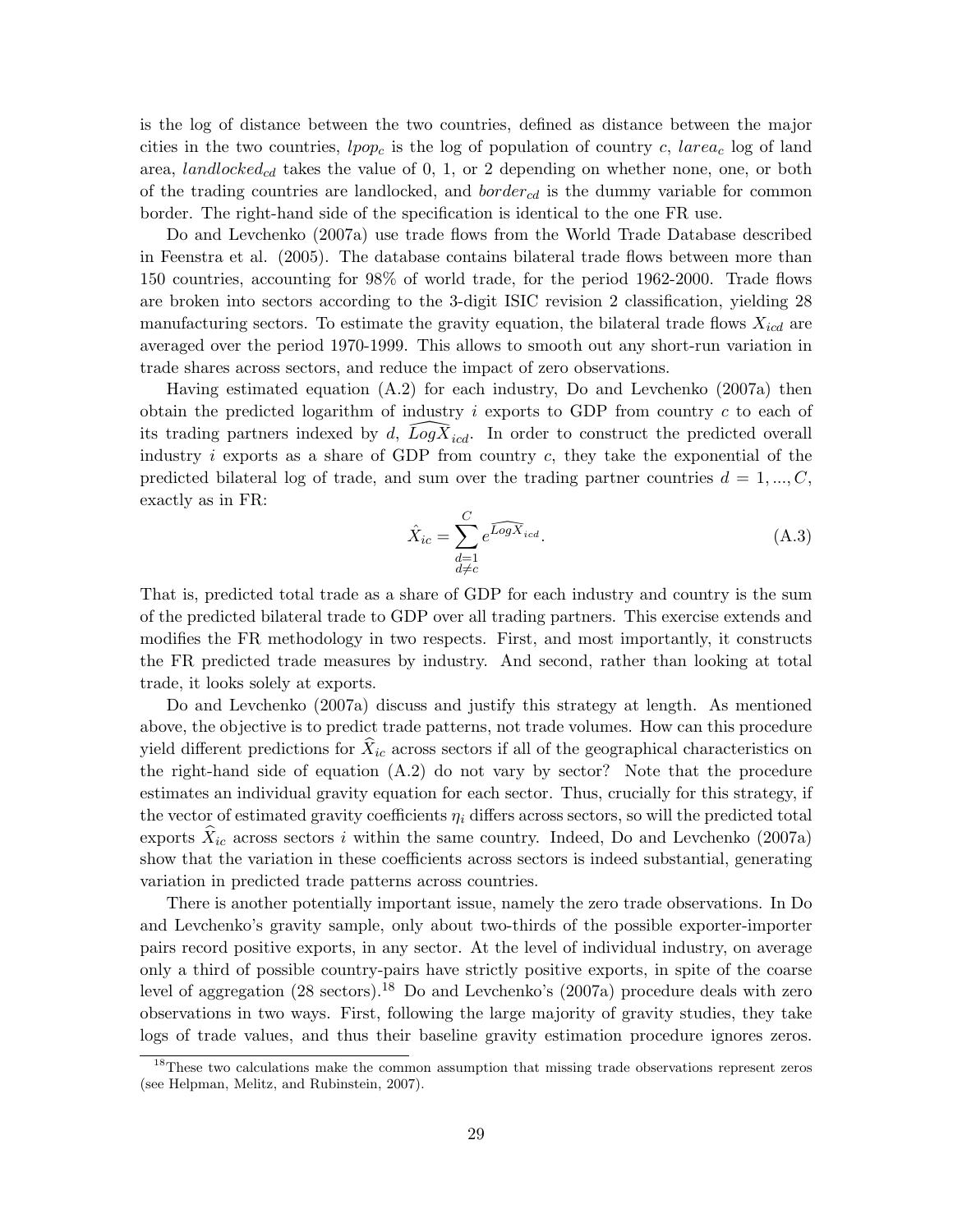However, instead of predicting in-sample, they use the estimated gravity model to predict out-of-sample. Thus, for those observations that are zero or missing and are not used in the actual estimation, they still predict trade.<sup>19</sup> In the second approach, they instead estimate the gravity regression in levels using the Poisson pseudo-maximum likelihood estimator suggested by Santos Silva and Tenreyro (2006). The advantage of this procedure is that it actually includes zero observations in the estimation, and can predict both zero and nonzero trade values in-sample from the same estimated equation. Its disadvantage is that it assumes a particular likelihood function, and is not (yet) a standard way of estimating gravity equations found in the literature. It turns out that the two are quite close to each other, an indication that the zeros problem is not an important one for this empirical strategy. This paper only reports the results of implementing the first approach. The results of using the second one are available upon request.

## B References

- 1. Acemoglu, Daron, Simon Johnson and James Robinson (2001) "Colonial Origins of Comparative Development: An Empirical Investigation," American Economic Review, 91, 1369-1401.
- 2. Acemoglu, Daron, Simon Johnson and James Robinson (2005a) "Institutions as a Fundamental Cause of Long-Run Growth," in Philippe Aghion and Steven N. Durlauf, eds, Handbook of Economic Growth, Ch. 6, 385-472.
- 3. Acemoglu, Daron, Simon Johnson and James Robinson (2005b) "The Rise of Europe: Atlantic Trade, Institutional Change, and Economic Growth," American Economic Review, 95, 546-579.
- 4. Acemoglu, Daron, and James Robinson (2006) "Persistence of Power, Elites and Institutions," mimeo, MIT.
- 5. Ades, Alberto and Rafael Di Tella (1997) "National Champions and Corruption: Some Unpleasant Interventionist Arithmetic," The Economic Journal, 107, 1023-1042.
- 6. Alesina, Alberto, Arnaud Devleeschauwer, William Easterly, Sergio Kurlat, and Romain Wacziarg (2003) "Fractionalization," Journal of Economic Growth, 8, 155-194.
- 7. Barro, Robert J. and Jong-Wha Lee (2000) "International Data on Educational Attainment: Updates and Implications," CID Working Paper No. 42.
- 8. Caballero, Ricardo and Mohamad Hammour (1998) "The Macroeconomics of Specificity," Journal of Political Economy 106, 724-767.
- 9. Costinot, Arnaud (2006) "On the Origins of Comparative Advantage", mimeo, University of California - San Diego.

<sup>&</sup>lt;sup>19</sup>More precisely, for a given exporter-importer pair, they predict bilateral exports out-of-sample for all 28 sectors as long as there is any bilateral exports for that country pair in at least one of the 28 sectors.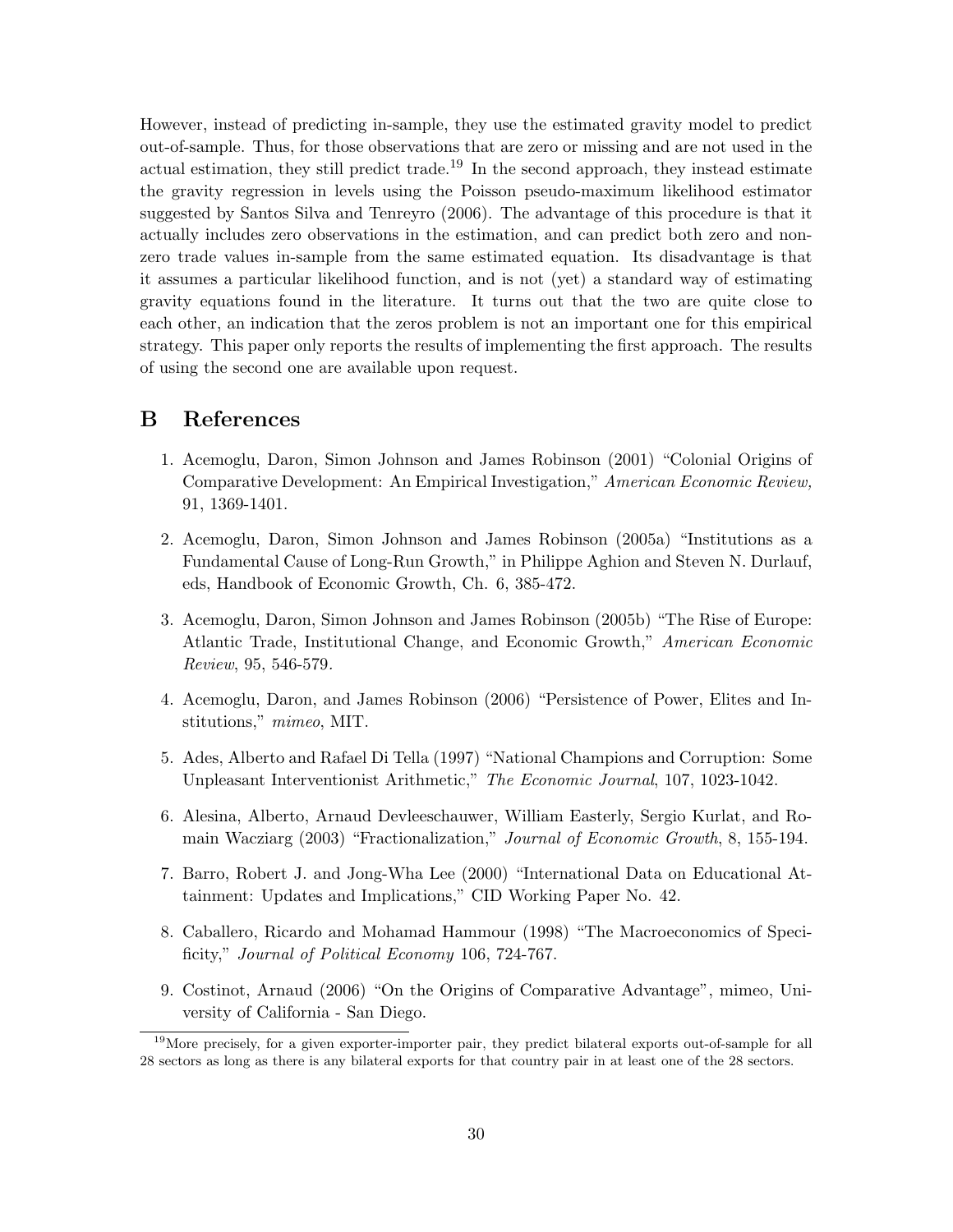- 10. Dal B´o, Ernesto, and Pedro Dal B´o (2004) "Workers, Warriors, and Criminals: Social Conflict in General Equilibrium," *mimeo*, Brown University.
- 11. Davis, Donald (1995) "Intra-Industry Trade: A Heckscher-Ohlin-Ricardo Approach," Journal of International Economics, 39, 201-226.
- 12. Do, Quy-Toan, and Andrei Levchenko (2007a) "Comparative Advantage, Demand for External Finance, and Financial Development," Journal of Financial Economics, 86, 796–834.
- 13. Do, Quy-Toan, and Andrei Levchenko (2007b) "Trade, Inequality, and the Political Economy of Institutions," mimeo, IMF.
- 14. Easterly and Levine (1997) "Africa's Growth Tragedy: Policies and Ethnic Divisions," Quarterly Journal of Economics, 112, 1203-50.
- 15. Feenstra, Robert, Robert Lipsey, Haiyan Deng, Alyson Ma, and Hengyong Mo (2005) "World Trade Flows: 1962-2000," NBER Working Paper No. 11040.
- 16. Frankel, Jeffrey, and David Romer (1999) "Does Trade Cause Growth?" American Economic Review, 89, 379-399.
- 17. Giavazzi, Francesco and Guido Tabellini (2005) "Economic and Political Liberalizations, " Journal of Monetary Economics, 52, 1297-1330.
- 18. Grossman, Gene and Elhanan Helpman (1994) "Protection for Sale," American Economic Review, 84, 833-850.
- 19. Grossman, Gene and Elhanan Helpman (1995) "Trade Wars and Trade Talks," The Journal of Political Economy, 103, 635-708.
- 20. Grossman, Gene and Elhanan Helpman (2001) "Special Interest Politics," MIT Press, Cambridge, MA.
- 21. Grossman, Gene and Elhanan Helpman (2002) "Interest Groups and Trade Policy," Princeton University Press, Princeton, NJ.
- 22. Grossman, Sanford, and Oliver Hart (1986) "The Costs and Benefits of Ownership: A Theory of Vertical and Lateral Integration," Journal of Political Economy, 94, 691-719.
- 23. Hall, Robert, and Chad Jones (1999) "Why Do Some Countries Produce So Much More Output per Worker then Others," *Quarterly Journal of Economics*, 114, 83-116.
- 24. Hart, Oliver, and John Moore (1990) "Property Rights and the Nature of the Firm," Journal of Political Economy, 98, 1119-1158.
- 25. Helpman, Elhanan, and Paul Krugman (1985) "Market Structure and Foreign Trade," MIT Press, Cambridge, MA.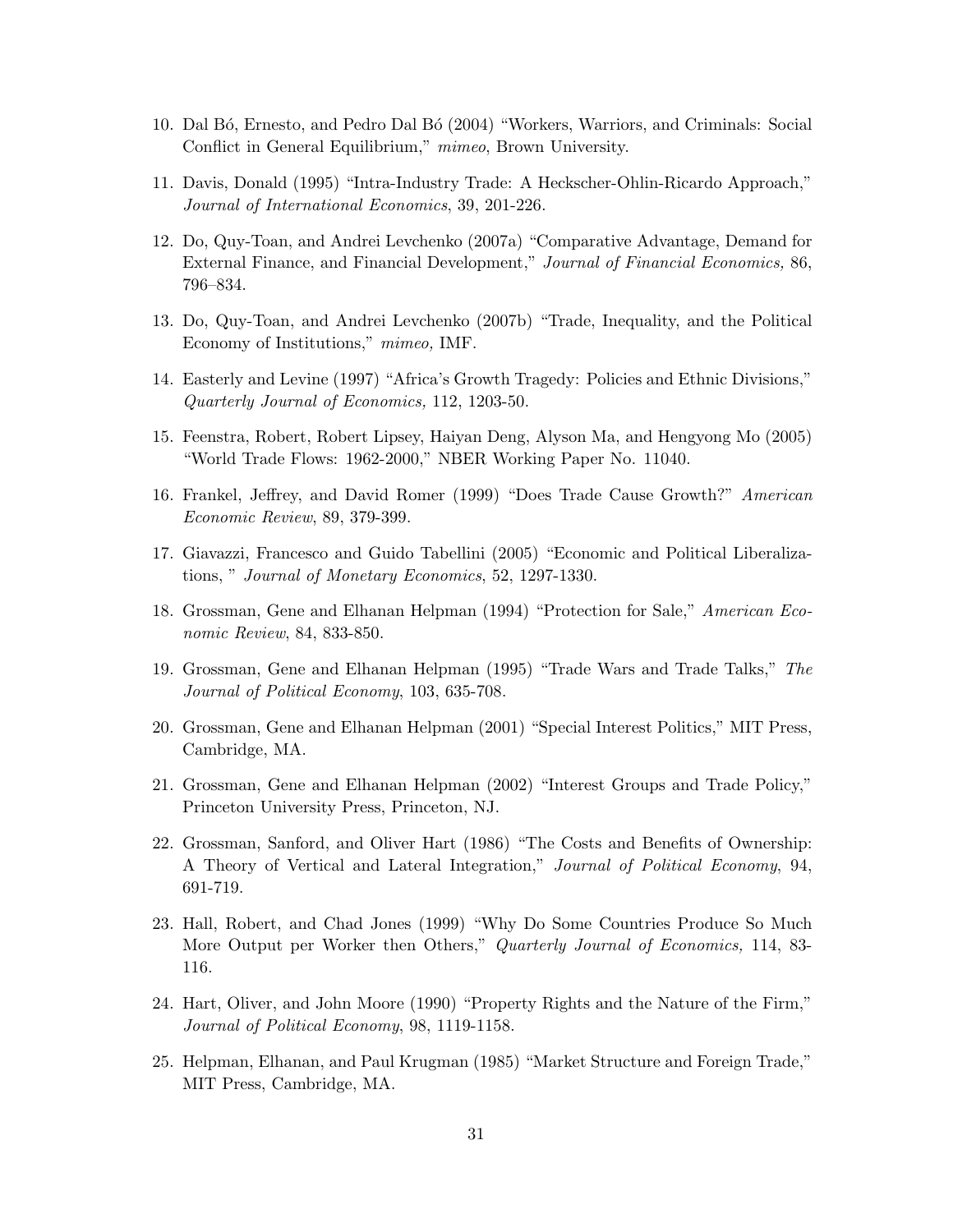- 26. Helpman, Elhanan, Marc Melitz, and Yona Rubinstein (2007) "Trading Partners and Trading Volumes," Forthcoming, Quarterly Journal of Economics.
- 27. Heston, Alan, Robert Summers, and Bettina Aten (2002) "Penn World Table Version 6.1," Center for International Comparisons at the University of Pennsylvania (CICUP).
- 28. International Monetary Fund (2005) "World Economic Outlook," September 2005.
- 29. Johnson, Simon, Jonathan Ostry, and Arvind Subramanian (2007) "The Prospects for Sustained Growth in Africa: Benchmarking the Constraints," IMF Working Paper 07/52.
- 30. Kaufmann, Daniel, Aart Kraay, and Massimo Mastruzzi (2005) "Governance Matters IV: Governance Indicators for 1996-2004" mimeo, The World Bank.
- 31. Klein, Benjamin, Robert Crawford, and Armen Alchian (1978) "Vertical Integration, Appropriable Rents, and the Competitive Contracting Process," Journal of Law and Economics, 21, 297-326.
- 32. La Porta, Rafael, Florencio Lopez-de-Silanes, Andrei Shleifer, and Robert Vishny (1997) "Legal Determinants of External Finance," Journal of Finance, 52, 1131-1150.
- 33. La Porta, Rafael, Florencio Lopez-de-Silanes, Andrei Shleifer, and Robert Vishny (1998) "Law and Finance," Journal of Political Economy, 106, 1113-1155.
- 34. La Porta, Rafael, Florencio Lopez-de-Silanes, Andrei Shleifer, and Robert Vishny (1999) "The quality of government," Journal of Law, Economics, and Organization, 15, 222-279.
- 35. Levchenko, Andrei (2007) "Institutional Quality and International Trade," Review of Economic Studies, 74, 791-819.
- 36. Nunn, Nathan (2007) "Relationship-Specificity, Incomplete Contracts and the Pattern of Trade," Quarterly Journal of Economics, 122, 569-600.
- 37. Rigobon, Roberto, and Dani Rodrik (2005) "Rule of Law, Democracy, Openness, and Income: Estimating the Interrelationships," Economics of Transition, 13, 533–564.
- 38. Rodrik, Dani (1995) "The Political Economy of Trade Policy," in Gene Grossman and Kenneth Rogoff (eds), Handbook of International Economics, Vol. 3, 1457-1494, Amsterdam: North-Holland.
- 39. Rodrik, Dani (2000) "Trade Policy Reform as Institutional Reform," mimeo, Harvard University Kennedy School of Government.
- 40. Rodrik, Dani (2007) "One Economics, Many Recipes: Globalization, Institutions, and Economic Growth," Princeton, NJ: Princeton University Press.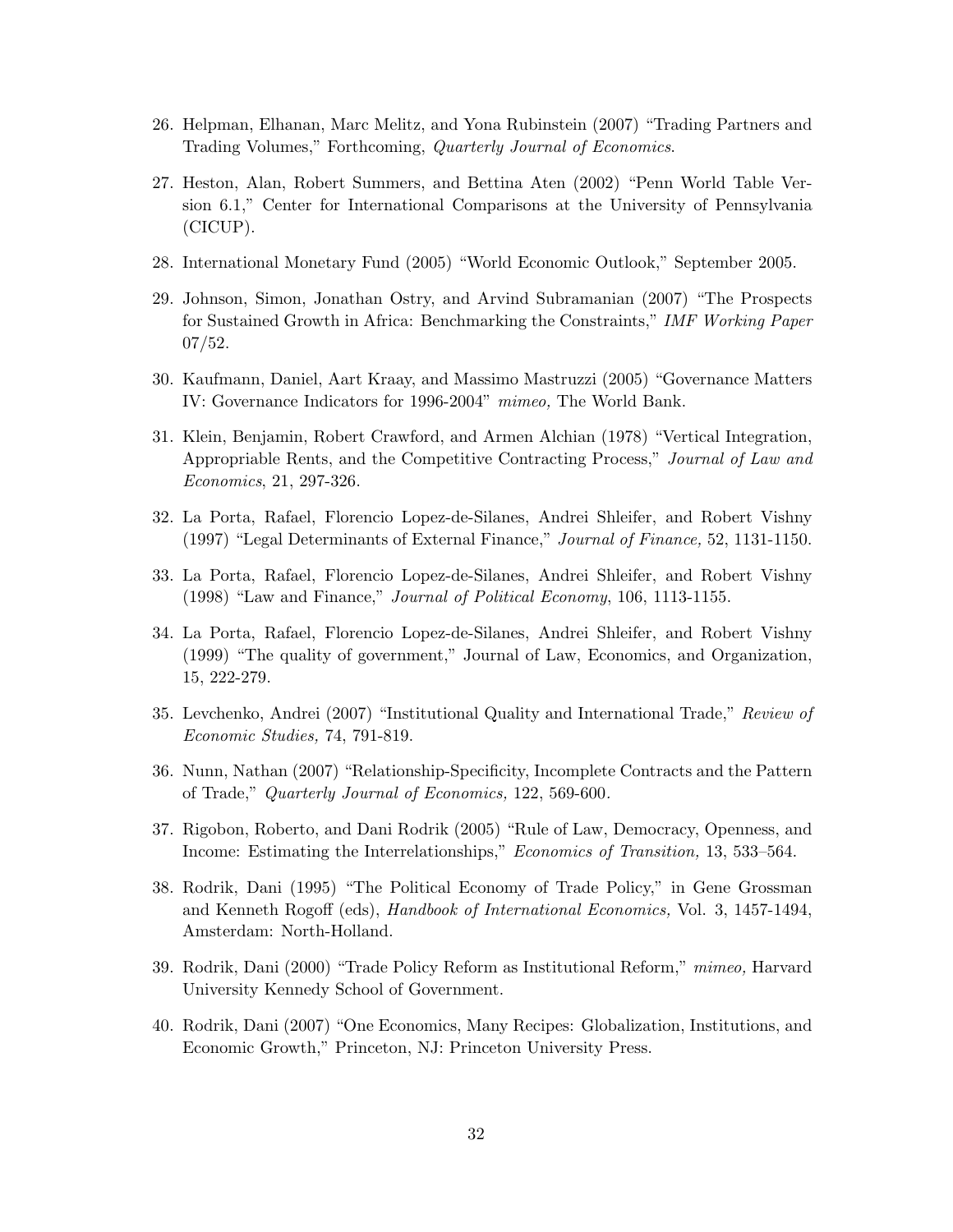- 41. Rodrik, Dani, Arvind Subramanian and Francesco Trebbi (2004) "Institutions Rule: The Primacy of Institutions over Geography and Integration in Economic Development," Journal of Economic Growth, 9, 131 - 165.
- 42. Santos Silva, J.M.C, and Silvana Tenreyro (2006) "The Log of Gravity," forthcoming, Review of Economics and Statistics, 88, 641-658.
- 43. Segura-Cayuela, Ruben (2006) "Inefficient Policies, Inefficient Institutions, and Trade," Bank of Spain Working Paper 0633.
- 44. Stefanadis, Chris (2006) "Talent Allocation, Property Rights Institutions, and International Trade," mimeo, University of Arizona.
- 45. Williamson, Oliver (1985) "The Economic Institutions of Capitalism: Firms, Markets, Relational Contracting," The Free Press, 1985.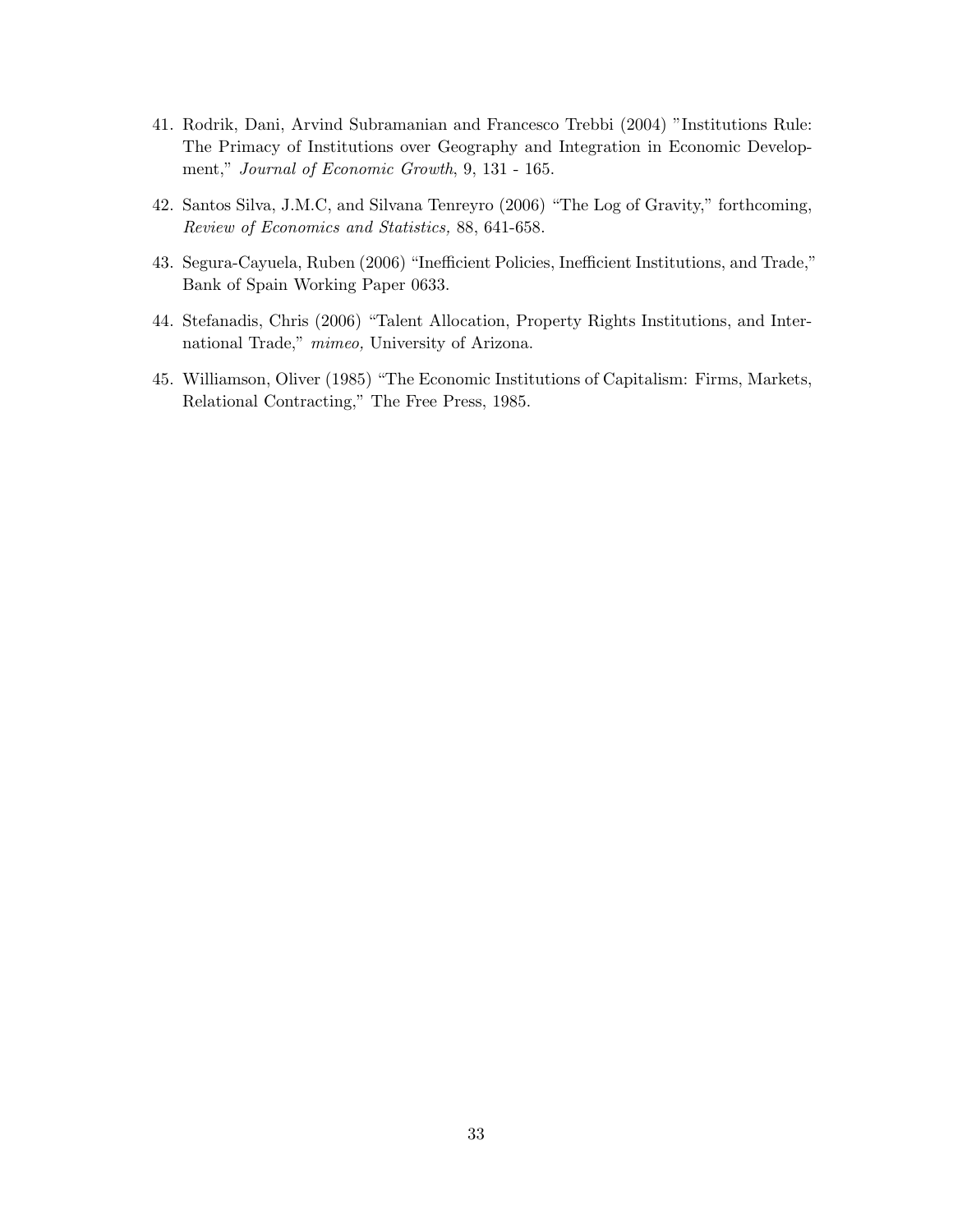**Figure 1: The World Economy and the Factor Price Equalization Set** 



 **Figure 2: The Pattern of Production** 

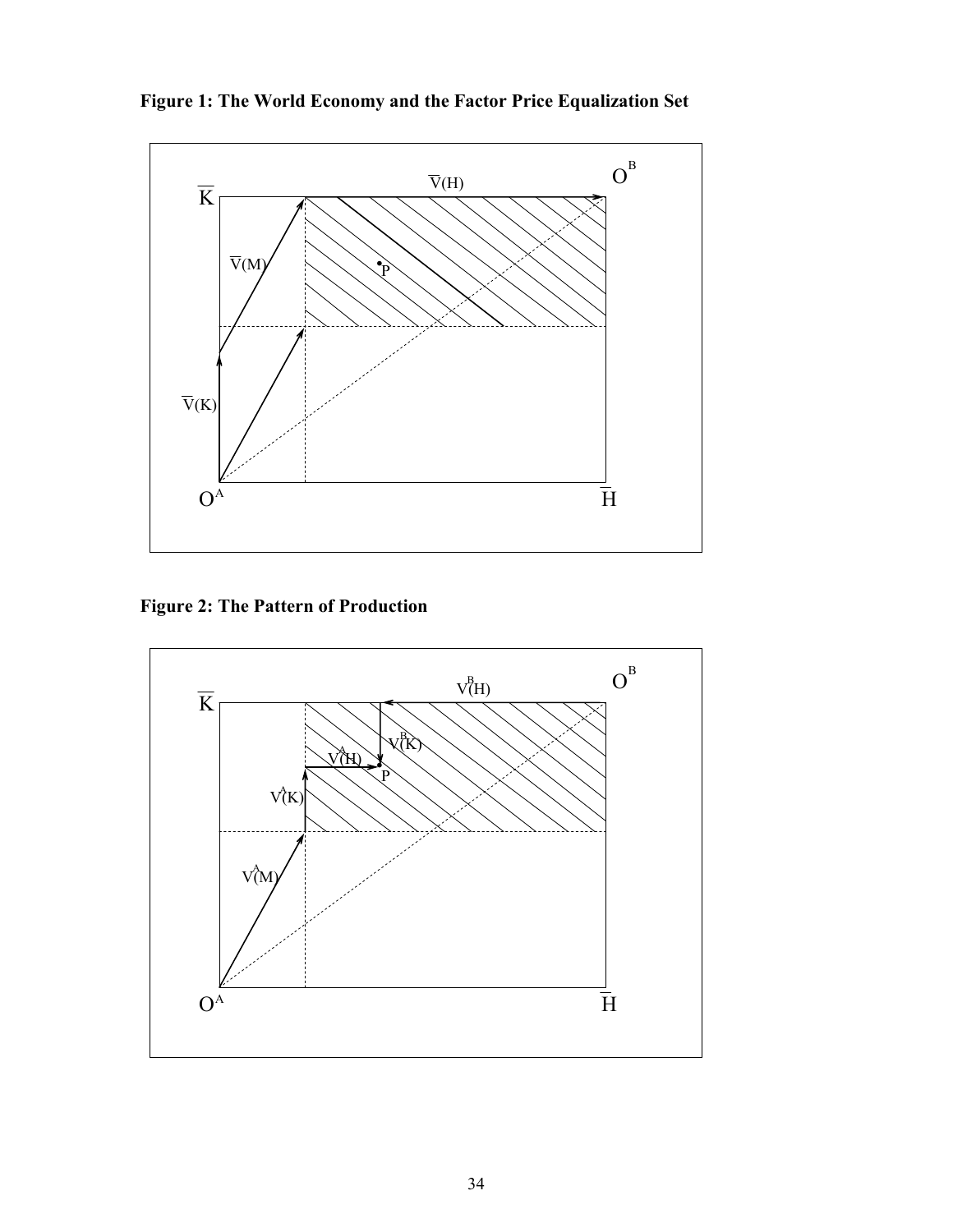

 **Figure 3: Equilibrium Best Responses and Equilibrium Institutions, Symmetric Case** 

**Figure 4: Equilibrium Best Responses and Equilibrium Institutions, Country** *A* **has a Technological Advantage in the** *M***-good** 

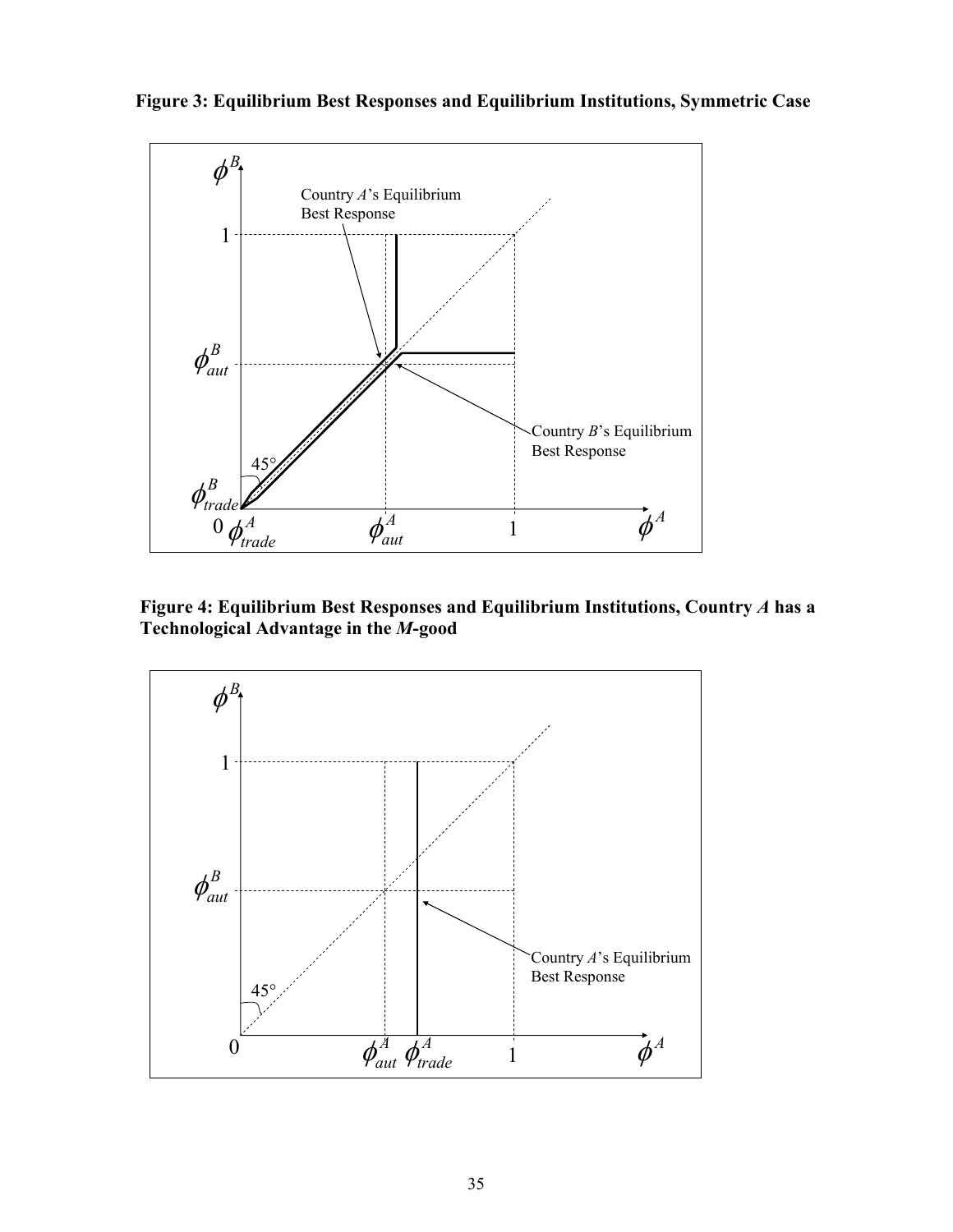

**Figure 5: Institutional Choice: Limits to Institutional Improvement in Country** *B*

 **Figure 6: Institutional Quality and Trade Openness** 



Notes: This figure presents the scatter plot of the quality of institutions, proxied by the Rule of Law index from the Governance Matters database of Kaufmann, Kraay, and Mastruzzi (2005), against the log of exports plus imports as a share of GDP from the Penn World Tables.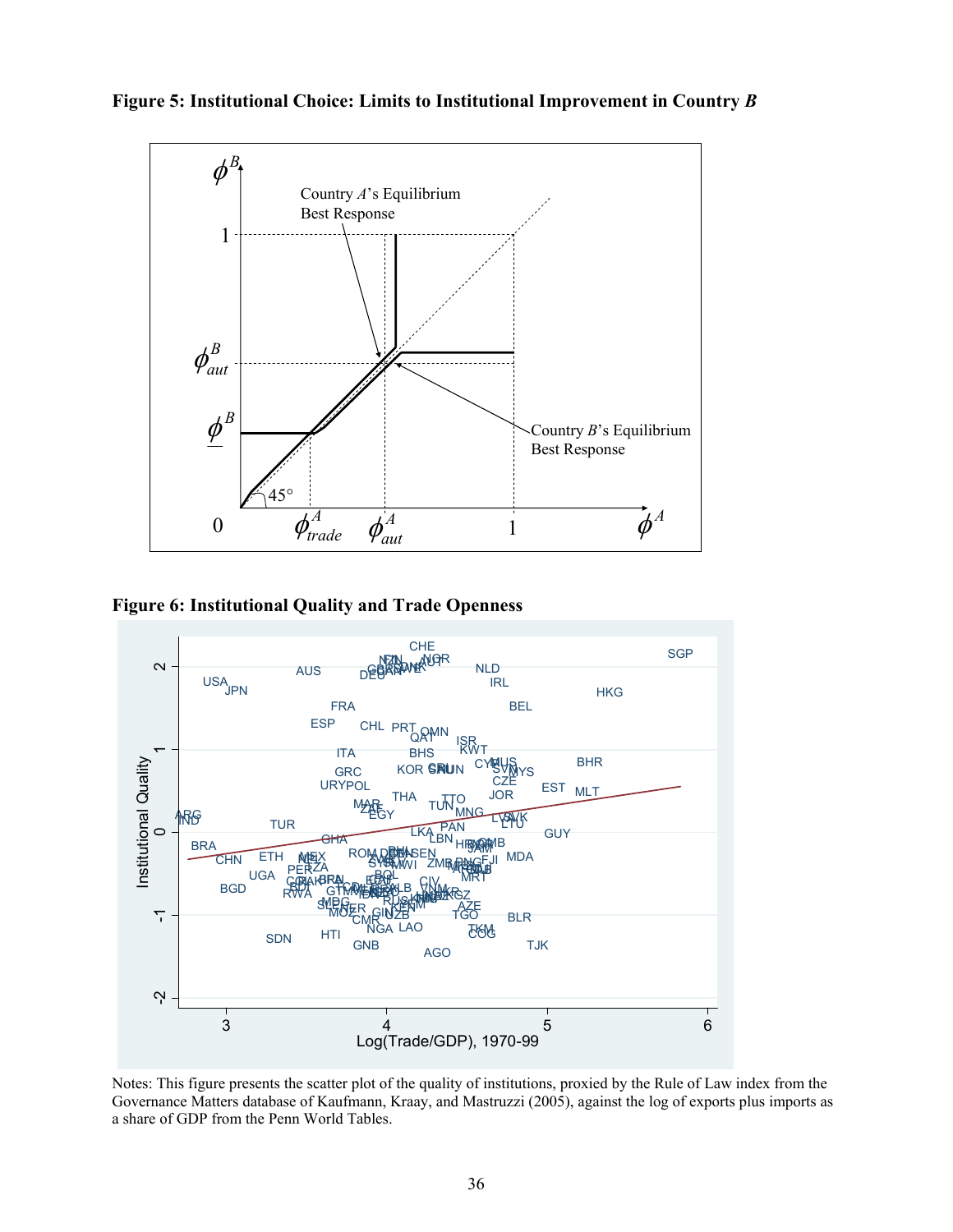

**Figure 7: Institutional Quality and Predicted Institutional Intensity of Exports** 

Notes: This figure presents the scatter plot of the quality of institutions, proxied by the Rule of Law index from the Governance Matters database of Kaufmann, Kraay, and Mastruzzi (2005), against the predicted institutional intensity of exports, *IIX*, constructed as described in the main text.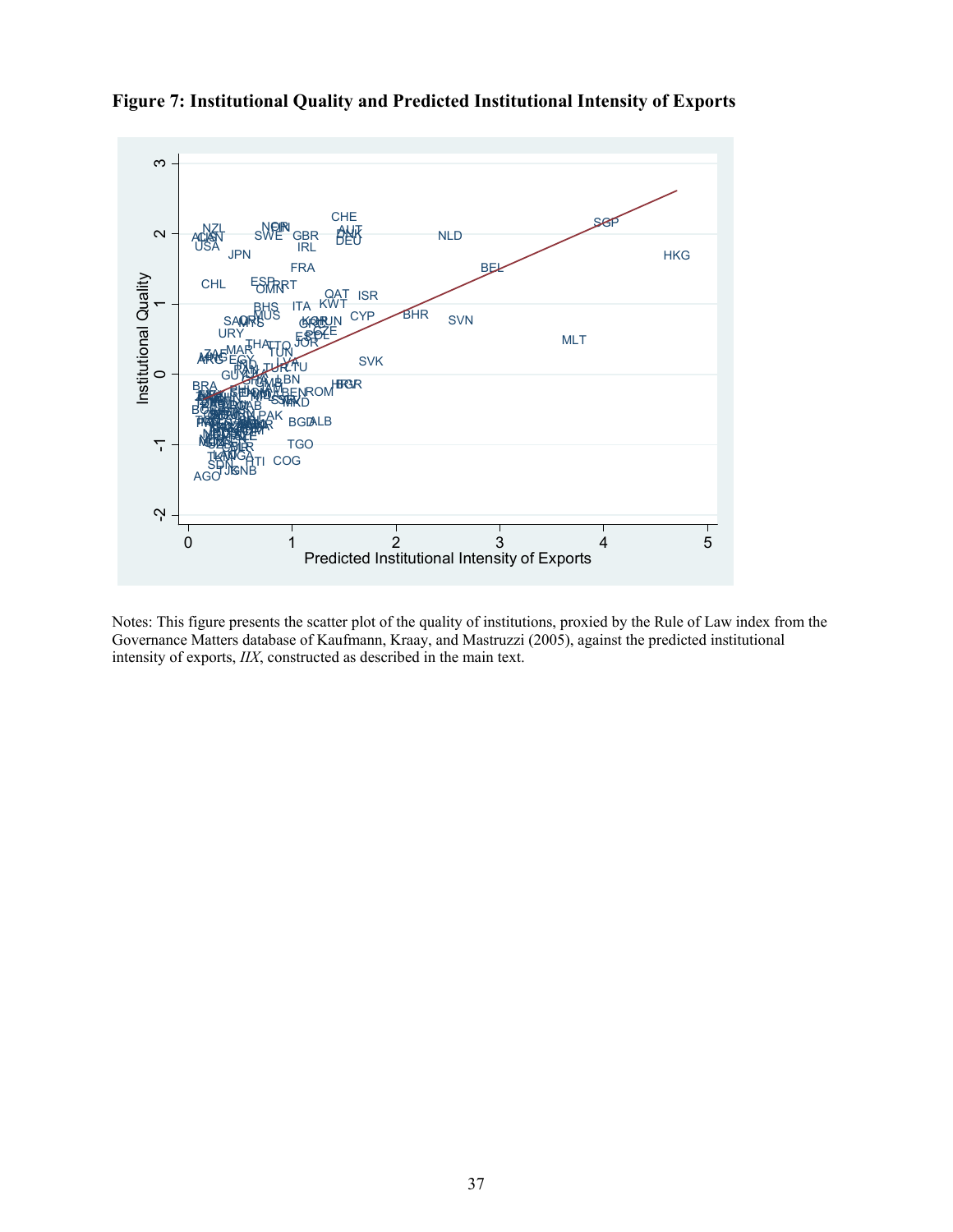| i        |  |
|----------|--|
|          |  |
| timation |  |
|          |  |
| č        |  |
|          |  |
| Ħ        |  |
|          |  |
|          |  |
| ត        |  |
|          |  |

| Table 1: Main Estimation Results                                                                                                                                           |           |                 |                        |                          |                  |                          |                     |                          |
|----------------------------------------------------------------------------------------------------------------------------------------------------------------------------|-----------|-----------------|------------------------|--------------------------|------------------|--------------------------|---------------------|--------------------------|
|                                                                                                                                                                            |           | $\widehat{c}$   | $\widehat{\mathbf{c}}$ | $\widehat{\mathfrak{t}}$ | <u>ර</u>         | $\circledcirc$           |                     | $\circledast$            |
| Dep. Var.: Institutional Quality                                                                                                                                           |           |                 |                        |                          |                  |                          |                     |                          |
| Predicted IIX                                                                                                                                                              |           | $0.652***$      | $0.756***$             | $0.617***$               | $0.294***$       | $0.262***$               | $0.276**$           |                          |
|                                                                                                                                                                            |           | (0.104)         | (0.123)                | (0.110)                  | (0.094)          | (0.083)                  | (0.119)             |                          |
| Predicted IIX: Shares Based                                                                                                                                                |           |                 |                        |                          |                  |                          |                     | (1.070)<br>$2.058*$      |
| Log(Trade(GDP))                                                                                                                                                            | $0.297*$  |                 | $-0.259*$              | $-0.087$                 | $-0.271***$      | $-0.142$                 | $-0.132$            | 0.065                    |
|                                                                                                                                                                            | (0.154)   |                 | (0.152)                | (0.153)                  | (0.102)          | (0.097)                  | (0.123)             | (0.089)                  |
| Log(Income)                                                                                                                                                                |           |                 |                        |                          | $0.693***$       | $0.610***$               | $0.607***$          | $0.659***$               |
|                                                                                                                                                                            |           |                 |                        |                          | (0.058)          | $(0.054)$<br>$-0.373***$ | (0.057)             | $(0.048)$<br>$-0.353***$ |
| French Legal Origin                                                                                                                                                        |           |                 |                        | $-0.389**$               |                  |                          | $0.373***$          |                          |
|                                                                                                                                                                            |           |                 |                        | (0.194)                  |                  | (0.106)                  | (0.112)             | (0.106)                  |
| German Legal Origin                                                                                                                                                        |           |                 |                        | $121***$                 |                  | $0.411***$               | $0.415***$          | $0.380**$                |
|                                                                                                                                                                            |           |                 |                        | (0.294)                  |                  | (0.177)                  | (0.183)             | $(0.190)$<br>$0.747***$  |
| Scandinavian Legal Origin                                                                                                                                                  |           |                 |                        | $603***$                 |                  | $0.720***$               | $0.718***$          |                          |
|                                                                                                                                                                            |           |                 |                        | (0.196)                  |                  | (0.144)                  | (0.147)             | (0.143)                  |
| Socialist Legal Origin                                                                                                                                                     |           |                 |                        | $-0.654***$              |                  | $0.663***$               | $***899.0$          | $0.716***$               |
|                                                                                                                                                                            |           |                 |                        | (0.167)                  |                  | (0.122)                  | (0.123)             | (0.130)                  |
| Log(Area)                                                                                                                                                                  |           |                 |                        |                          |                  |                          | 0.009               |                          |
|                                                                                                                                                                            |           |                 |                        |                          |                  |                          | (0.056)<br>$-0.002$ |                          |
| Log(Population)                                                                                                                                                            |           |                 |                        |                          |                  |                          | (0.062)             |                          |
| Constant                                                                                                                                                                   | $-1.159*$ | $-0.454***$     | 0.534                  | 0.172                    | $-4.815***$      | $4.343***$               | 4.449***            | $-6.233***$              |
|                                                                                                                                                                            | (0.641)   | (0.109)         | (0.601)                | (0.679)                  | (0.585)          | (0.567)                  | 1.113               | (0.672)                  |
| Observations                                                                                                                                                               | 143       | $\overline{14}$ | $\overline{141}$       | 139                      | $\overline{141}$ | 139                      | 139                 | 139                      |
| R-squared                                                                                                                                                                  | 0.03      | 0.23            | 0.24                   | 0.48                     | 0.67             | 0.76                     | 0.76                | 0.75                     |
| Notes: Robust standard errors in parentheses; * significant at 10%; ** significant at 5%; *** significant at 1%. Dependent variable, Institutional Quality is the index of |           |                 |                        |                          |                  |                          |                     |                          |
| Rule of Law sourced from Kaufmann, Kraay, and Mastruzzi (2005); Predicted IIX is the predicted instititional intensity of exports; Log(Trade/GDP) is log of exports and    |           |                 |                        |                          |                  |                          |                     |                          |
| imports as a share of GDP; Log(Income) is log of PPP-adjusted real per capita income from Penn World Tables; these two variables are average values over 1970-99           |           |                 |                        |                          |                  |                          |                     |                          |
| French, German, Scandinavian, and Socialist Legal Origin dummies are as defined originally by La Porta et al. (1998); Log(Area) is log of the land area of the country;    |           |                 |                        |                          |                  |                          |                     |                          |
| Log(Population) is the log of avreage population over the 1970-99 period. Variable definitions and sources are described in detail in the text.                            |           |                 |                        |                          |                  |                          |                     |                          |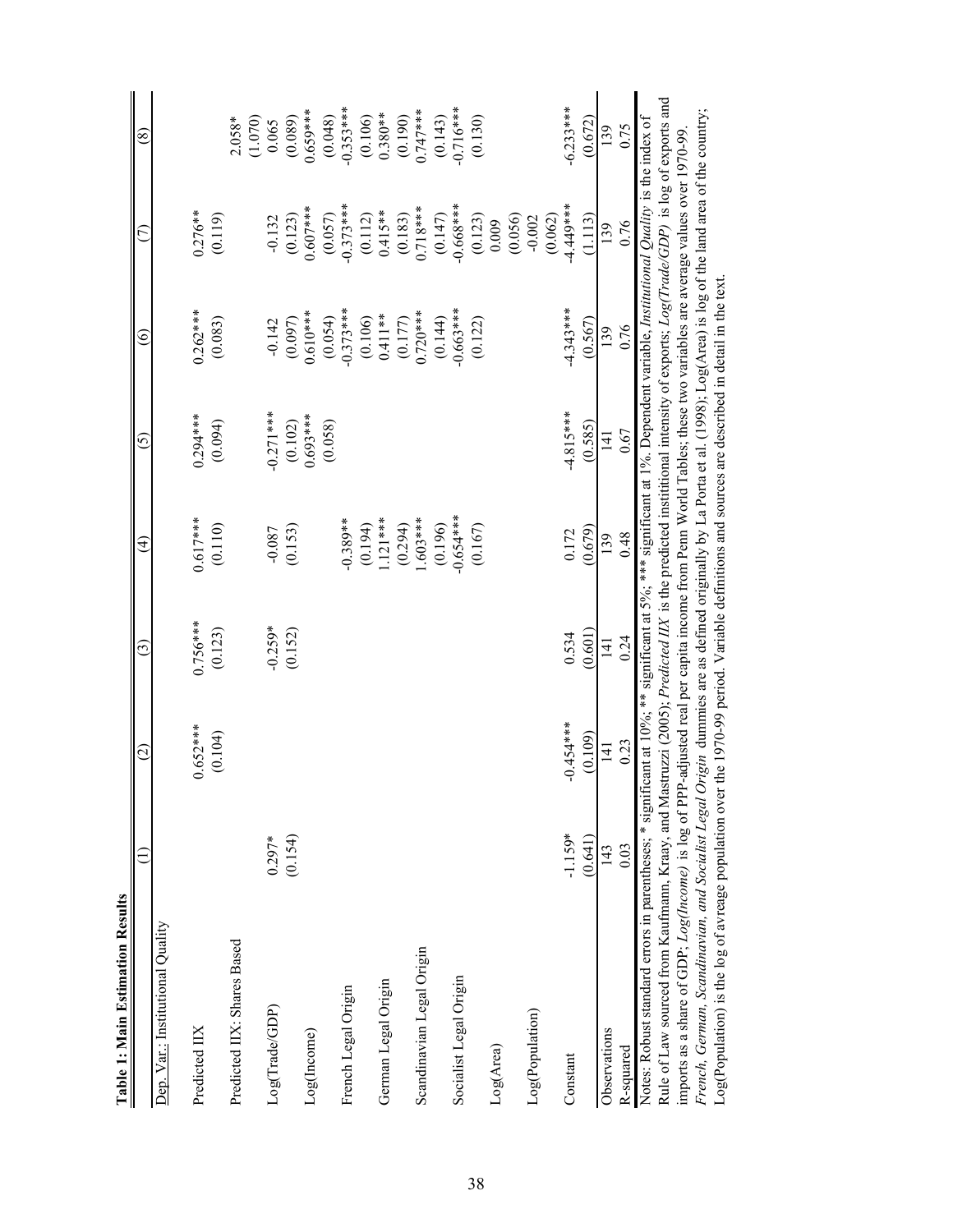| Table 2: Robustness, Outliers and Sul                                                                                                             | bsamples                  |                          |             |                                                                                                            |                    |                                  |                        |
|---------------------------------------------------------------------------------------------------------------------------------------------------|---------------------------|--------------------------|-------------|------------------------------------------------------------------------------------------------------------|--------------------|----------------------------------|------------------------|
|                                                                                                                                                   |                           | $\widehat{\omega}$       | ල           | $\widehat{t}$                                                                                              | $\odot$            | ତ୍ର                              | E                      |
| Sample                                                                                                                                            | No outliers               | No Entrepot<br>Countries | No OECD     | Saharan Africa<br>No Sub-                                                                                  | No Asian<br>Tigers | Caribbean<br>No Latin<br>America | No Mining<br>Exporters |
| Dep. Var.: Institutional Quality                                                                                                                  |                           |                          |             |                                                                                                            |                    |                                  |                        |
| Predicted IIX                                                                                                                                     | $6**$<br>0.31             | $0.366***$               | $0.322***$  | $0.210**$                                                                                                  | $0.265***$         | $0.243***$                       | $0.233***$             |
|                                                                                                                                                   | 134)<br>$\overline{0}$ .  | (0.104)                  | (0.084)     | (0.087)                                                                                                    | (0.084)            | (0.086)                          | (0.084)                |
| Log(Trade/GDP)                                                                                                                                    | $-0.092$                  | $-0.142$                 | $-0.031$    | $-0.099$                                                                                                   | $-0.148$           | $-0.218**$                       | $-0.091$               |
|                                                                                                                                                   | (0.102)                   | (0.103)                  | (0.098)     | (0.108)                                                                                                    | (0.099)            | (0.108)                          | (0.096)                |
| Log(Income)                                                                                                                                       | $0.576***$                | $0.600***$               | $0.429***$  | $0.688***$                                                                                                 | $0.603***$         | $0.644***$                       | $0.607***$             |
|                                                                                                                                                   | (63)<br>$\ddot{0}$        | (0.056)                  | (0.055)     | (0.069)                                                                                                    | (0.054)            | (0.054)                          | (0.058)                |
| French Legal Origin                                                                                                                               | $-0.283**$                | $-0.370***$              | $-0.234**$  | $0.409***$                                                                                                 | $-0.381***$        | $0.305***$                       | $0.326***$             |
|                                                                                                                                                   | (0.112)                   | (0.109)                  | (0.097)     | (0.126)                                                                                                    | (0.110)            | (0.112)                          | (0.110)                |
| German Legal Origin                                                                                                                               | 0.499**                   | $0.351*$                 | $0.219***$  | $0.337*$                                                                                                   | $0.538***$         | $0.327*$                         | $0.417**$              |
|                                                                                                                                                   | (10)<br>(0.1)             | (0.178)                  | (0.078)     | (0.174)                                                                                                    | (0.146)            | (0.179)                          | (0.182)                |
| Scandinavian Legal Origin                                                                                                                         | $0.814***$                | $0.687***$               |             | $0.609***$                                                                                                 | $0.724***$         | $0.643***$                       | $0.706***$             |
|                                                                                                                                                   | (0.160)                   | (0.156)                  |             | (0.148)                                                                                                    | (0.148)            | (0.146)                          | (0.149)                |
| Socialist Legal Origin                                                                                                                            | $-0.620***$               | $0.693***$               | $0.480***$  | $0.675***$                                                                                                 | $0.668***$         | $0.672***$                       | $0.699***$             |
|                                                                                                                                                   | (0.129)                   | (0.131)                  | (0.106)     | (0.130)                                                                                                    | (0.125)            | (0.128)                          | (0.124)                |
| Constant                                                                                                                                          | $2***$<br>$-4.37$         | 4.321 ***                | $-3.570***$ | 5.131***                                                                                                   | 4.259***           | $4.267***$                       | 4.488***               |
|                                                                                                                                                   | (18)<br>$\overline{6}$ .0 | (0.591)                  | (0.547)     | (0.735)                                                                                                    | (0.575)            | (0.579)                          | (0.599)                |
| Observations                                                                                                                                      | 127                       | 134                      | 118         | 105                                                                                                        | 134                | $\frac{6}{1}$                    | 128                    |
| R-squared                                                                                                                                         | 0.75                      | 0.76                     | 0.62        | 0.77                                                                                                       | 0.77               | $0.\overline{8}$                 | 0.77                   |
| Notes: Robust standard errors in parenth                                                                                                          |                           |                          |             | eses; * significant at 10%; ** significant at 5%; *** significant at 1%. Dependent variable, Institutional |                    |                                  |                        |
| Quality is the index of Rule of Law sourced from Kaufmann, Kraay, and Mastruzzi (2005); Predicted IIX is the predicted institutional intensity of |                           |                          |             |                                                                                                            |                    |                                  |                        |
| exports; $Log(Trade/GDP)$ is log of exports and imports as a share of GDP; $Log(Income)$ is log of PPP-adjusted real per capita income from Penn  |                           |                          |             |                                                                                                            |                    |                                  |                        |
| World Tables; these two variables are average values over 1970-99. French, German, Scandinavian, and Socialist Legal Origin dummies are as        |                           |                          |             |                                                                                                            |                    |                                  |                        |
| defined originally by La Porta et al. (1998). Variable definitions and sources are described in detail in the text                                |                           |                          |             |                                                                                                            |                    |                                  |                        |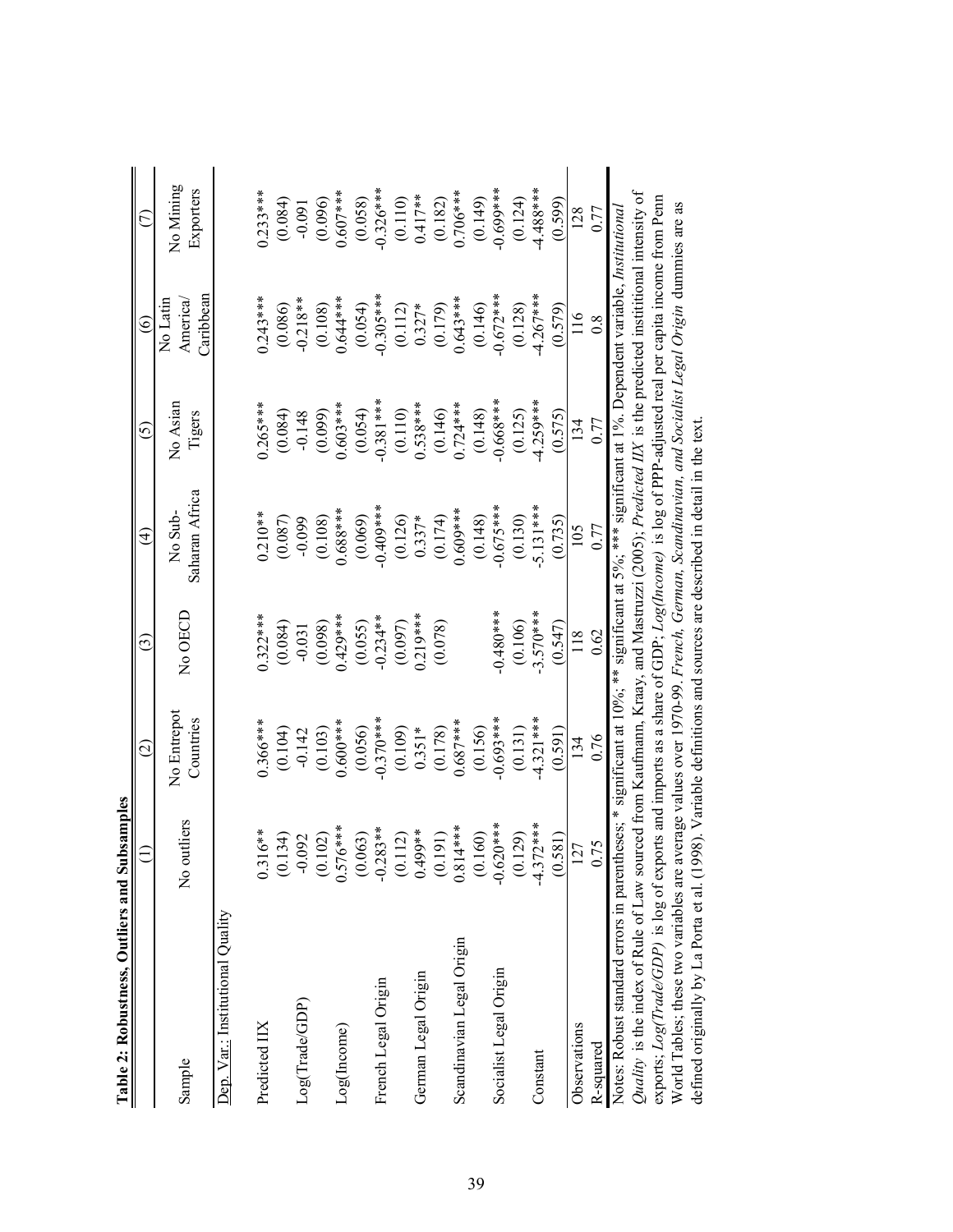| Table 3: Robustness, Additional (                                                                                                                                                                                                                                                                                                                                                                                                                                                                                                                                                                                                                                                                                                                                                                                                                                                                                                                                                                                                                                                                                                                                                                 | Controls              |                       |                                                   |                       |                     |                   |                      |
|---------------------------------------------------------------------------------------------------------------------------------------------------------------------------------------------------------------------------------------------------------------------------------------------------------------------------------------------------------------------------------------------------------------------------------------------------------------------------------------------------------------------------------------------------------------------------------------------------------------------------------------------------------------------------------------------------------------------------------------------------------------------------------------------------------------------------------------------------------------------------------------------------------------------------------------------------------------------------------------------------------------------------------------------------------------------------------------------------------------------------------------------------------------------------------------------------|-----------------------|-----------------------|---------------------------------------------------|-----------------------|---------------------|-------------------|----------------------|
|                                                                                                                                                                                                                                                                                                                                                                                                                                                                                                                                                                                                                                                                                                                                                                                                                                                                                                                                                                                                                                                                                                                                                                                                   |                       | $\widehat{\omega}$    | $\widehat{c}$                                     | $\widehat{E}$         | 6)                  | $\widehat{\circ}$ |                      |
| Dep. Var.: Institutional Quality                                                                                                                                                                                                                                                                                                                                                                                                                                                                                                                                                                                                                                                                                                                                                                                                                                                                                                                                                                                                                                                                                                                                                                  |                       |                       |                                                   |                       |                     |                   |                      |
| Predicted IIX                                                                                                                                                                                                                                                                                                                                                                                                                                                                                                                                                                                                                                                                                                                                                                                                                                                                                                                                                                                                                                                                                                                                                                                     | $0.201**$             | $0.228**$             | $0.327***$                                        | $0.348***$            | $0.219*$            | $0.279***$        | $0.303***$           |
|                                                                                                                                                                                                                                                                                                                                                                                                                                                                                                                                                                                                                                                                                                                                                                                                                                                                                                                                                                                                                                                                                                                                                                                                   | (0.093)               | (0.089)               | (0.084)                                           | (0.087)               | (0.118)             | (0.096)           | (0.097)              |
| Secondary Schooling                                                                                                                                                                                                                                                                                                                                                                                                                                                                                                                                                                                                                                                                                                                                                                                                                                                                                                                                                                                                                                                                                                                                                                               | $0.221***$<br>(0.082) |                       |                                                   |                       |                     |                   |                      |
| Distance to Equator                                                                                                                                                                                                                                                                                                                                                                                                                                                                                                                                                                                                                                                                                                                                                                                                                                                                                                                                                                                                                                                                                                                                                                               |                       | $0.016***$<br>(0.005) |                                                   |                       |                     |                   |                      |
| Fraction English-Speaking                                                                                                                                                                                                                                                                                                                                                                                                                                                                                                                                                                                                                                                                                                                                                                                                                                                                                                                                                                                                                                                                                                                                                                         |                       |                       | $0.659**$<br>(0.264)                              |                       |                     |                   |                      |
| Polity2 Index                                                                                                                                                                                                                                                                                                                                                                                                                                                                                                                                                                                                                                                                                                                                                                                                                                                                                                                                                                                                                                                                                                                                                                                     |                       |                       |                                                   | $0.019***$<br>(0.007) |                     |                   |                      |
| Ethnic Fractionalization                                                                                                                                                                                                                                                                                                                                                                                                                                                                                                                                                                                                                                                                                                                                                                                                                                                                                                                                                                                                                                                                                                                                                                          |                       |                       |                                                   |                       | (0.194)<br>$-0.247$ |                   |                      |
| Gini Coefficient                                                                                                                                                                                                                                                                                                                                                                                                                                                                                                                                                                                                                                                                                                                                                                                                                                                                                                                                                                                                                                                                                                                                                                                  |                       |                       |                                                   |                       |                     | $-1.540**$        |                      |
|                                                                                                                                                                                                                                                                                                                                                                                                                                                                                                                                                                                                                                                                                                                                                                                                                                                                                                                                                                                                                                                                                                                                                                                                   |                       |                       |                                                   |                       |                     | (0.599)           | $0.360**$            |
| Proportion Catholic                                                                                                                                                                                                                                                                                                                                                                                                                                                                                                                                                                                                                                                                                                                                                                                                                                                                                                                                                                                                                                                                                                                                                                               |                       |                       |                                                   |                       |                     |                   | (0.178)              |
| Proportion Muslim                                                                                                                                                                                                                                                                                                                                                                                                                                                                                                                                                                                                                                                                                                                                                                                                                                                                                                                                                                                                                                                                                                                                                                                 |                       |                       |                                                   |                       |                     |                   | $-0.287*$<br>(0.155) |
| Proportion Protestant                                                                                                                                                                                                                                                                                                                                                                                                                                                                                                                                                                                                                                                                                                                                                                                                                                                                                                                                                                                                                                                                                                                                                                             |                       |                       |                                                   |                       |                     |                   | (0.321)<br>0.074     |
| Constant                                                                                                                                                                                                                                                                                                                                                                                                                                                                                                                                                                                                                                                                                                                                                                                                                                                                                                                                                                                                                                                                                                                                                                                          | $-4.387***$           | $-3.884***$           | $-3.933***$                                       | 4.019**               | $-4.488***$         | $-4.050$ ***      | $-4.321***$          |
|                                                                                                                                                                                                                                                                                                                                                                                                                                                                                                                                                                                                                                                                                                                                                                                                                                                                                                                                                                                                                                                                                                                                                                                                   | (0.699)               | (0.594)               | (0.545)                                           | (0.576)               | (0.697)             | (0.694)           | (0.542)              |
| Other Controls                                                                                                                                                                                                                                                                                                                                                                                                                                                                                                                                                                                                                                                                                                                                                                                                                                                                                                                                                                                                                                                                                                                                                                                    |                       |                       | Log(Trade/GDP), Log(Income), Legal Origin Dummies |                       |                     |                   |                      |
| Observations                                                                                                                                                                                                                                                                                                                                                                                                                                                                                                                                                                                                                                                                                                                                                                                                                                                                                                                                                                                                                                                                                                                                                                                      | 0.82<br>96            | 139                   | 0.78<br>138                                       | 136                   | $\frac{10}{10}$     | 105<br>0.77       | 136<br>0.77          |
| Porta et al. (1998). Secondary Schooling is the average years of secondary schooling in the total population from Barro and Lee (2000); Polity2 Index is an<br>Notes: Robust standard errors in parentheses; * significant at 10%; ** significant at 5%; *** significant at 1%. Dependent variable, Institutional Quality is<br>these two variables are average values over 1970-99. French, German, Scandinavian, and Socialist Legal Origin dummies are as defined originally by La<br>indicator of strength of democratic institutions from the PolityIV database; Ethnic Fractionalization is sourced from Easterly and Levine (1997); the Gini<br>coefficient of the income distribution is a measure of income inequality, and is sourced from the World Bank's World Development Indicators. Variable<br>Log(Trade/GDP) is log of exports and imports as a share of GDP; Log(Income) is log of PPP-adjusted real per capita income from Penn World Tables;<br>the index of Rule of Law sourced from Kaufmann, Kraay, and Mastruzzi (2005); Predicted IIX is the predicted institutional intensity of exports;<br>definitions and sources are described in detail in the text.<br>R-squared |                       | 0.79                  |                                                   | 0.78                  | 0.78                |                   |                      |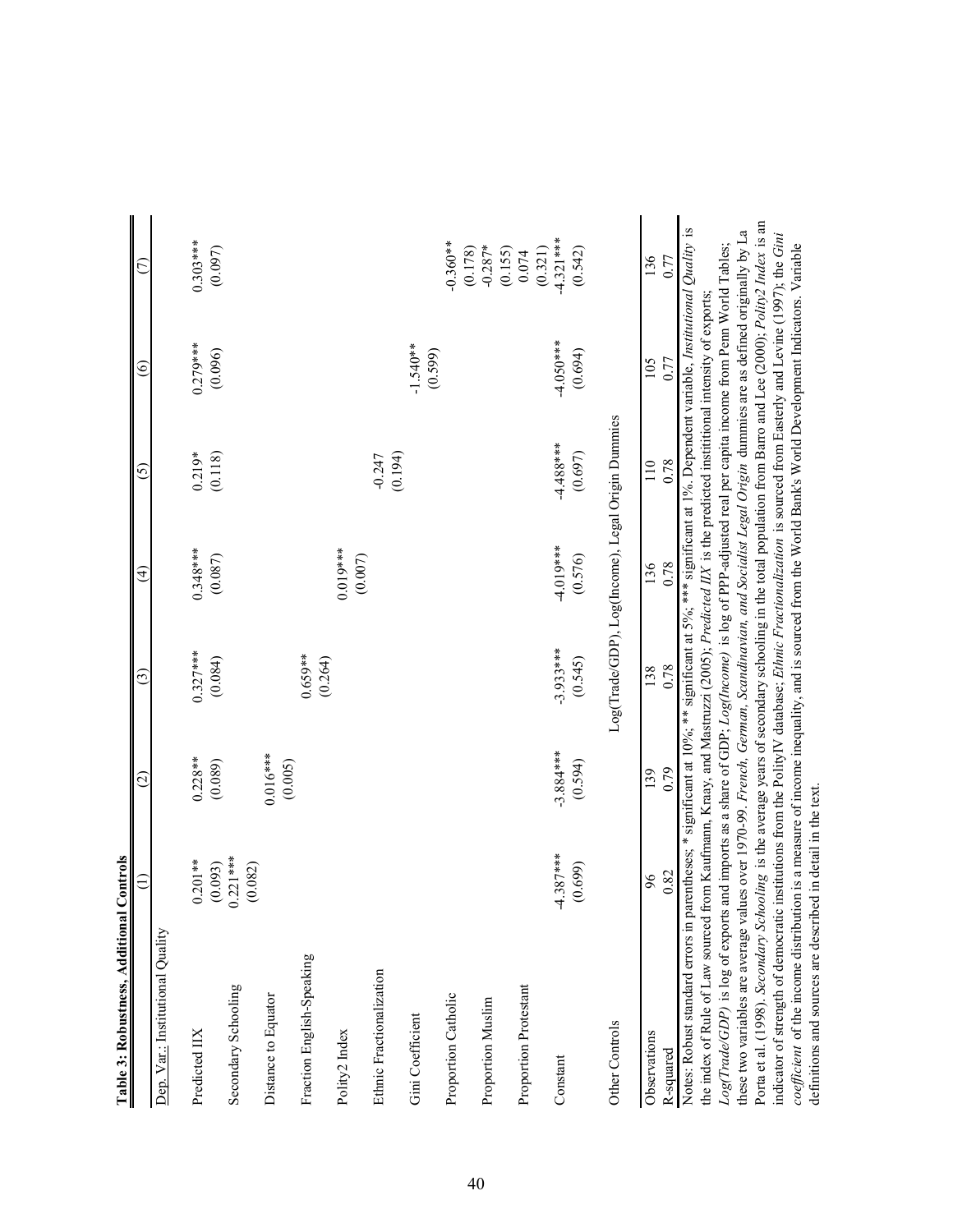| <b>ISIC</b> | <b>Industry Name</b>                | Institutional Intensity |
|-------------|-------------------------------------|-------------------------|
|             |                                     |                         |
| 311         | Food products                       | 0.331                   |
| 313         | <b>Beverages</b>                    | 0.713                   |
| 314         | Tobacco                             | 0.317                   |
| 321         | Textiles                            | 0.376                   |
| 322         | Wearing apparel, except footwear    | 0.745                   |
| 323         | Leather products                    | 0.571                   |
| 324         | Footwear, except rubber or plastic  | 0.650                   |
| 331         | Wood products, except furniture     | 0.516                   |
| 332         | Furniture, except metal             | 0.568                   |
| 341         | Paper and products                  | 0.348                   |
| 342         | Printing and publishing             | 0.713                   |
| 351         | Industrial chemicals                | 0.240                   |
| 352         | Other chemicals                     | 0.490                   |
| 353         | Petroleum refineries                | 0.058                   |
| 354         | Misc. petroleum and coal products   | 0.395                   |
| 355         | Rubber products                     | 0.407                   |
| 356         | Plastic products                    | 0.408                   |
| 361         | Pottery, china, earthenware         | 0.329                   |
| 362         | Glass and products                  | 0.557                   |
| 369         | Other non-metallic mineral products | 0.377                   |
| 371         | Iron and steel                      | 0.242                   |
| 372         | Non-ferrous metals                  | 0.160                   |
| 381         | Fabricated metal products           | 0.435                   |
| 382         | Machinery, except electrical        | 0.764                   |
| 383         | Machinery, electric                 | 0.740                   |
| 384         | Transport equipment                 | 0.859                   |
| 385         | Professional & scientific equipment | 0.785                   |
| 390         | Other manufactured products         | 0.547                   |
|             | Mean                                | 0.487                   |
|             | <b>Standard Deviation</b>           | 0.206                   |

**Appendix Table A1: The Institutional Intensity Measure**

Notes: Institutional Intensity is the share of intermediate inputs that cannot be bought on organized exchanges and is not reference-priced. Source: Nunn (2007).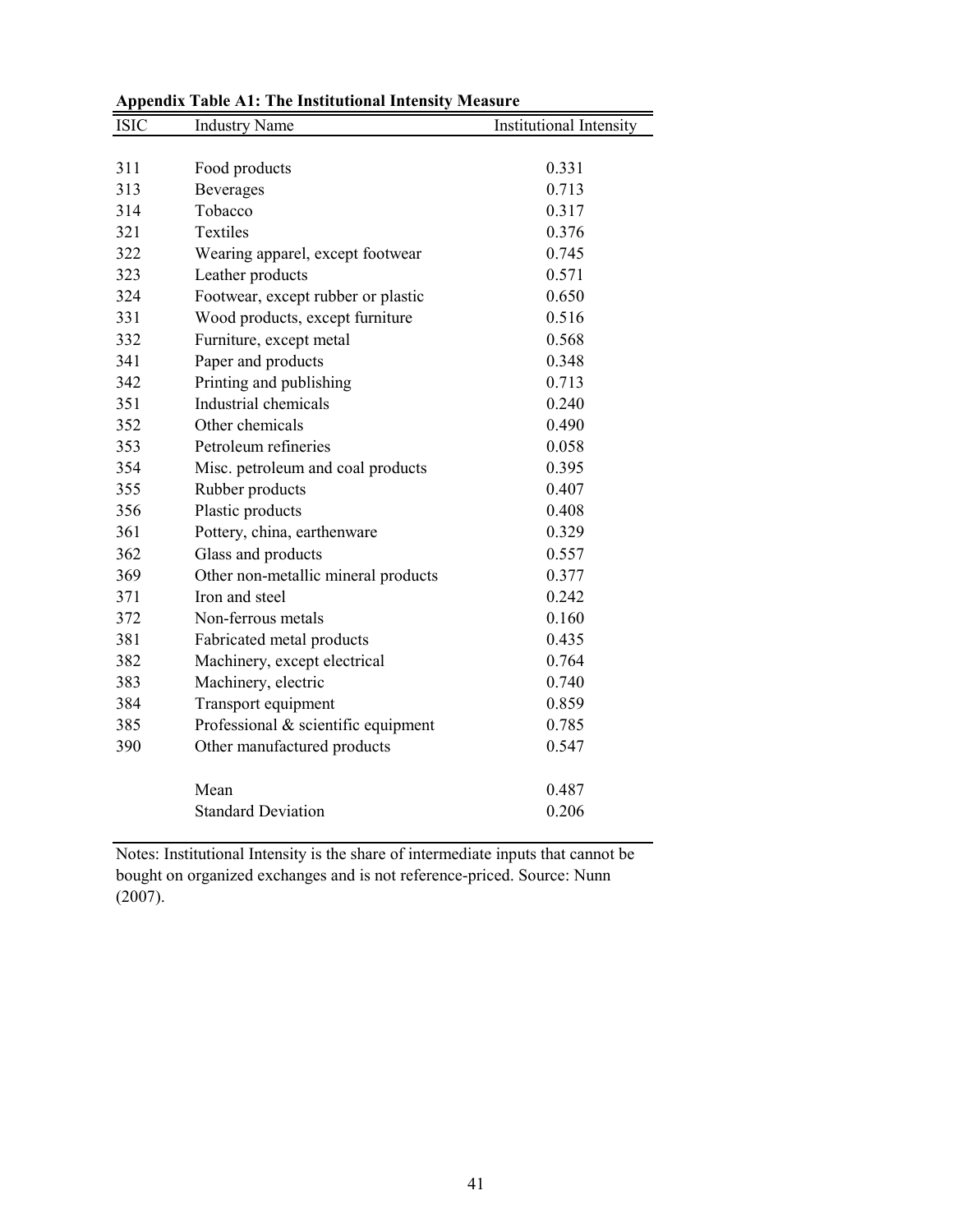| Argentina<br>Armenia<br>Algeria<br>Angola   |      | Trade/GDP | Rule of Law |                                                                                                                                                                                                                                                                             |                 | Trade/GDP | Rule of Law                  |
|---------------------------------------------|------|-----------|-------------|-----------------------------------------------------------------------------------------------------------------------------------------------------------------------------------------------------------------------------------------------------------------------------|-----------------|-----------|------------------------------|
|                                             | 6.46 | 53.05     | $-0.74$     | Ecuador                                                                                                                                                                                                                                                                     | 0.36            | 51.94     | $-0.58$                      |
|                                             | 0.18 | 75.00     | $-1.45$     | Egypt                                                                                                                                                                                                                                                                       | 0.52            | 52.83     | 0.21                         |
|                                             | 0.21 | 15.85     | 0.21        | El Salvador                                                                                                                                                                                                                                                                 | 0.97            | 57.31     | 0.36                         |
|                                             | 0.45 | 89.61     | $-0.44$     | Estonia                                                                                                                                                                                                                                                                     | 15              | 154.56    | 0.53                         |
| Australia                                   | 0.15 | 33.57     | 1.95        | Ethiopia                                                                                                                                                                                                                                                                    | 0.21            | 26.64     | $-0.30$                      |
| Austria                                     | 1.56 | 71.91     | 2.06        | iπ                                                                                                                                                                                                                                                                          | 0.32            | 103.78    | $-0.33$                      |
| Azerbaijan                                  | 0.55 | 91.53     | $-0.89$     | Finland                                                                                                                                                                                                                                                                     | 0.89            | 56.78     | 2.08                         |
| Bahamas, The                                | 0.75 | 67.96     | 0.96        | France                                                                                                                                                                                                                                                                      | 10              | 41.58     | 1.52                         |
| Bahrain, Kingdom of                         | 2.19 | 193.62    | 0.85        | Gabon                                                                                                                                                                                                                                                                       | 0.59            | 97.26     | $-0.45$                      |
| Bangladesh                                  | 1.09 | 20.98     | $-0.69$     | Gambia, The                                                                                                                                                                                                                                                                 | 0.78            | 105.09    | $-0.13$                      |
| Belarus                                     | 0.52 | 125.13    | $-1.03$     | Georgia                                                                                                                                                                                                                                                                     | 0.63            | 54.54     | $-0.72$                      |
| Belgium                                     | 2.93 | 125.80    | 1.52        | Germany                                                                                                                                                                                                                                                                     | 1.54            | 50.03     | 1.90                         |
| Benin                                       | 1.02 | 59.69     | $-0.26$     | Ghana                                                                                                                                                                                                                                                                       | 0.64            | 39.43     | $-0.09$                      |
| Bolivia                                     | 0.15 | 54.61     | $-0.51$     | Greece                                                                                                                                                                                                                                                                      | 1.20            | 43.02     | 0.73                         |
| Brazil                                      | 0.16 | 17.46     | $-0.17$     | Guatemala                                                                                                                                                                                                                                                                   | 0.61            | 40.72     | $-0.71$                      |
| Bulgaria                                    | 1.55 | 97.85     | $-0.15$     | Guinea                                                                                                                                                                                                                                                                      | 0.25            | 53.21     | $-0.98$                      |
| Burkina Faso                                | 0.32 | 38.50     | $-0.57$     | Guinea-Bissau                                                                                                                                                                                                                                                               | 0.54            | 48.08     | $-1.37$                      |
| Burundi                                     | 0.59 | 31.79     | $-0.66$     | Guyana                                                                                                                                                                                                                                                                      | 0.44            | 158.04    | $-0.02$                      |
| Cambodia                                    | 0.60 | 68.73     | $-0.80$     | Haiti                                                                                                                                                                                                                                                                       | 0.65            | 38.49     |                              |
| Cameroon                                    | 0.46 | 48.05     | $-1.05$     | Honduras                                                                                                                                                                                                                                                                    | 0.59            | 71.26     | $-1.24$<br>$-0.77$<br>0.76   |
| Canada                                      | 0.22 | 55.47     | 1.95        | Hungary                                                                                                                                                                                                                                                                     | 1.36            | 81.54     |                              |
| Central African Rep.                        | 0.26 | 52.74     | $-0.57$     | India                                                                                                                                                                                                                                                                       | 0.57            | 15.94     | 0.14                         |
| Chad                                        | 0.19 | 42.84     | $-0.66$     | ndonesia                                                                                                                                                                                                                                                                    | 0.30            | 49.03     | $-0.75$                      |
| Chile                                       | 0.24 | 49.91     | 1.28        | $tran, I.R.$ of                                                                                                                                                                                                                                                             | 0.55            | 39.29     | $-0.57$                      |
| China, P.R.: Mainland                       | 0.38 | 20.44     | $-0.34$     | reland                                                                                                                                                                                                                                                                      | $\Xi$           | 110.18    | $1.81\,$                     |
| China, P.R.: Hong Kong                      | 4.70 | 218.94    | 1.69        | Israel                                                                                                                                                                                                                                                                      | 1.73            | 89.91     | $\Xi$                        |
| Colombia                                    | 0.31 | 31.55     | $-0.59$     | Italy                                                                                                                                                                                                                                                                       | 0.09            | 42.44     | 0.96                         |
| Congo, Republic of                          | 0.95 | 99.17     | $-1.23$     | Jamaica                                                                                                                                                                                                                                                                     | 0.80            | 97.66     | $-0.20$                      |
| Costa Rica                                  | 0.59 | 75.22     | 0.77        | Japan                                                                                                                                                                                                                                                                       | 0.50            | 21.37     | 1.71                         |
| Croatia                                     | 1.50 | 90.82     | $-0.14$     | Jordan                                                                                                                                                                                                                                                                      | 1.14            | 111.52    | 0.45                         |
| Cyprus                                      | 1.68 | 102.07    | 0.83        | Kazakhstan                                                                                                                                                                                                                                                                  | 0.32            | 74.79     | $-0.77$                      |
| Czech Republic                              | 1.32 | 113.83    | 0.62        | Kenya                                                                                                                                                                                                                                                                       | 0.45            | 60.63     | $-0.91$                      |
| Côte d'Ivoire                               | 0.53 | 71.42     | $-0.59$     | Korea                                                                                                                                                                                                                                                                       | $\overline{22}$ | 63.22     | 0.76                         |
| Denmark                                     | 1.55 | 64.47     | 1.99        | Kuwait                                                                                                                                                                                                                                                                      | 1.40            | 93.87     | <b>660</b>                   |
| Djibouti                                    | 0.48 | 99.44     | $-0.44$     | Kyrgyz Republic                                                                                                                                                                                                                                                             | 0.39            | 85.19     | $-0.76$                      |
| Dominican Republic                          | 0.65 | 57.17     | 0.26        | Lao People's Dem.Rep                                                                                                                                                                                                                                                        | 0.36            | 63.60     | $-1.14$                      |
|                                             |      |           |             |                                                                                                                                                                                                                                                                             |                 |           | $\left(\text{cont'}d\right)$ |
| from the Penn World Ta<br>Mastruzzi (2005). |      |           |             | Notes: IIX is the predicted institutional intensity of exports, constructed as described in the text. Trade/GDP is exports plus imports as a share of GDP<br>bles, averaged over 1970-99. Rule of Law index is from the Governance Matters database of Kaufmann, Kraay, and |                 |           |                              |

Appendix Table A2: Countries and Main Variables **Appendix Table A2: Countries and Main Variables**